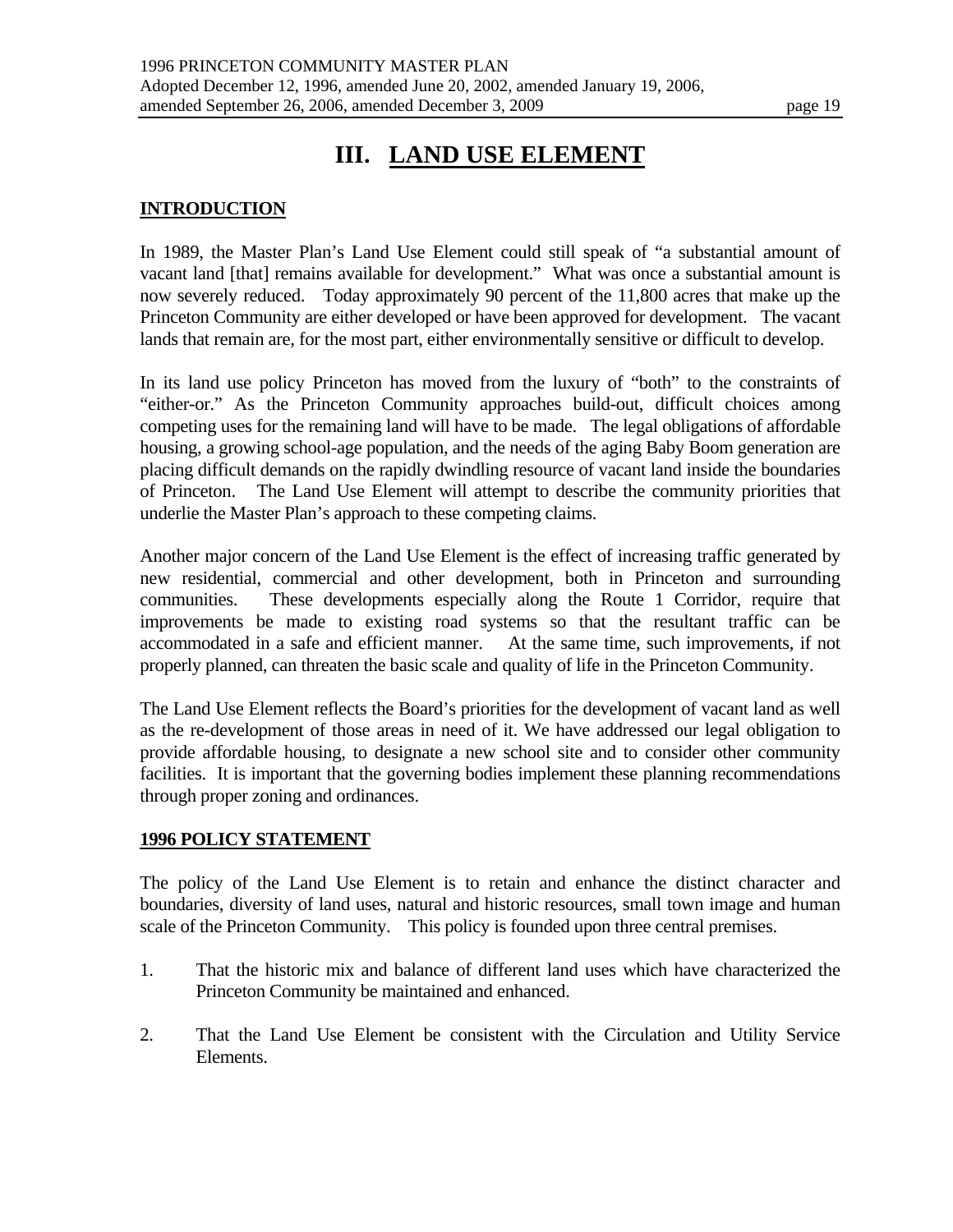3. That the Land Use Element take into consideration the impact of surrounding communities plans so that we can adjust our plans in light of our neighbor's land use decisions.

#### **1996 - 2001 GOALS**

The Land Use Element recommends future land uses that will achieve a balanced land use pattern consistent with the primary goals of the Master Plan and to accommodate present and future needs. In order to retain and enhance the distinct character that is Princeton the following goals have been adopted.

- **I. Maintain a balanced community that offers a mix of land uses while providing appropriately scaled community infrastructure and services.**
- **II. Preserve the existing character and mix, of commercial, residential, and other land uses in the Princeton Community.**
- **III. Encourage the use of sound urban design and energy saving principles in new construction and redevelopment projects to enhance the character and appearance of the Downtown Business Districts and other developed areas.**
- **IV. Preserve, protect and enhance natural, cultural and recreational resources including open space linkages, steep slopes, floodplains, historic & cultural resources and recreational & open space areas.**
- **V. Preserve the scenic quality of Princeton's principle gateways, and where possible take steps to enhance and protect those gateways.**
- **VI. Guide future development with due regard to its impact upon future taxes, as well as other costs that might adversely affect residents and diminish the opportunity for low and moderate income persons to continue to reside within the community.**
- **VII. Use economic and employment growth to preserve the community's quality of life and services.**
- **VIII. Continue to provide the community's fair share of affordable housing.**
- **IX. Encourage historic preservation through land use policies which support the preservation of historic buildings and sites.**
- **X. Preserve and protect the character of established neighborhoods.**

#### **1989 - 1996 CHANGES**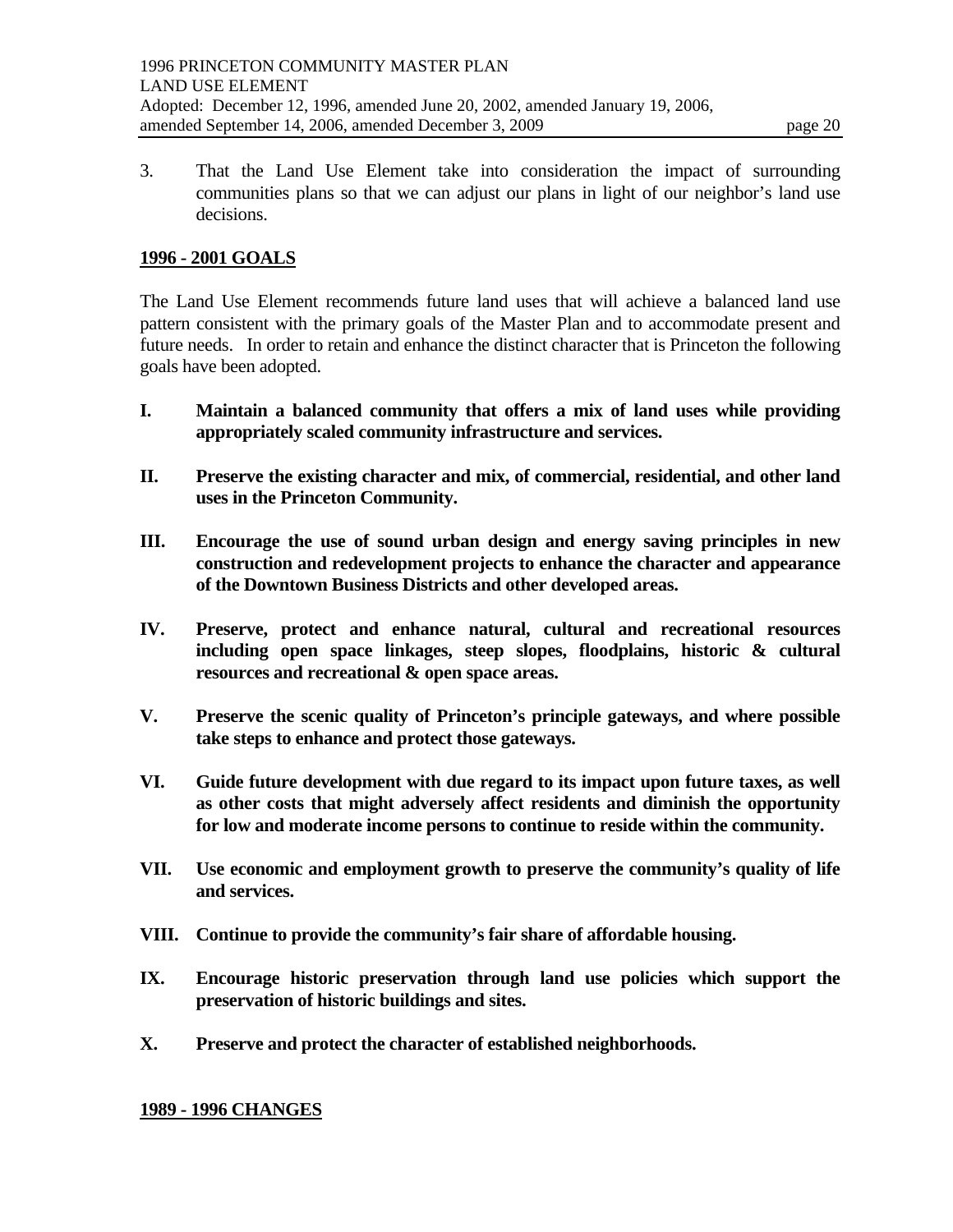From the middle of the 1980's to the early 1990's, approximately 1,623 acres in Princeton were approved for new residential development. These approvals may result in 1,410 additional units being constructed. Many of these residential developments were proposed under the Township's cluster ordinance and over 250 of the 1,623 acres are permanently preserved as private open space. An additional 212 acres of land have been preserved from residential development with the approval of an 18 hole golf course now known as the TPC at Jasna Polana.

|                      | <b>Approved Units</b> | <b>Units Constructed</b> | <b>Units Not Yet Constructed</b> |
|----------------------|-----------------------|--------------------------|----------------------------------|
| <b>Single Family</b> | 583                   | 200                      | 383                              |
| <b>Townhouse</b>     | 555                   |                          |                                  |
| Condominium          | 72                    |                          |                                  |
|                      |                       |                          |                                  |

#### **RESIDENTIAL DEVELOPMENT 1989 - 1996**

Of the 1,410 new or potential residential units, approximately 735 have already been constructed. The Community's settlement of a lawsuit against the Township and Planning Board by the Institute for Advanced Study to permit 276 units on approximately 105 acres of land would make up approximately 40 percent of the approved but not yet constructed residential units. However, the Institute site has been identified as one of the most important sites in Princeton for preservation due to its historic significance, natural beauty, environmental sensitivity and prominence as a gateway into Princeton and active community groups are working with the Institute to preserve these lands. It is the community's hope that the Institute lands are preserved and the 276 units approved under the Institute settlement will not be constructed thus reducing the potential for new home construction to 424 residential units. By the year 2002, it is estimated that 300 units of the remaining 675 approved but not yet built units may be constructed.

Approximately 100,000 square feet of nonresidential construction has been approved in the community since 1989 with 45,000 square feet already built. In addition Princeton University has constructed over 520,000 square feet of new buildings or additions to existing facilities. These include new academic buildings such as the computer science building, major infill projects such as the engineering quad expansion, recreational facilities including the DeNunzio pool and support facilities such as the parking garage and the cogeneration plant currently under construction. Despite these new facilities the University maintains that employment and student population over the last six years has remained fairly constant.

In addition to the new residential and commercial development, Princeton Township has preserved 52 acres of land as permanent open space with the acquisition of the Poe Tract and is currently under contract to purchase 38 acres of land for active recreation located near Snowden Lane and Herrontown Road. The Planning Board protected 212 acres from development by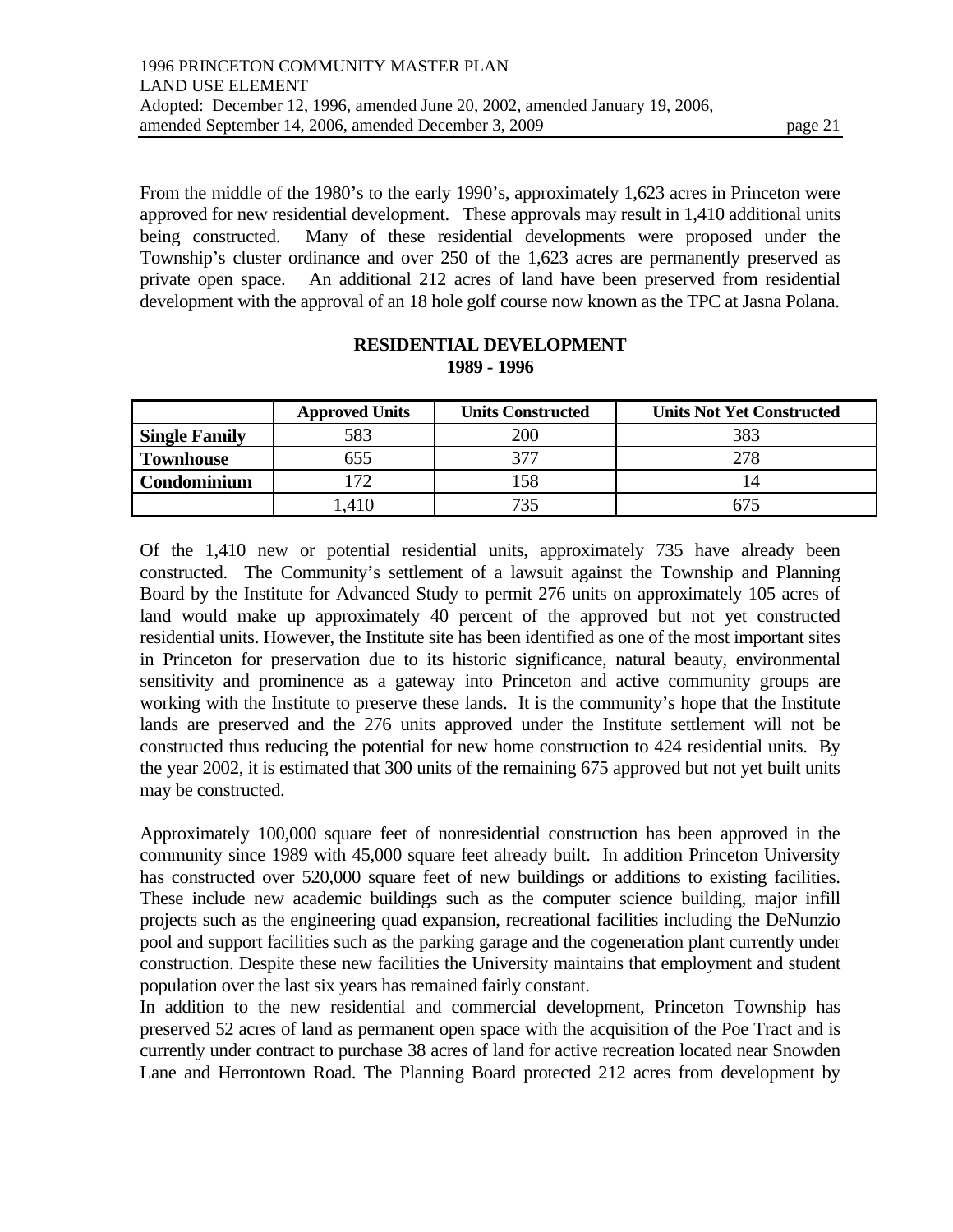permitting construction of a golf course and worked closely with Friends of Institute Woods to preserve the approximately 500 acres of land owned by the Institute for Advanced Study.

Approximately 1,200 acres in the Princeton community are currently assessed as vacant or farmland. Some of these parcels have existing houses on them so that the actual developable acreage is somewhat less. These lands, for the most part, make up the remaining undeveloped land in Princeton. Much of it is environmentally sensitive and it is estimated that less than 300 additional homes could be constructed on this 1,200 acres of land. These 300 homes added to the already approved 424 homes (not including the Institute approval) result in a residential development potential of 724 additional homes at build-out.

### **1996 - 2001 STRATEGIES**

The plan for future land use was based upon an analysis of the natural resources and physical characteristics of the community, coupled with a consideration of existing development, proximity to community facilities and services, and the opportunities and constraints posed by the existing road network. Princeton's land use priorities are preserving the existing character of the community, to provide opportunities for senior housing, to meet the communities' affordable housing obligation and to provide for necessary community facilities. The proposed pattern of future land use is shown on the land use map.

In those sections of the community where land is already developed, this plan affirms the policy of prior master plans to maintain boundaries between different uses. For example, the CBD boundaries are a recognized edge of the business community, the growth of educational institutions will be maintained within educational districts, and the hospital zone will similarly retain hospital uses and prevent the spread of such uses to adjoining residential areas. At the same time, the Regional Planning Board recommends that the mix of commercial and/or residential buildings and neighborhoods in the downtown area be retained.

A discussion of key policy considerations and recommended strategies is presented below for each of the identified land use types. Major concerns center on development controls that will help balance land use with traffic generation. Traffic studies must be updated to present accurate traffic projections.

### **RESIDENTIAL USES**

The 1996 land use plan endeavors to maintain and enhance the diversity of residential options available in Princeton. To meet the needs of a broad spectrum of residents of different ages and income groups it provides for a variety of housing areas, sizes and types. The scale and integrity of existing neighborhoods should be protected from incursions by incompatible land uses or changes in density. The balance of mixed residential-business buildings and neighborhoods should be similarly retained. The locations and types of new residential development should be carefully planned to reinforce the goals and policies of the Housing Element while at the same time minimizing adverse effects on natural, cultural and historic resources.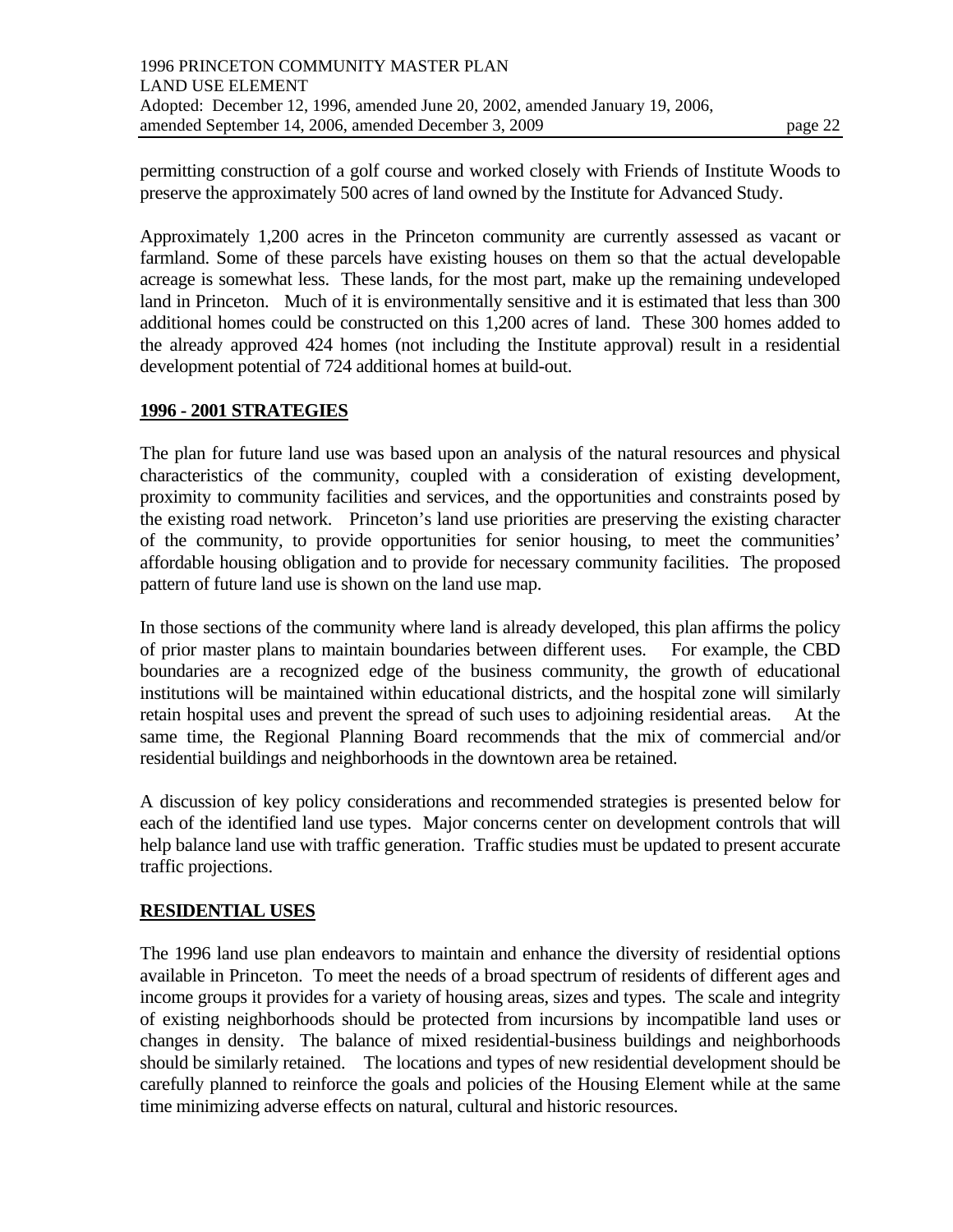New residential development should respect and enhance the existing natural and man-made environment by clustering, where appropriate, to preserve identified sensitive areas. It should foster good architecture and design and incorporate quality landscaping. Green buffers should be used to mark changes of uses, to screen major roadways and to demarcate abutting residential neighborhoods. New developments should also be designed to create a sense of community and blend into the surrounding neighborhoods. Phasing of new development may be necessary to avoid overburdening the community's infrastructure, facilities, and services.

Over the last few years the Planning Board has identified a need for new types of housing for our growing elderly population. Housing for the elderly includes independent living, continuing care retirement communities, assisted living and nursing homes. The Princeton Community supports the development of innovative approaches that will result in housing affordable to a wide range of income groups.

Both governing bodies have recently adopted zoning ordinances to permit senior housing. The Borough has adopted flexible zoning regulations which will permit the location of a continuing care retirement community in the downtown. In 1994 the Township enacted a zoning ordinance to permit Continuing Care Retirement Communities. The Township recently adopted an ordinance permitting independent senior housing on three sites in the Township and permitting assisted living and nursing facilities in the OR-1, OR-2, R-T and S-2 zones. Senior housing recommendations are discussed later in this element.

Residential uses have been divided into four overall categories and densities. The various categories and proposed locations are further described below.

#### **Very Low Density Residential - 10 acre or greater lot size**

Areas assigned these designations are critical environmental areas and are severely constrained by features such as historic resources, 100-year floodplain, stream corridors, hydric soils, and wetlands on which residential development is inappropriate. In view of environmental constraints that virtually preclude residential development, a large minimum lot size should be considered.

#### **Recommendations for Very Low Density Residential**

We recommend that two areas be zoned at 10 acre minimum lot size. These areas are found in the southwestern and northeastern corners of the Township, adjacent to Stony Brook and the Millstone River, respectively.

#### **Low Density Residential - 3 acre to 4 acre lot size**

Low density development may be permitted in larger areas characterized by sensitive natural and cultural resources. Except for environmentally critical areas noted above, these areas have the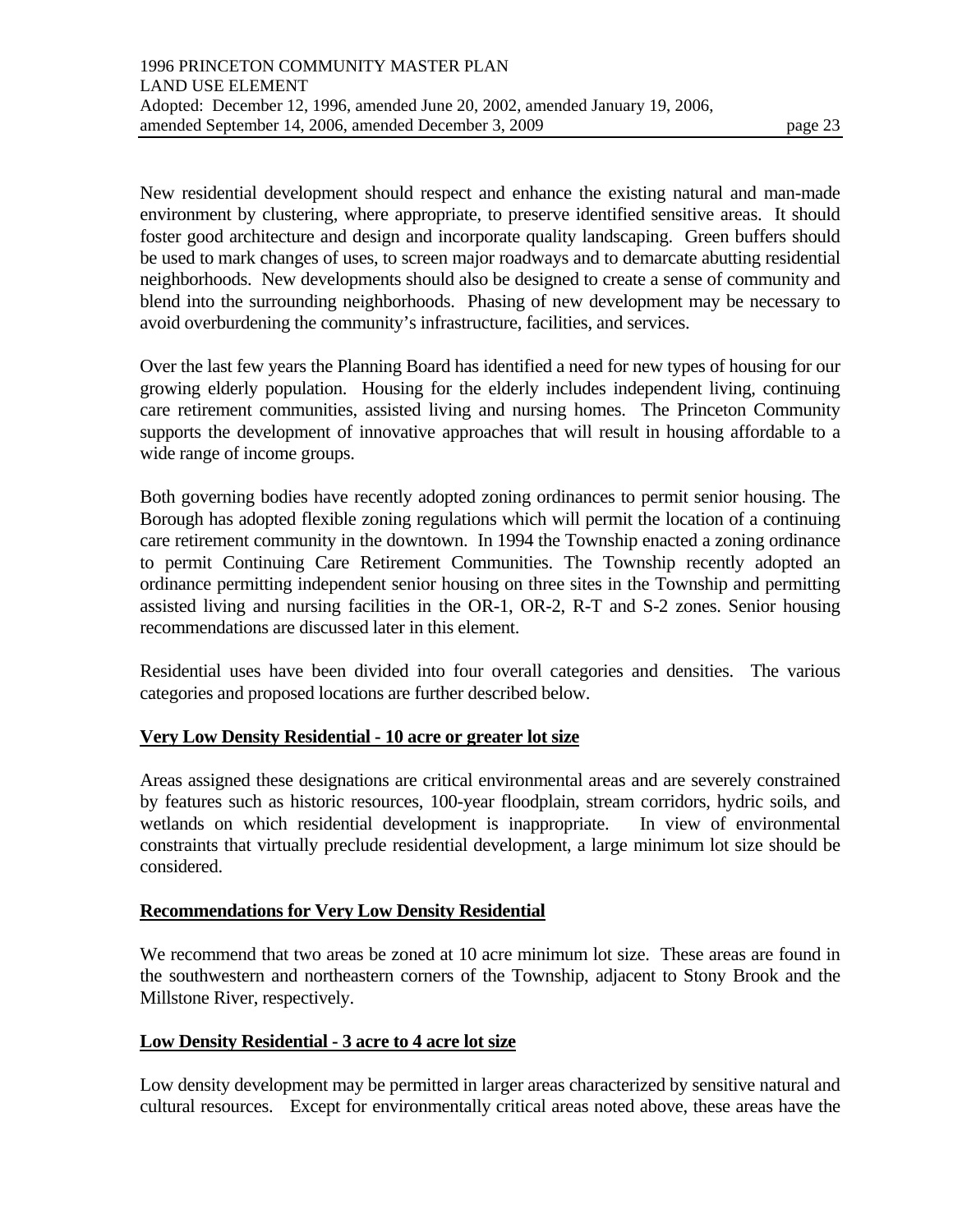most severe constraints for residential development. Much of the remaining undeveloped land in Princeton falls within the Low Density residential category. These lands are generally less suitable than the Moderate Density and High Density areas due to such factors as steep slopes, wetlands, soil conditions, stream corridors, and access to roads and utilities. This category has been applied to the R-A zone (4 acre minimum lot size) and the R-B zone (3 acre minimum lot size) of the Ridge. The R-A zone is the portion of the Ridge most environmentally sensitive due to a concurrence of steep slopes and soils with severe development constraints.

#### **Recommendations for Low Density Residential Development**

The Planning Board recommends that the residential cluster option be used where appropriate to provide protection of environmental and historic resources. Other areas may be suitable for more traditional land use patterns. No other changes are recommended.

#### **Moderate Density Residential - ½ acre lot to 2 acre lot size**

Moderate density areas make up the bulk of Princeton's residential land area. For the most part, these are established neighborhoods whose moderate density has historically been divided into two categories: medium low density with homes on 1½ to 2 acre lots and medium high density with homes on  $\frac{1}{2}$  to 1 acre lots. In general, the medium low density areas are characterized by moderate environmental constraints for future development and the medium high density areas typically have few if any constraints to development.

### **Recommendations for Moderate Density Residential Development**

Steps should be taken to preserve and enhance the existing character and scale of these neighborhoods and to protect them from incompatible land uses and inappropriate road widening. Vacant land adjacent to existing developed area should reflect surrounding densities based upon available information including existing patterns of development, environmental considerations and the relative availability of utilities and services. Redevelopment should also be consistent with the surrounding neighborhood.

### **High Density Residential - lot sizes less than ½ acre**

High Density housing includes single-family dwellings on small lots, two-family houses, townhouses and multi-family housing. For the most part these areas include established neighborhoods. These areas are characterized by the relative absence of environmental constraints and the availability of utilities and services. Higher-density housing and multifamily units should be permitted only in environmentally appropriate locations of limited extent and where amenities such as playgrounds and community facilities can be made available.

### **Recommendations for High Density Residential**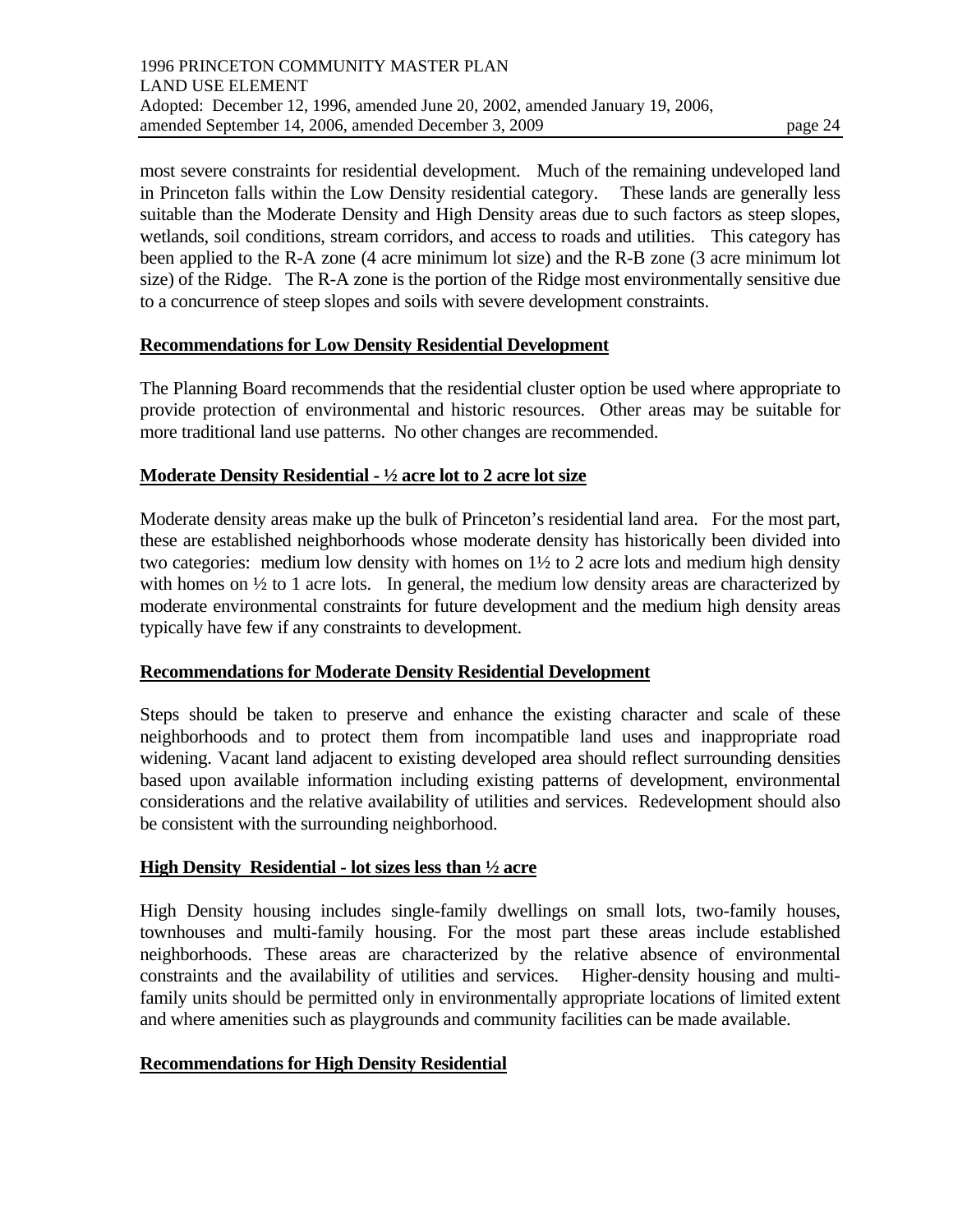The Board has identified the Arcaro tract located on Cherry Valley Road as particularly suitable for smaller homes at medium densities likely to provide residential options for middle income households. The location of the Arcaro property as a future transitional residential area between the Princeton Ridge development with low densities due to environmental constraints and the high-density Griggs Farm affordable housing development lends itself to this use. The Board continues to endorse the affordable housing recommendations found in the Housing Element of this Master Plan.

### **SENIOR HOUSING**

Providing opportunities for senior housing has been identified as a community priority. As a first step, zoning changes have been adopted to permit age restricted housing at the southeast corner of Terhune Road and Harrison Street, along Cherry Valley Road next to the Griggs Farm Development and on Great Road behind Elm Court. Density in these ordinances ranges between 8 and 12 dwelling units per acre in the Township. Zoning ordinances permit assisted living facilities and nursing homes in the R-T, OR-1, OR-2, and S-2 zones. The Planned Commercial Development District has been amended to provide flexible zoning permitting Continuing Care Retirement Communities in the downtown.

A unique opportunity exists to expand Elm Court to 157 units. Originally, Elm Court was to contain 101 dwelling units but due to funding constraints only 89 units were constructed. The purchase of approximately seven acres located behind Elm Court by Princeton Community Housing makes it possible to complete this development and provide modest expansion of the development. Density will be 35 dwelling units per acre in the Borough and up to 12 dwelling units per acre in the Township. This project will straddle municipal boundary lines and utilize existing infrastructure. Development will be clustered behind existing Elm Court and in the eastern portion of the approximately 7.5 acre lot behind Elm Court. The rear of this lot, with the exception of the easements for sewer lines, will be subject to a conservation easement.

#### **Recommendations for Senior Housing**

The community's zoning provides for a range of senior housing throughout Princeton. Additional senior housing sites will be identified after a careful review of environmental constraints and neighborhood compatibility. The Board intends to identify additional sites which are appropriate for senior housing, prepare overlay zones which respect individual site conditions, and make recommendations to the governing bodies for zoning these sites. A site by site review is necessary to determine the most suitable areas. In the Township, these sites will be capable of supporting up to 75 residential units. In the Borough, smaller developments will be considered.

The expansion of Elm Court to a maximum of 157 dwelling units should be encouraged. This expansion will further the goals both in the Land Use Element and in the Housing Element of the Princeton Community Master Plan, as well as achieve the goals of the Township's R-SMO zone. The R-SMO overlay zone district in the area behind Elm Court should be expanded to include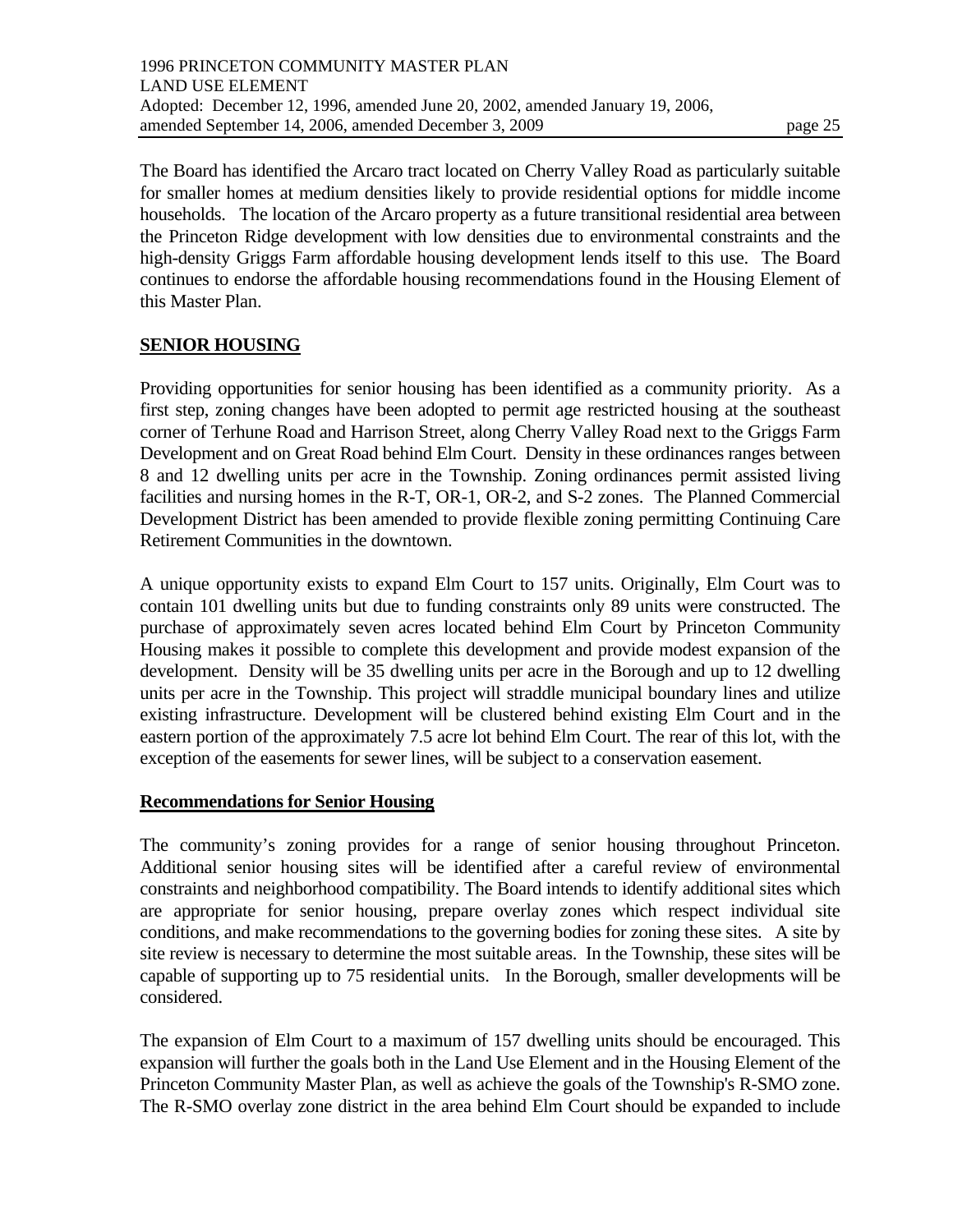the lands that make up Elm Court in the Township, as well as all the lands currently zoned R-SMO. A similar overlay zone district should be created in the Borough for the lands that make up Elm Court in the Borough. Density will be 35 dwelling units per acre in the Borough and up to 12 dwelling units per acre in the Township. This project will straddle municipal boundary lines and utilize existing infrastructure. Development will be clustered behind existing Elm Court and in the eastern portion of the approximately 7.5 acre lot behind Elm Court. The rear of this lot with the exception of the easements for sewer lines will be subject to a conservation easement.

Consideration of this expansion should recognize the importance of preserving the singlefamily neighborhood adjacent to this development, including the Hunt - Winfield neighborhood established by restrictive covenant. In order to ensure that the character of the neighborhood adjacent to Elm Court I and proposed Elm Court II is not changed, no additional senior housing shall be constructed in this neighborhood or on the adjacent Borough-owned property commonly referred to as the Smyth Tract.

The intent of these amendments is to allow for the contemplated expansion of Elm Court and make the existing development a permitted use.

### **INSTITUTIONAL/EDUCATIONAL**

#### **Introduction**

The Princeton Community is enriched by the presence of renowned academic institutions within its boundaries, as well as high quality public and private schools. In addition to educational institutions, Princeton is also home to both philanthropic institutions and nonprofit organizations and regional community facilities such as the YM/YWCA, McCarter Theater, Corner House, Arts Council of Princeton, and the Princeton Ballet. While some of these institutions occupy large tracts of land within the community, not all portions are used directly for their institutional purposes. The functional and growth requirements of the institutions must be balanced with the residential character of the community.

The institutions and the Princeton community share a unique relationship and it is important for there to be an open and on-going dialogue between these institutions and municipal government. The goal of this dialogue is to address major impacts in the community such as traffic, transportation, housing, development and environmental concerns before these issues impact Princeton's daily life. Of particular concern to the community has been the growth of these institutions and effectively providing a smooth, orderly transition at the edges between the community and institution.

Many of the educational and institutional uses in town have either undergone or have plans for major facility improvements. It should be noted that most of these improvements have generally complied with existing zoning. An area of focus should be how well the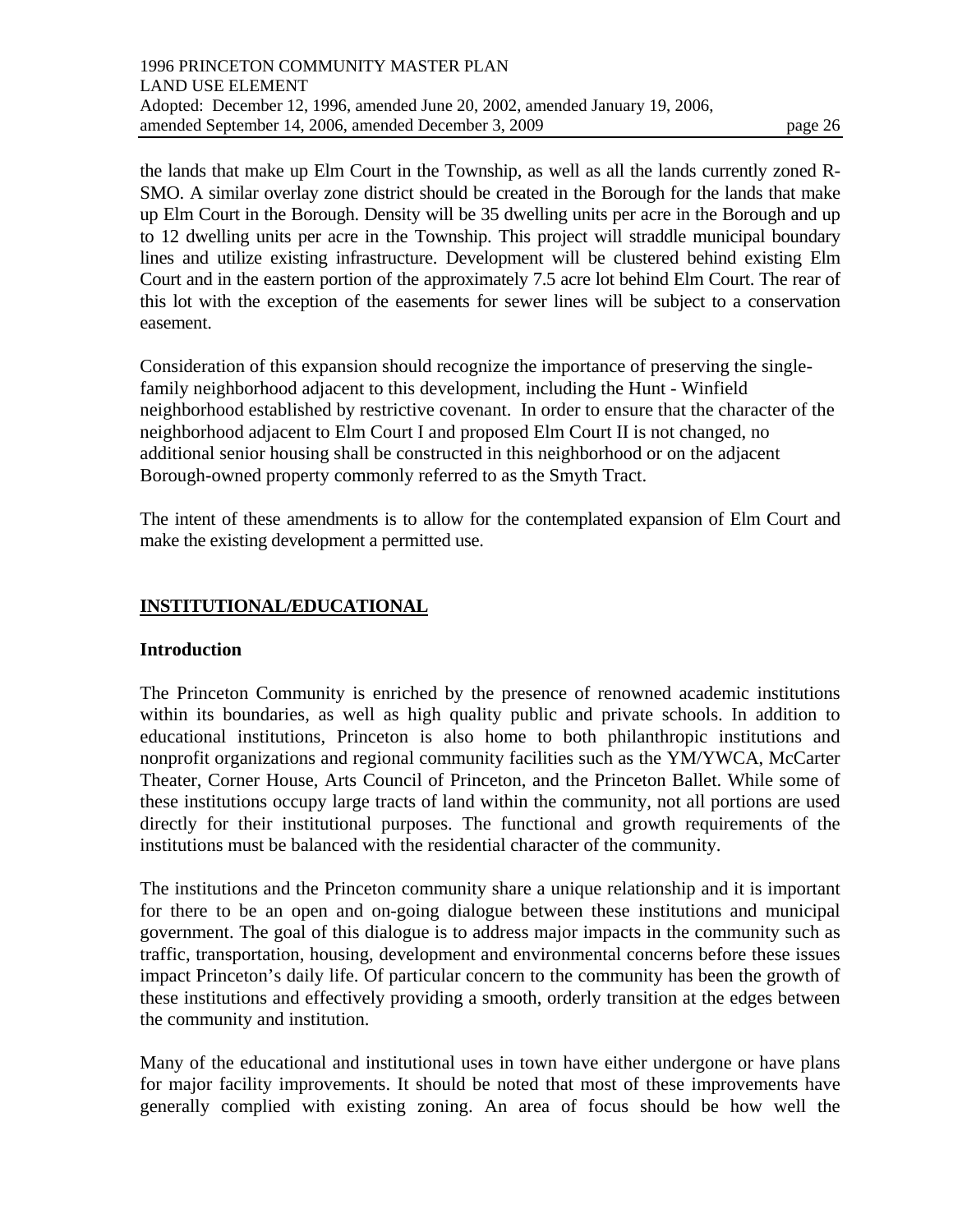community's zoning provides for an appropriate transition between established neighborhoods and educational and institutional uses. Frequently the scale and mass of proposed structures presents a concern for the surrounding neighborhood along with the amount of traffic generated or new traffic patterns created by this development.

Listed below are a set of principles that should be considered by and implemented by the governing bodies in new zoning for institution and educational uses and considered by these institutions as they develop their building plans.

## **General Principles**

1. A diversity of commercial offices, retail establishments, and residential units, especially in or near the Borough's downtown business district, is important to the economy and vitality of the community and its downtown. Institutional uses in or near the downtown business district should enhance the economy and vitality of the downtown.

2. A balance should be struck between an institution's need for new facilities and its impact upon a neighborhood and the entire Princeton Community. Zoning regulations should take into account the impact from the scale, bulk and mass of educational or institutional buildings and insure that these buildings do not overwhelm neighborhoods. Consideration needs to be given to applying zoning standards or developing transitional zones that provide for a smooth and orderly transition between the institutional campus and other uses in the community. When there is expansion proposed into established neighborhoods it may be approved if it is done in a manner that benefits both the community and the institution and in compliance with the existing zoning.

3. As land is purchased by tax-exempt institutions, the implications of this trend must be studied and responded to with great care. An eroding tax base undermines the ability of the municipalities to provide services. When properties are removed from the tax rolls, offsetting economic benefits, additional tax revenues, or payments in-lieu of taxes should be considered.

4. A review of the current zoning regulations is needed to better define permitted uses, ensure adequate buffering, provide appropriate parking facilities, assure that agreed upon traffic reductions have occurred, and delineate the limits of expansion in all E zones. If necessary, zoning amendments should be enacted to meet these needs. New buildings should be oriented to lessen traffic impacts on already congested roadways and be respectful of the surrounding residential communities.

5. A review of conditional uses and standards is needed to determine whether changes or revisions to the conditional uses and standards in the zoning ordinances are needed to better regulate nonprofit institutions' use of commercial and residential buildings for office and other non-residential purposes.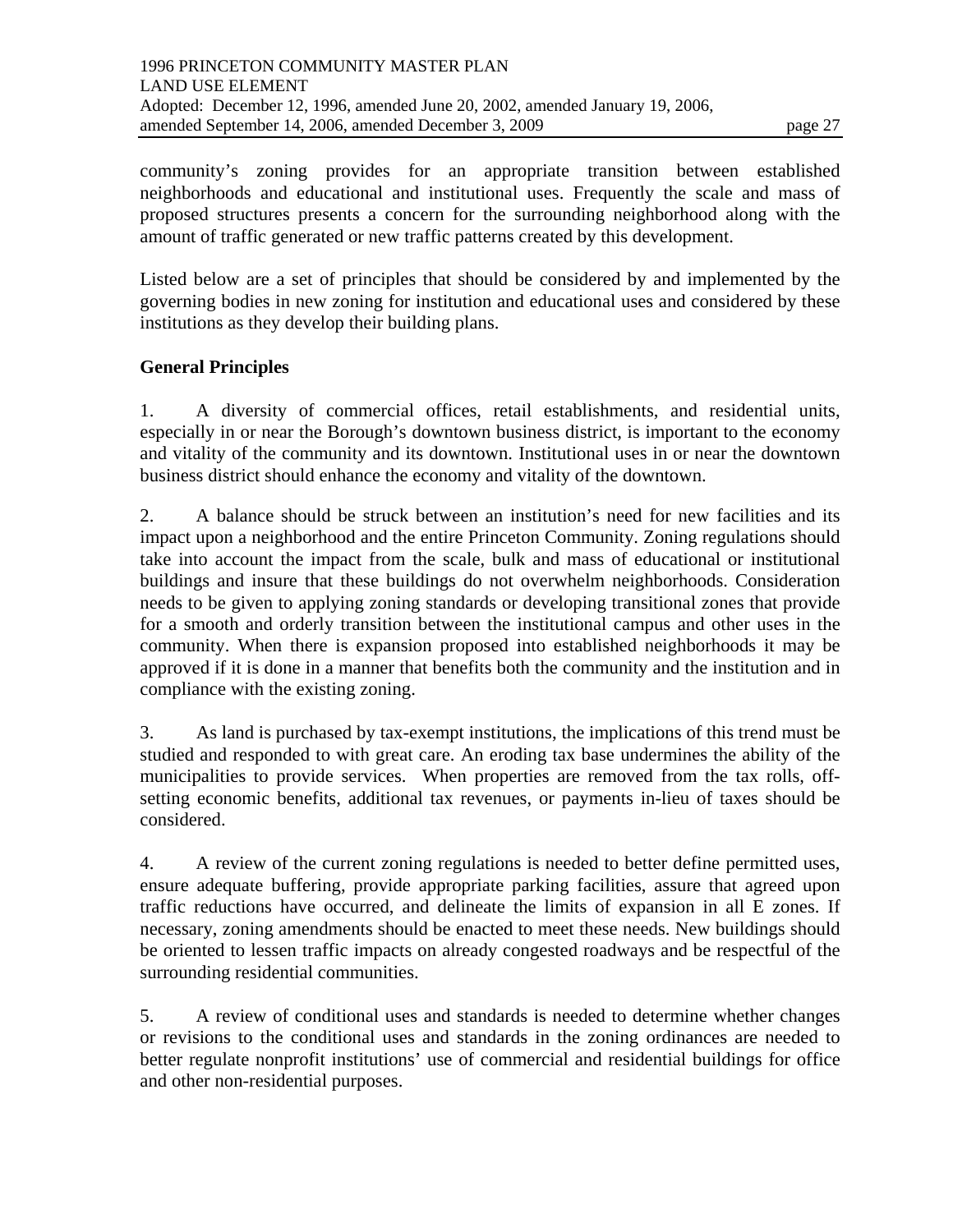campus can be highly desirable, as are services provided to the community by these institutions and by their students and staff. The town has a unique relationship with these institutions and each contributes to the well being of the other. Zoning should reflect this relationship and provide a mechanism to further this desirable interaction.

7. Institutions should be encouraged to protect and preserve the architectural and landscape heritage and design qualities of their buildings, even when not specifically designated within established historic preservation districts.

8. While automobiles remain the predominant means of access to academic campuses by faculty, staff, and the public, increasing priority should be placed on alternatives that reduce reliance on single-occupancy vehicles and increase utilization of car pools, van pools, public transit, shuttles, jitneys, bicycles, walking and other innovative transportation strategies.

9. Significant institutional or educational development in Princeton that impacts regional roads and intersections also impact local traffic flow or result in back-ups at key local intersections. These regional impacts should be considered when applications are made to the Board for significant developments.

10. Academic institutions and the community should work cooperatively to assure a balance of residential housing for a broad range of income levels, especially housing that is in close walking and biking proximity to the campuses or transit system.

11. Restoration and protection of the natural environment are important to maintain open space with its inherent ecological and recreational value for the entire community. Wild life management along newly "day-lighted" stream corridors should be considered to avoid the spread of deer, raccoons and other animals into the center of Princeton.

12. Cooperative efforts should be undertaken by institutions and the community to develop comprehensive storm water management policies to reduce flooding and improve water quality in our lakes and streams. Particular attention should be paid to not increase storm water runoff into areas of known propensity for flooding such as the Harry's Brook stream corridor and feeder streams.

13. The challenge of global warming and conversion to non-fossil fuel alternatives requires a shared response of sustainability initiatives by the community, municipal and state government, academic institutions and local business.

14. While an open and accessible campus is an important feature, at many educational and institutional campuses, safety for students, employees, visitors and the public should also be considered.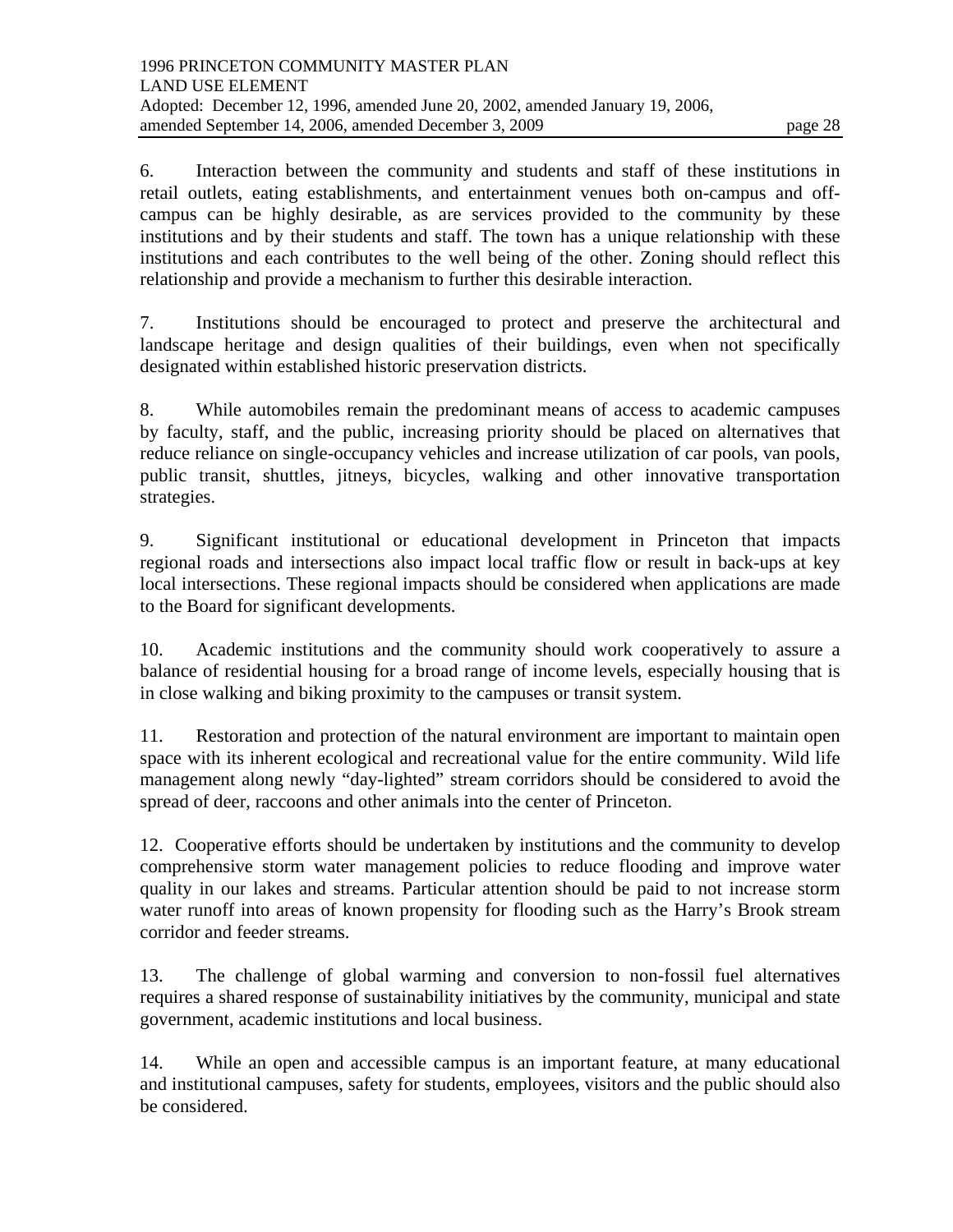The Regional Planning Board looks forward to working with the Community's institutions based upon the above principles and will develop specific recommendations as the institutions begin their planning for future development.

#### **Princeton University**

In 2006 Princeton University announced that it was embarking on a 10-year master plan. The University's plan calls for maintaining a pedestrian-oriented campus, preserving the parklike character of the campus, maintaining campus neighborhoods while promoting a sense of community, building in an environmentally responsible manner and sustaining strong community relations. Many of the goals and principles in the University's plan can be endorsed and supported by the community. The University will be focusing future growth on the Princeton side of Lake Carnegie and this changes the community's past planning assumptions for long-term growth at the University which assumed a mirror campus across Lake Carnegie in West Windsor. The University's long-term plan still assumes eventual development of University lands in West Windsor, but well beyond the current 10- year plan; nonetheless, the University is already taking near-term steps to locate some University administrative offices in West Windsor. The consequences of this shift in philosophy must be clearly understood and reviewed in terms of the community's long-term goals regarding parking, circulation, green space, neighborhood impact and building scale.

Given the University's significant place in the Princeton community's economic and geographic structure, it seems timely to include in the Community Master Plan a new section that addresses both the University's master plan and the community's interest and possible concerns regarding it.

The following guidelines pertain specifically to Princeton University

1. In general, the University should be encouraged to site its nonresidential development away from Nassau Street and avoid development north of Nassau Street.

2. Edges or transition areas between the University and the community are critical. Zoning standards should be applied and or developed to insure a smooth transition between the University and the community.

3. New vehicular access to the campus should be away from Nassau Street, utilizing Faculty Road, and maintain a balance in the traffic distribution among Alexander Street, Washington Road, and Harrison Street. Both the University and the municipalities should continue to work together on improving traffic flow. The exceptional visual and historic value of these three roadways as gateways to the Princeton community should be protected.

4. The University and the community should cooperatively develop a well thought out and managed Transportation Demand Management strategy. Increasing priority should be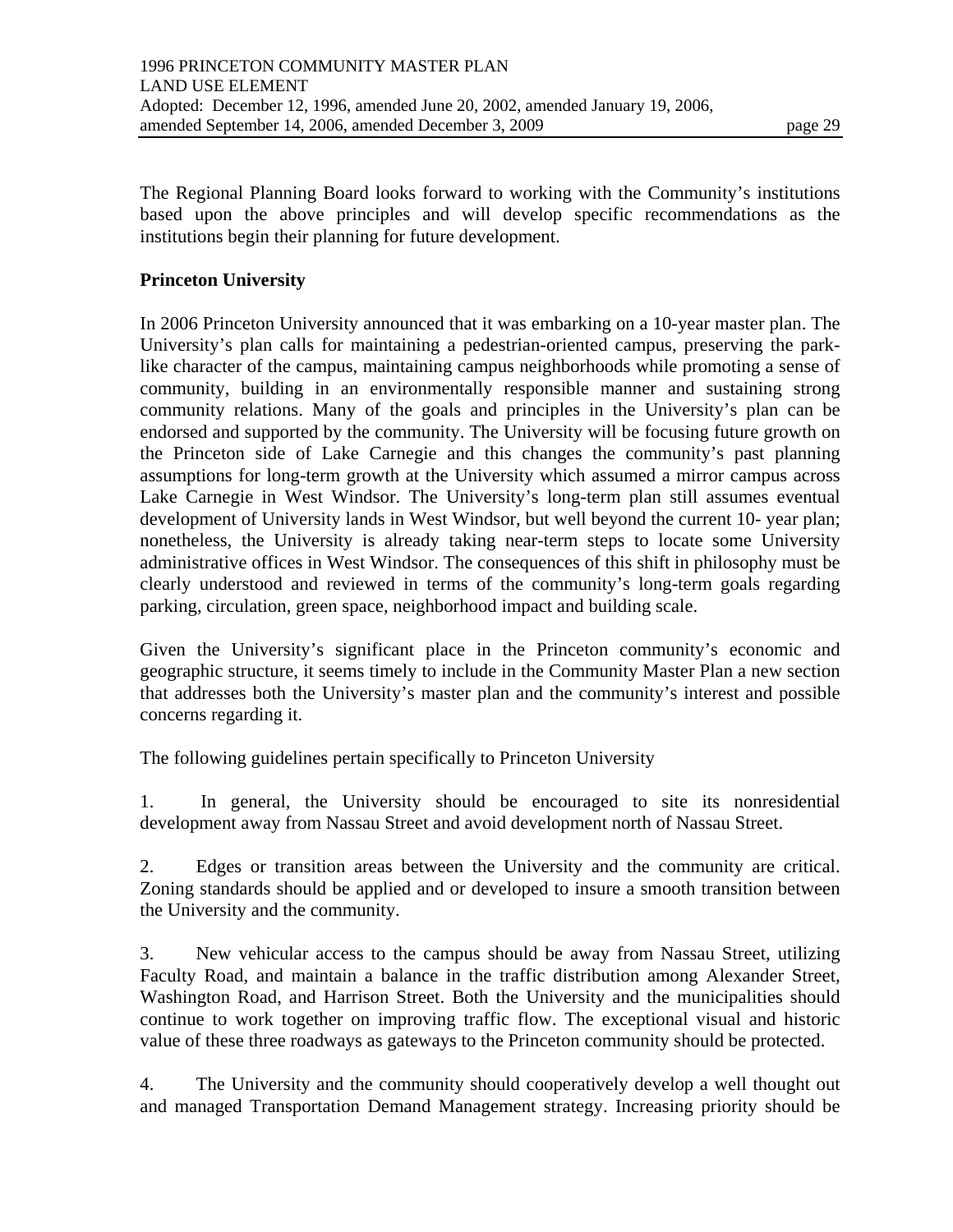placed on alternatives that reduce reliance on single-occupancy vehicles and increase utilization of car pools, van pools, public transit, shuttles, jitneys, bicycles and walking.

5. The University is urged to continue its efforts regarding sustainability and the community supports its goals to reduce green house gases and conserve resources. The community endorses the University's commitment in taking a leadership role and urges it to utilize its research and education resources to engage the community on sustainability. This will result in providing opportunities to share facilities, concepts and programs.

#### **Basic Background**

[The Board recognizes that the statistics discussed in this section represent a snapshot in time as of January 1, 2009 and are likely to evolve. The data will be used as a benchmark as the University presents its future development projects.]

The new campus plan defers for the immediate future an earlier University plan to expand the existing campus across Lake Carnegie into West Windsor; the University's new plan will concentrate future academic expansion on its existing Princeton campus. The basic principles of the plan are to maintain an auto-free pedestrian-oriented campus, to preserve a park-like campus, to maintain existing campus neighborhoods, to develop in a sustainable manner, and to sustain strong community relations. To that end, the University has engaged in discussions with the public, the Planning Board, and the municipal bodies to explore the consequences of its decisions in view of long-standing goals of the community regarding parking, circulation, green space, and building scale.

The Regional Planning Board anticipated these changes in its most recent Reexamination Report (October 18, 2007) when it said:

 "Princeton University is undertaking a new master plan effort and will be focusing future growth on the Princeton side of Lake Carnegie. This changes past planning assumptions for long-term growth at the University which included plans for a mirror campus across Lake Carnegie in West Windsor."

This makes reference to a major recommendation in the Princeton Community Master Plan (December 12, 1996) which said:

 ". . . The University should be encouraged to site future development further south of the main campus so that erosion of existing neighborhoods can be reduced. Consideration should be given by the University to locating some future facilities on the West Windsor side of Lake Carnegie."

Princeton University's main campus is situated in Princeton Borough and Township and consists of approximately 8.5-million square feet of space in 180 buildings on almost 1,000 acres of land.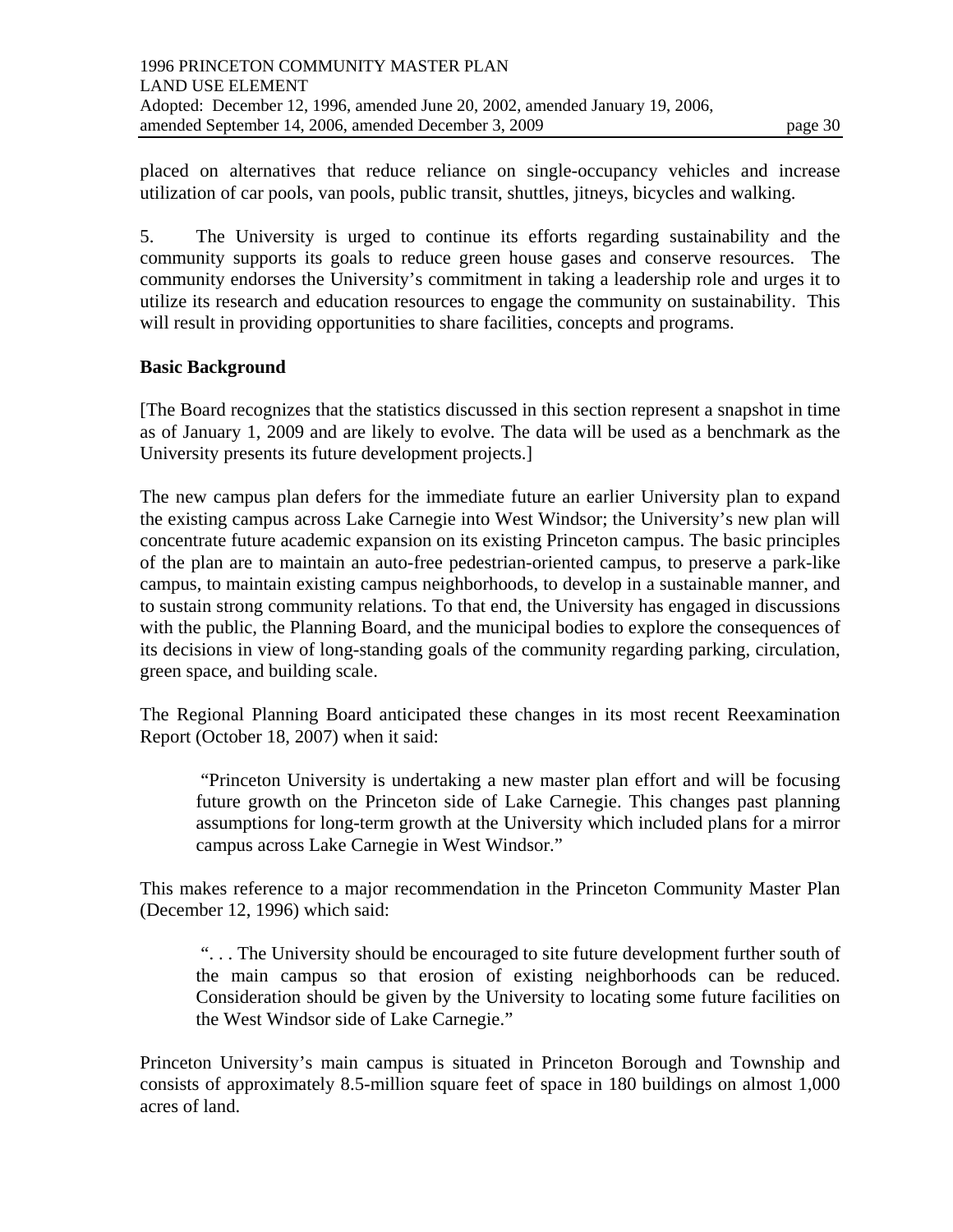During the 2008-2009 academic year, there are approximately 4,900 undergraduate students, 2,087 resident graduate students and 5,268 faculty and staff members on Princeton's main campus. The University expects these numbers to grow between now and 2016 with undergraduate enrollment reaching approximately 5,200 students, graduate students reaching approximately 2,400 students and the faculty and staff expanding to approximately 5,400 persons. The building program outlined in the University's master plan calls for approximately 1.5 million square feet of additional space to be constructed, with some

Working with the University, the Regional Planning Board has determined that in 2008 the University generated 1,945 vehicle trips (in/out) during the a.m. peak hour and 1,786 vehicular trips (in/out) during the p.m. peak hour. The number of vehicles arriving and exiting the University is expected to increase in 2016, assuming completion of their campus master plan to 2,018 vehicles in the am peak and 1,853 in the pm peak. These vehicles arrive to the campus from the following directions:

± 30% via Mercer Street;

offsetting demolition of existing space.

- ± 5% via Stockton Street;
- ± 10% via Bayard Lane;
- ± 20% via Alexander Road;
- $\pm$  25% via Washington Road;
- ± 5% via Harrison and
- $\pm$  5% via Nassau Street (from the north)

The campus master plan also calls for the estimated 2016 increase in peak-hour vehicle traffic to be reduced to 2008 levels with the utilization of a an aggressive transportation demand management program of carpooling, van pooling and transit as well as relocation off campus of certain university functions.

In addition to faculty, staff and students coming and going to campus activities the University estimates that they have 730,000 visitors a year. The top visitor destinations are:

 $\pm$  athletic events 250,000

- ± McCarter Theatre Center 180,000
- ± University Art Museum 104,000
- ± other concerts and performances 75,000
- $\pm$  summer events 33,000
- $\pm$  Orange Key tours 25,000
- ± Firestone Library 23,000
- ± alumni related events 22,000
- ± Commencement 10,000
- ± Costen children's library 6,100
- ± Princeton Plasma Physics Lab 5,000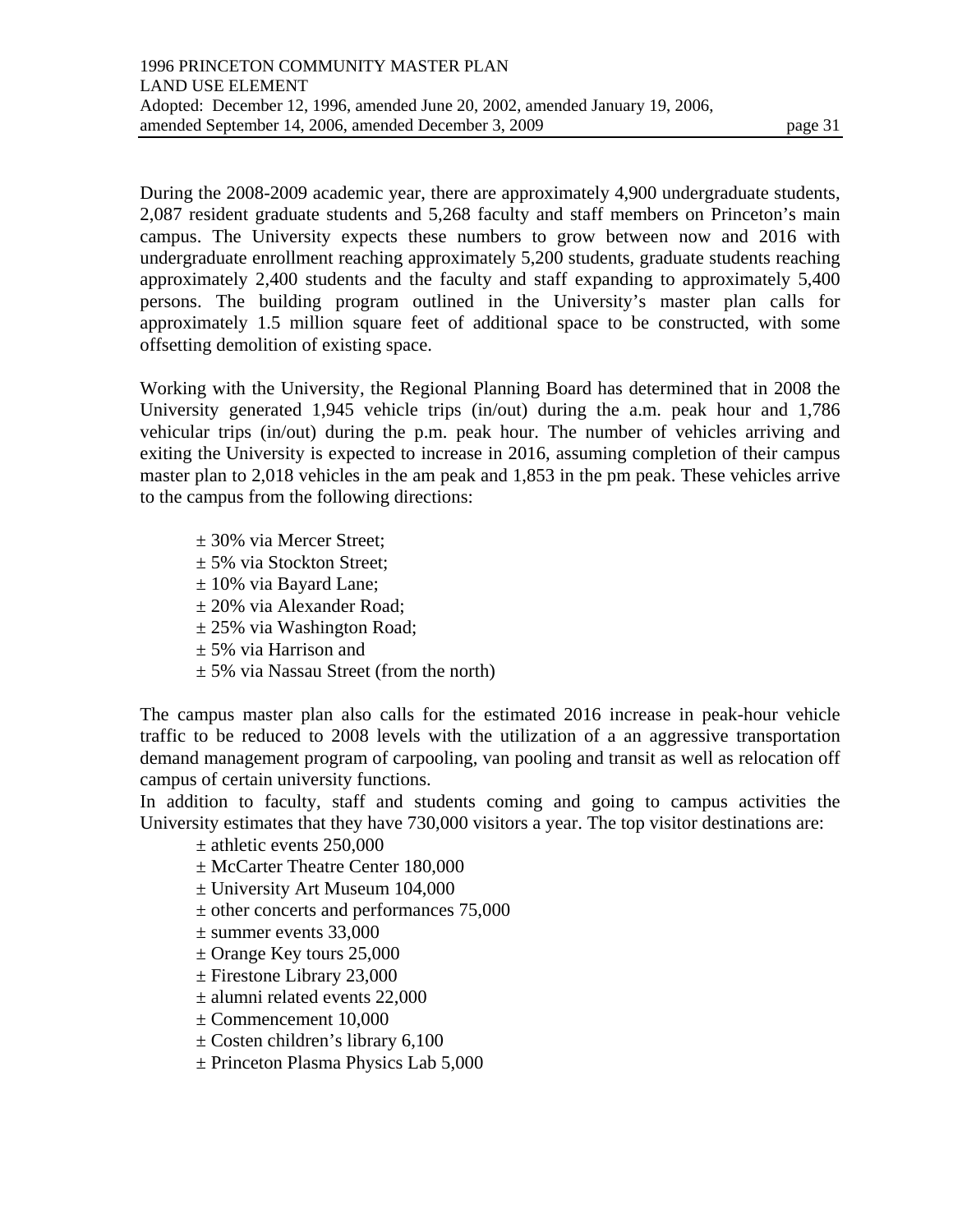Princeton University's faculty, staff, students and visitors are served by approximately 5,094 parking spaces scattered throughout the campus in parking garages, large surface lots, and small surface lots. The campus master plan calls for a net increase of 317 additional parking spaces for a total of 5,411. The largest parking lots and garages are accessed via Faculty Road.

The new campus plan calls for distributing parking fairly evenly between areas to the west and to the east of Washington Road with 2,841 parking spaces west of Washington Road and 2570 parking spaces east of Washington Road. By 2016, 48% of the University jobs will be located east of Washington Road, with 48% of the parking spaces (2,570 spaces) and 52% of the jobs will be located west of Washington Road with 52% of the parking spaces (2,841 spaces).

The University no longer issues parking permits to freshmen and beginning in the fall of 2009 will not issue permits to sophomores and resident graduate students may now receive parking permits only at their campus residences. To reduce the need for on-campus parking, the University has instituted a bus jitney service that serves the campus. This Tiger Transit service will be expanded and will include a route along Nassau Street as well as special routes to area shopping centers.

### **New Development**

The University's 10-year master plan anticipates 1.5 million square feet of new space including a number of new academic buildings, a pedestrian bridge over Washington Road, a new Arts and Transit neighborhood on the west side of the campus, a new parking facility on the east side of the campus adjacent to FitzRandolph Road, and a new child care facility, also on the east. Also included is a new Chemistry building (under construction) on the east side of Washington Road, a Neuroscience/Psychology building on the west side of Washington Road, additional buildings in the E-quad area such as a new building to support teaching and research in Energy and the Environment as well as future redevelopment of some of the University's residential properties.

The plan further envisions extensive new landscaping and implementing a campus-wide stormwater management program. The University has developed a master plan for landscaping in the E3 zone (E3 Landscape Master Plan Extension Planting and Pavement Recommendations, June 13, 2008) which has been approved by the Board's Landscape Subcommittee. The plan provides general guidelines for exterior design including landscaping principles, circulation and pavement details, planting concepts, lighting, sustainability and signage. While these concepts were developed specifically for the development in the E3 zone, much of what is in this document can be applied to the campus as a whole. The storm-water plan seeks to reduce or minimize impervious cover, preserve open space, reduce or minimize peak rate and volume of storm water and provide water quality treatments to remove total suspended solids using landscape based solutions.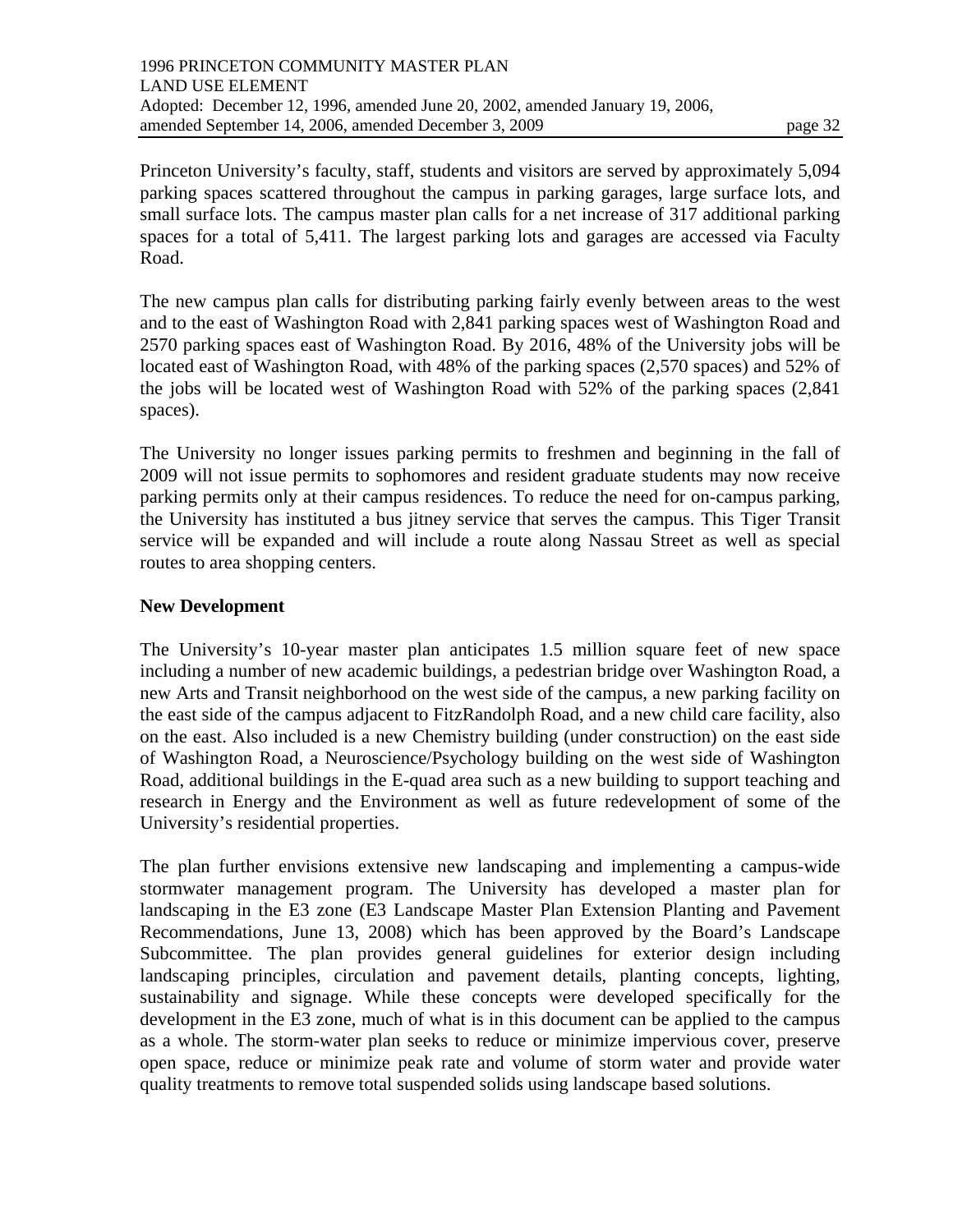Deferring expansion of the University facilities to the other side of the Lake at this point also recognizes the following:

• Long-anticipated Penns Neck highway improvements, building overpasses and underpasses at Route One and its major Princeton intersections, have been delayed because of inadequate State and Federal funding.

• A mirror campus without extensive transit connections across the lake would invite excessive automobile traffic as faculty, students, staff and the public would attempt to travel between main campus departments and other across-the-lake facilitates.

• Future academic and campus life development at the University should be concentrated on the main campus in a compact form to encourage people to walk and bike, conserve land and make more of the campus accessible by transit and the University's jitney service. Creating a compact, walkable and park-like campus furthers the goal of creating a sustainable community.

The Reexamination Report (October 18, 2007) also said:

" The University's planning principles of maintaining an auto-free pedestrianoriented campus, preserving a park-like campus, maintaining existing campus neighborhoods, developing in a sustainable manner and sustaining strong community relations are all principles the community endorses. The consequence of these decisions must be clearly understood and reviewed in terms of long-standing goals and objectives of the community regarding parking, circulation, green space and building scale."

### **Relocation**

The RPBP endorses the University's decision to relocate some University facilities that do not require proximity to the main campus to nearby sites in West Windsor and Plainsboro. These relocations will alleviate traffic congestion in town and provide additional space for academic and campus life activities on the main campus. Examples include:

1. Relocating administrative and IT staff to 701 Carnegie Center, off Canal Pointe Boulevard,

2. Relocating administrative staff to 693 Alexander Road, and

3. Relocating the Data Center to the Forrestal Campus in Plainsboro.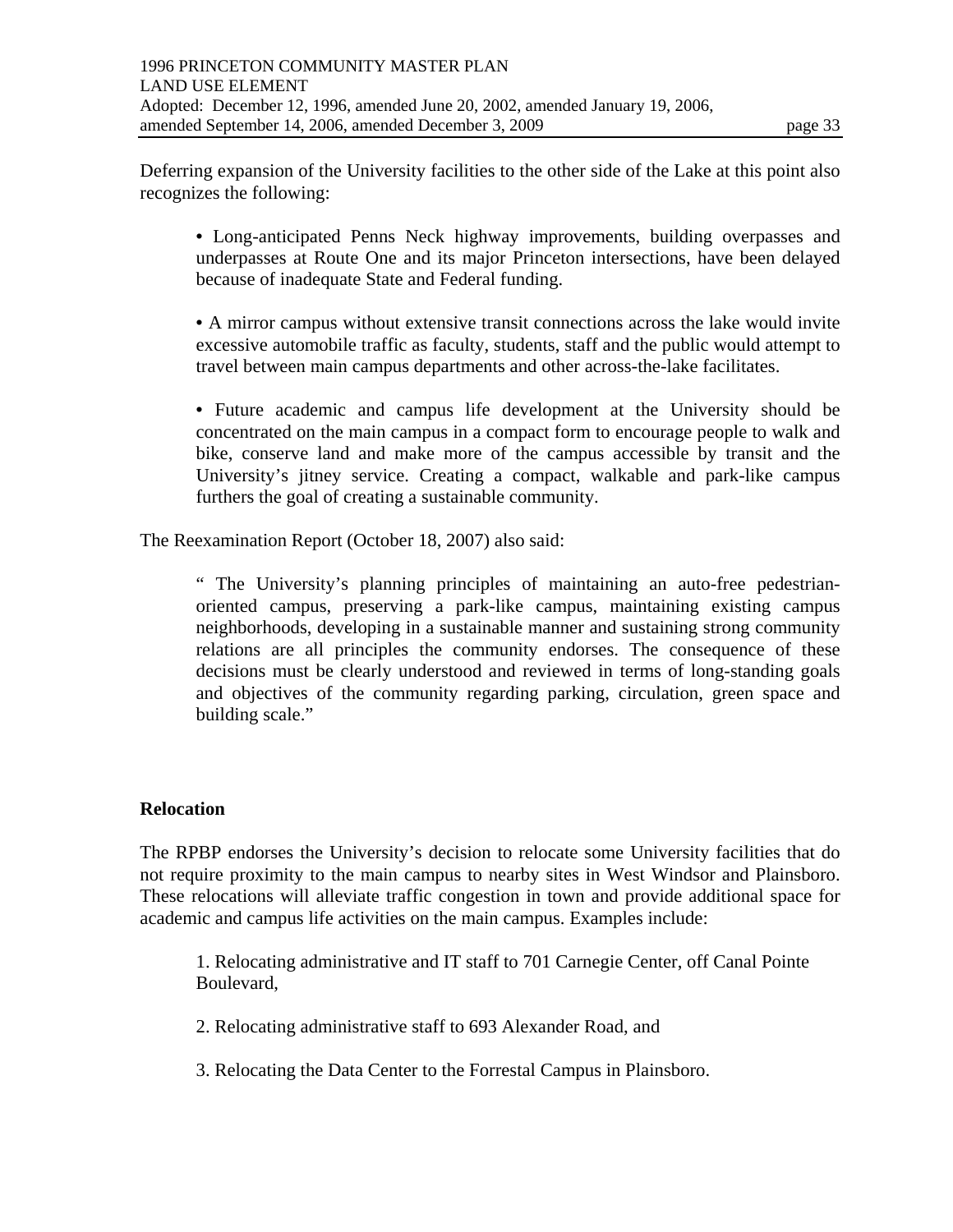A total of 328 current employees will be involved in relocation from the main campus to 701 Carnegie Center and other relocations will increase this number.

#### **Parking Management**

Of the current 5,700 faculty and staff, approximately 3,700 commute to work by automobile and park on the main campus, although not every faculty and staff member commutes every day. In addition, 735 students park on campus, and an estimated 250 visitors arrive by automobile daily to meet with faculty and attend conferences. Allowing for some additional overflow, the total number parking spaces on campus in 2008 totaled 5,094.

As noted, recent policy changes will not allow freshman and sophomore undergraduates to apply for parking permits. Resident graduate students will be allowed to apply for parking permits only at their residences. Further monitoring of undergraduates and graduate students should discourage them from keeping an automobile at other locations in the community.

To reduce the need for on-campus parking, the University has instituted a jitney service. Expansion of these jitney routes should be encouraged as an automobile alternative.

With the relocation of existing staff off the main campus, the reduction of student permits, and the application of Traffic Demand Management strategies (see below), the University should be able to accommodate the additional growth in faculty, staff, and visitors without significantly increasing the number of parking spaces and with only a minimal increase in automobile traffic on local streets. Because of the community's concern about the impact from additional auto traffic – especially at peak-hour employee commuting times – the number of on-campus parking spaces should be limited. The University projects that 5,411 (an increase of 317) parking spaces should be adequate to meet their demand. The TDM strategies being implemented by the University should help limit the need for additional parking spaces.

#### **Eastern Campus Garage**

It is recognized, that expansion in the Engineering campus, the new Neuroscience and Psychology complex, and the proposed Arts and Transit Neighborhood will be replacing existing parking lots with buildings. In order to better balance parking and circulation between the eastern part and western part of the campus the University has proposed the construction of a new parking garage between the Stadium and FitzRandolph Road. Athletic practice fields are to be located on the roof of this garage which, set into the hillside and combined with additional landscaping, hide the parking when viewed from the neighborhood. Some surface parking will remain between the Garage and Faculty Road. The total number of parking spaces in this Eastern Campus parking complex is estimated to be 1,364.

Access to the garage will be provided from Faculty Road and Ivy Lane. Traffic impacts on the residential neighborhoods to the north and east of the garage will need to be identified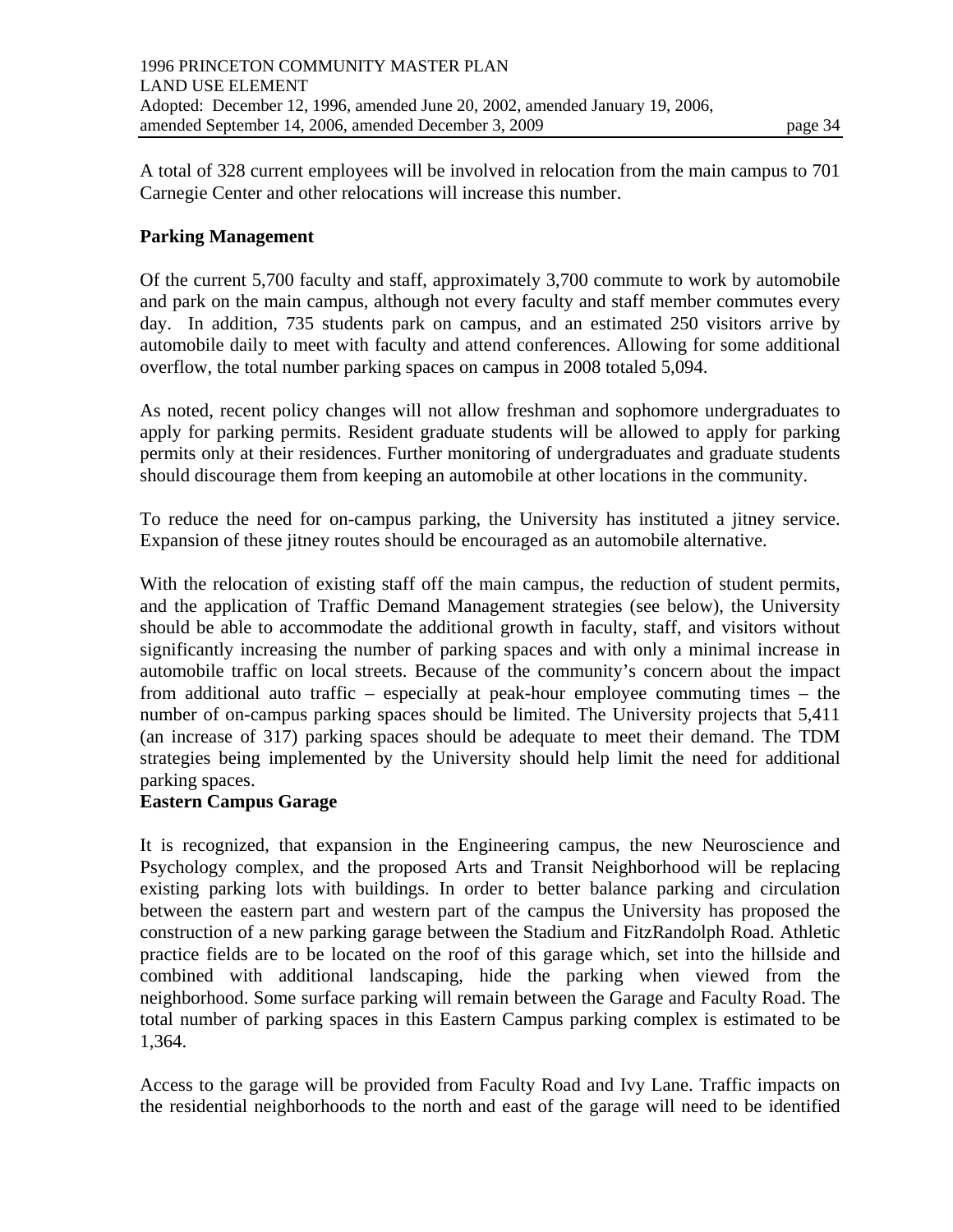and strategies put in place to eliminate cut through traffic. A detailed traffic study on the garage should be provided and any necessary actions to limit any impacts on the surrounding neighborhoods implemented as part of the garage project. New vehicular access drives to the garage shall be from Faculty Road and Ivy Lane.

Some faculty and staff that now park in the Lot 7 Garage and its adjacent parking lots will be reassigned with permits to park in the new Eastern Campus parking complex. This will put many of them closer to their departmental offices so that they are more likely to walk than have to rely on the campus jitneys. Other staff that now park in the Lot 7 garage and its adjacent parking lots will be among staff members relocated to West Windsor.

### **Child Care Facilities**

Further study should be made of proposals to expand child care facilities east of FitzRandolph Road and south of Western Way.

U-League and U-Now operate programs at 171 Broadmead for approximately 192 children. A new facility might expand this number by approximately 160 more children on lands near this site.

Further estimates are needed on existing and projected drop-off and pick-up traffic at the morning and afternoon peak commuting hours. Additional uses that might develop in this sector of the campus should be clarified.

### **Roadway Improvements**

Improvements to expedite the flow of additional traffic should be made at the intersections at:

• Stockton, Mercer, Nassau and University Place and Alexander Street. Attention should be given to College Road as more automobiles use this route to access Mercer Street at Springdale Road to avoid existing peak-period back-ups at Alexander and Mercer Streets.

• University Place and Alexander Street. Desirable reconfiguration should be determined as part of further discussions with the community with respect to the proposed Arts/Transit Neighborhood.

• Alexander Street and Faculty Road. Lane widening and retiming of control lights should be considered for left and right turns off Faculty Road.

• Faculty Road and Washington Road. Lane widening, lengthening, and retiming of control lights should be considered for left and right turns.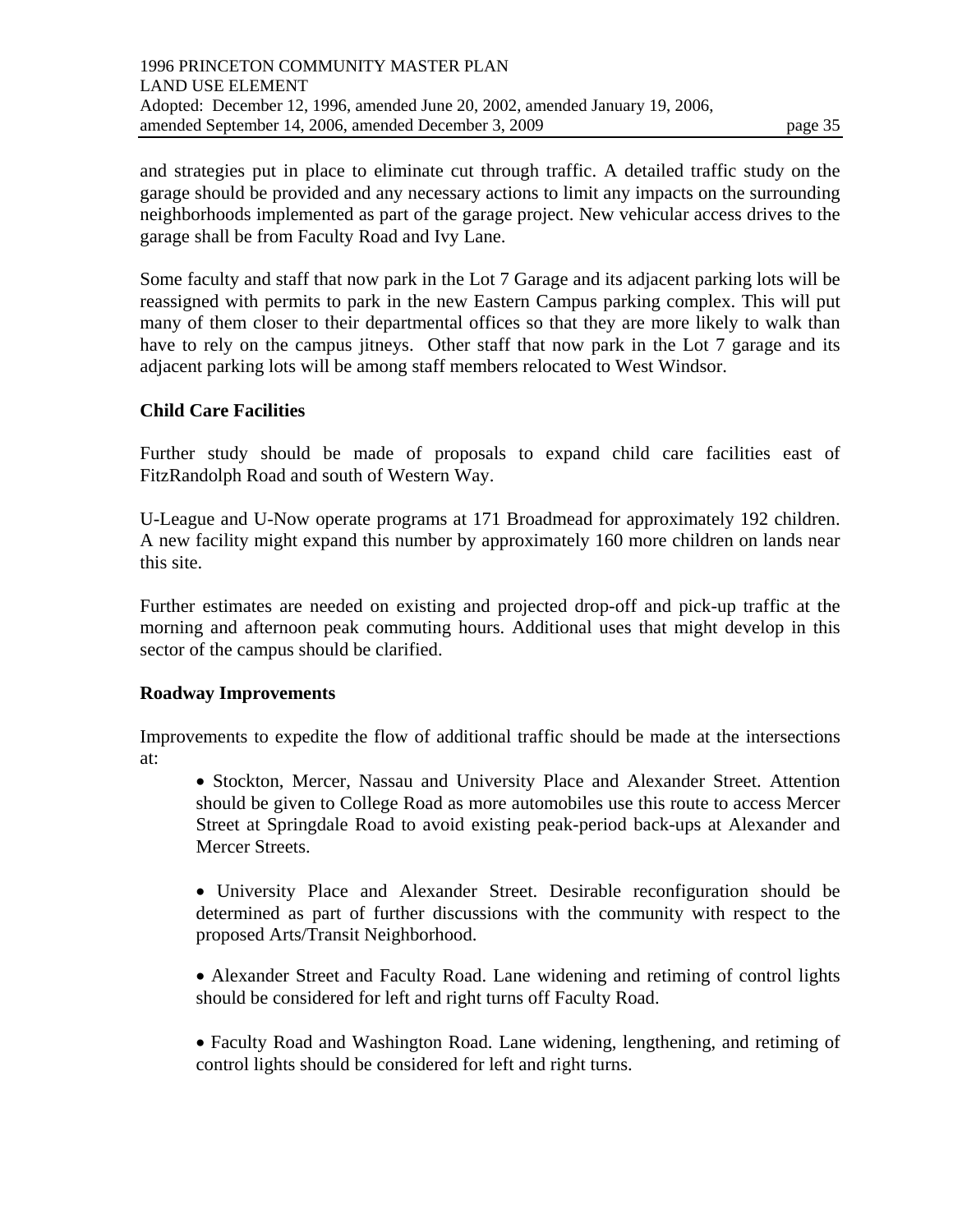• Ivy Lane and Washington Road. Southbound left turns onto Ivy Lane should be prohibited between 8 a.m. and 12:00 noon.

- FitzRandolph Road and the entry drive to the new Eastern Campus Garage will require careful study as sight distances are constrained.
- FitzRandolph Road and Faculty Road. Consideration should be given to improving visibility for southbound drivers making left turns from FitzRandolph onto Faculty Road. To have sufficient sight distance to see cars coming up from the dip in the road down to Broadmead, it may be necessary to relocate the intersection farther west.

### **Transportation Demand Management Strategies**

Successful implementation of TDM strategies will both reduce peak hour commuter vehicles and reduce the need for parking spaces. Keeping parking limited to 5,411 on-campus spaces puts a priority on implementing the Transportation Demand Management (TDM) program. Some of the TDM strategies which have been discussed include:

- Carpools by faculty and staff living in close proximity to each other.
- Guaranteed Ride Home Service available in emergencies to those who arrive to work via alternative transportation.
- Vanpools, for groups traveling from a common origination point.
- Mass Transit, including reimbursement of expenses for those who commute to campus via train or bus.
- Jitneys, including additional shuttle routes and other improvements.
- Walking, including improved sidewalks and trails connecting to nearby residential neighborhoods.
- Biking, including a loaner program, purchase subsidies, secure on-campus storage, and improved bicycle connecting routes in the community.

It is agreed that initially a benchmark can be established to reduce by 2012 the number of Single Occupancy Vehicles commuting to campus by 420 vehicles. It is assumed that twothirds of this 420-vehicle TDM reduction will occur during peak am and pm commuting hours.

In addition to the annual review of on-campus jitneys reported to the Planning Board, the University and the Planning Board should review progress toward meeting specific TDM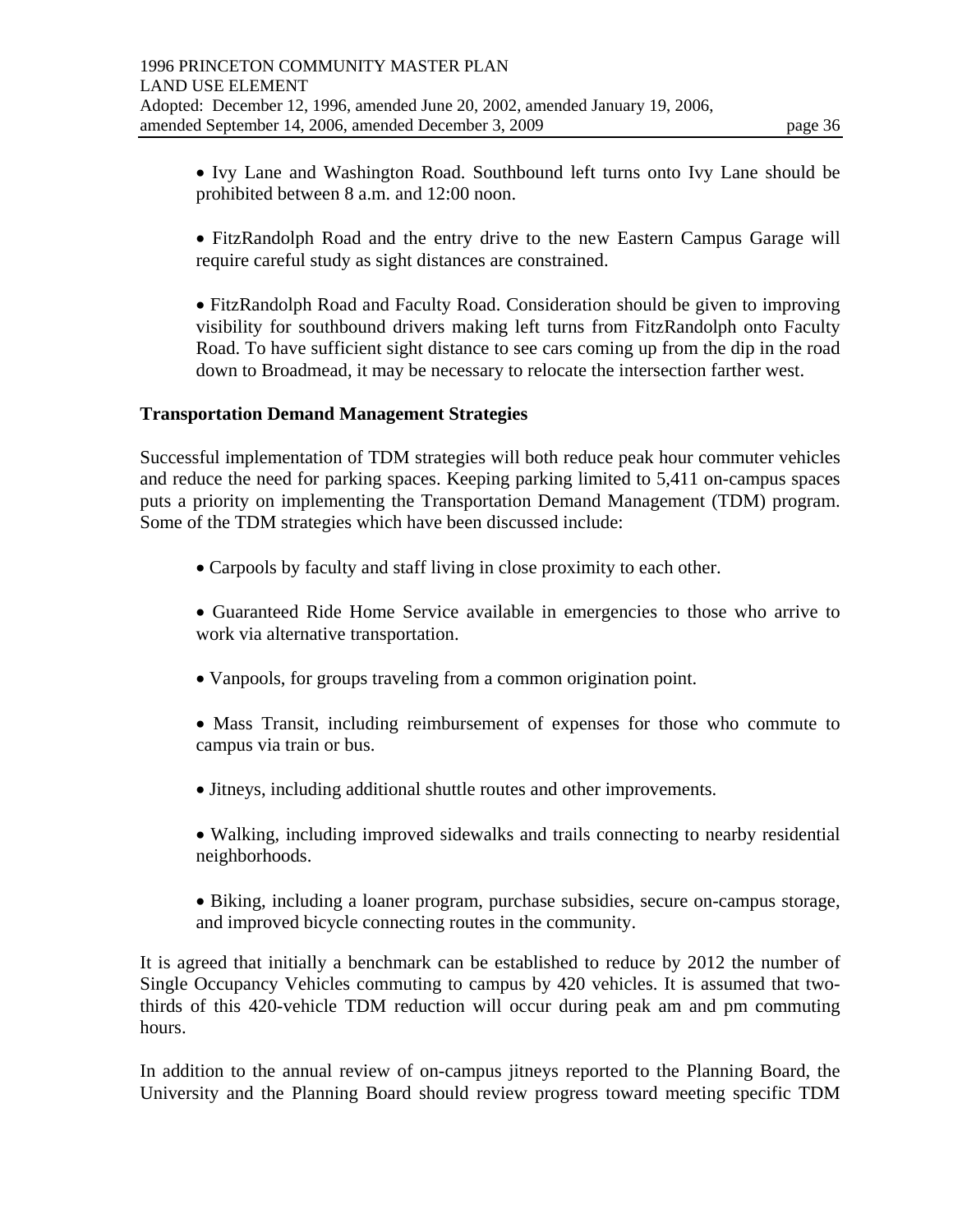benchmarks. An expanded timetable with further targets for parking demand reduction should be established through 2016 and beyond.

Among the benchmarks to be measured in this annual review will be such measurements as the number of carpools, vanpools, faculty/staff parking permits, undergraduate/graduate student parking passes, permit give backs, gas cards issued, transit pass subsidies total traffic impacts and shuttle ridership.

### **Bicycling**

The University should encourage the use of bicycles by cooperating with the community to designate specific bicycle routes on strategic access streets adjacent to the campus by:

- Striping specific bicycle lanes (at least five feet wide) separate from parking lanes on local streets, or
- Adding shoulders (at least four feet wide) as effective bicycle lanes, or
- Designating certain strategic streets as "shared bicycle routes," where bicyclists would circulate in low-speed mixed traffic.
- Installing bicycle-safe catch basin grates where needed.
- Providing new off-street paths for the easterly part of the campus.
- When possible extend and widen the Alexander Street off-street shared path to all satellite locations via shared paths.
- Providing secure bicycle storage and bicycle rental opportunities at the Dinky Station, possibly with repair capabilities, changing rooms and personal lockers.
- Adding bicycle locker facilities in current and future parking garages.
- Setting maximum parking durations (approximately two weeks) for the various storage facilities to minimize the abandonment of bicycles and encourage a bicycle recycling and reclamation program.

### **Wayfinding**

The University, the Planning Board, and Municipal staff should work cooperatively to develop an improved Wayfinding Program to provide directional, informational, and identification signage for the campus. This effort should concentrate on effective graphics that are clearly visible during both daytime and nighttime to motorists, as well as bike riders and pedestrians.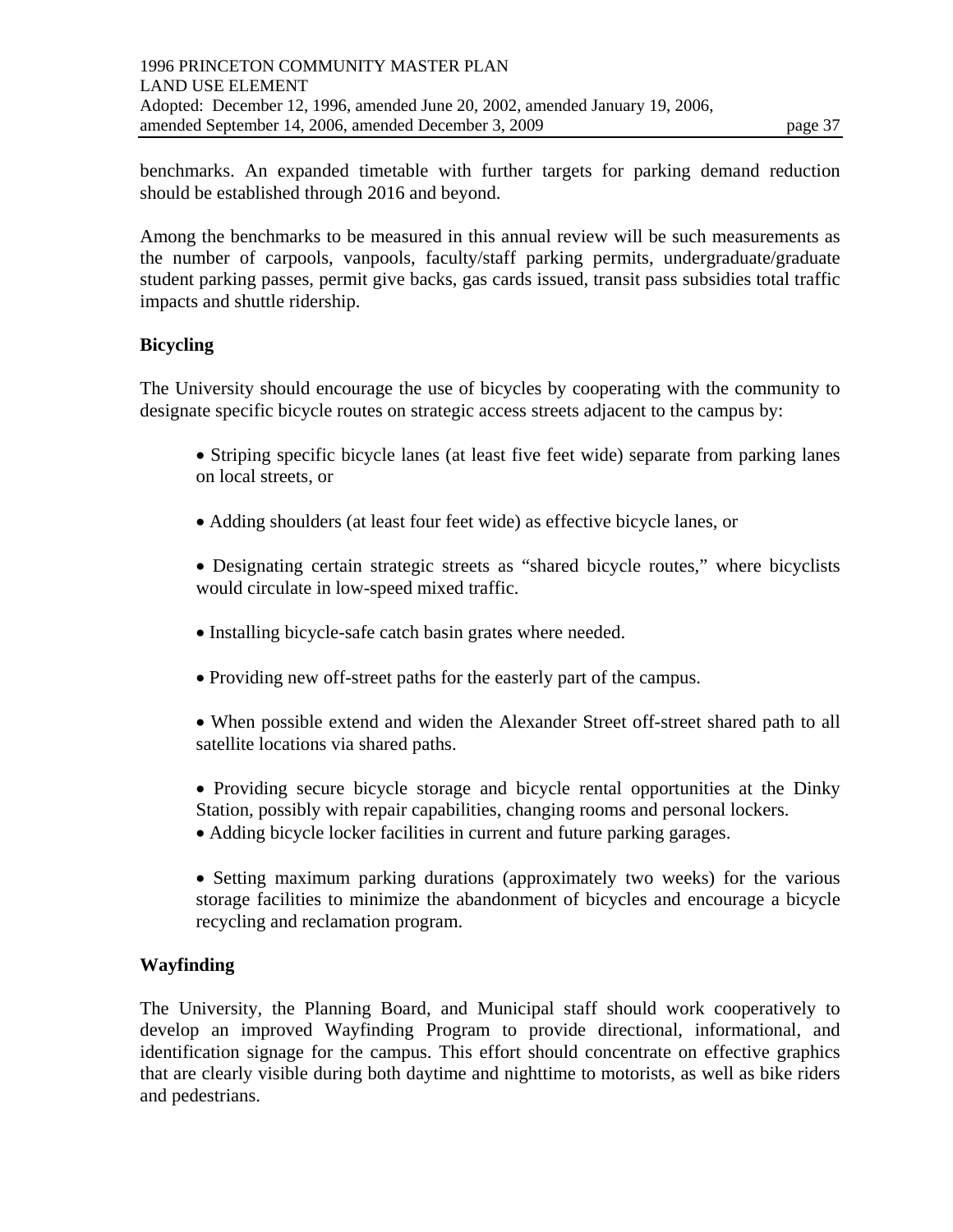Concurrently the Borough and Township Municipal Engineers should institute a review and removal program to reduce the redundancy and lack of clarity of local, County, and State signage on all roadways in the community.

### **Sustainability Initiatives**

The University has developed an aggressive plan to create a more sustainable campus. The RPBP encourages the University efforts regarding sustainability and endorses their goals to reduce green house gases, conserve resources and encourage research, education and civic engagement. Specific strategies include the following.

#### Green House Gas Reduction

- Decreasing the campus carbon dioxide emissions to 1990 levels by 2020.
- Reducing by 10% the number of cars commuting to campus by 2020.
- Reducing emissions related to the campus fleet.
- Utilizing alternative energy technologies and green building techniques.
- Implementing transportation demand management strategies.
- Providing commuter alternatives.

### Resource Conservation

- Applying an integrated landscaping approach to the campus.
- Minimizing the use of potable water for irrigation.
- Decreasing personal water use by 25% below 2007 levels per student by 2020.
- Reducing water use for infrastructure.
- Increasing household recycling from the 2007 rate of 38% to 50% by 2012.
- Recycling at least 95% of all eligible materials from demolition and construction waste.
- Converting to 100% Green Seal or equivalent cleaning products.
- Completing the transition to 100% recycled disposable paper products.
- Reducing the use of disposable paper products.
- Maximizing the number of purchasing contracts for "green" goods and services.
- Increasing the percentage of sustainably purchased food items from the current base of 20%.
- Enhancing efforts to interest the campus community in sustainably produced food products.

### Research, Education and Civic Engagement

• Broaden interdisciplinary participation.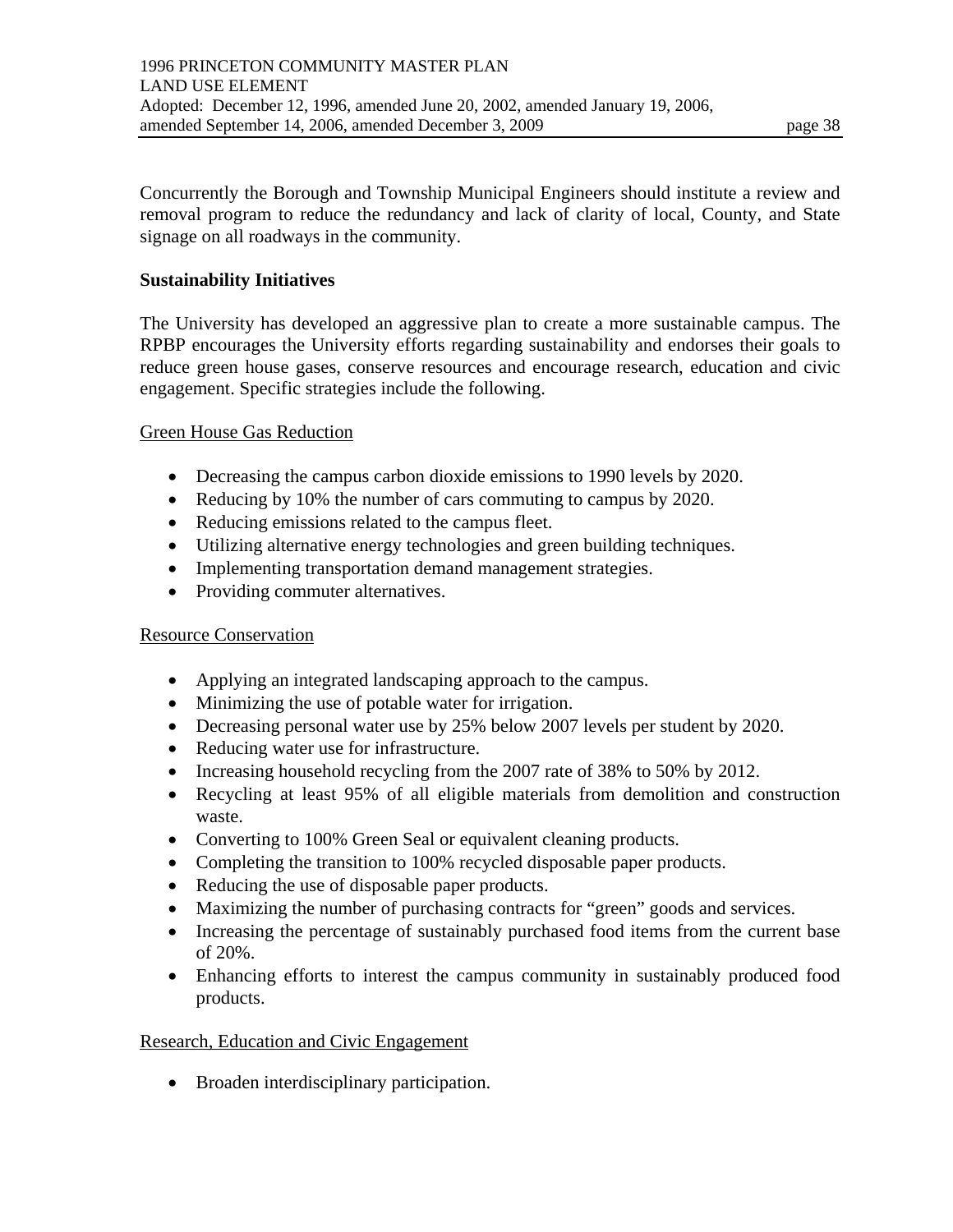- Facilitate and advance connections between faculty and graduate students research on sustainability.
- Increase research opportunities.
- Develop leaders in sustainability
- Expand the discourse about sustainability on campus, in the community and across the nation.

### **Campus Housing**

In addition to the undergraduate student housing that has recently been completed or is under construction, the University proposes a number of improvements to the graduate-student, faculty and staff housing that already exists in the community.

The Hibben and Magie apartment complex located off Faculty Road consist of two, eightstory buildings overlooking Lake Carnegie. The complex provides two, three and four bedroom units. These units will be reconstructed, rehabilitated, or replaced. Hibben and Magie apartments are adjacent mid-rise buildings that currently house graduate students, faculty and staff. These units were constructed in the 1960's and have outmoded building systems and interior layouts.

Stanworth apartments located along Bayard Lane were constructed in the late 1940's and consist of 154 rental units in low-rise buildings. These units are currently designated as faculty and staff housing and may become graduate-student housing. This site is adjacent to Merwick Rehabilitation Hospital which has recently been rezoned to permit high-density housing. A comprehensive plan on developing these properties should be developed. This plan should take into account future development of the YM/YWCA property as well as insure compatibility with the surrounding neighborhood.

The Butler tract located along Harrison Street was constructed as temporary, barracks-style housing more than 60 years ago. There are 302 two-bedroom units in this development. This site will be redeveloped with buildings compatible in character and scale with the surrounding neighborhood. The units will be made available to faculty and staff. Prior to developing plans for this area the University should meet with the community and discuss future compatible development.

The vacant land behind Dean Mathey Court along Faculty Road will be developed as faculty and staff housing. The units will be configured to reflect the character, proportions and outdoor space that gave the original Dean Mathey Court its character. This development may be outside the 10 to 12 year campus plan horizon but should be considered within the confines of the community master plan.

### **The Arts/Transit Neighborhood**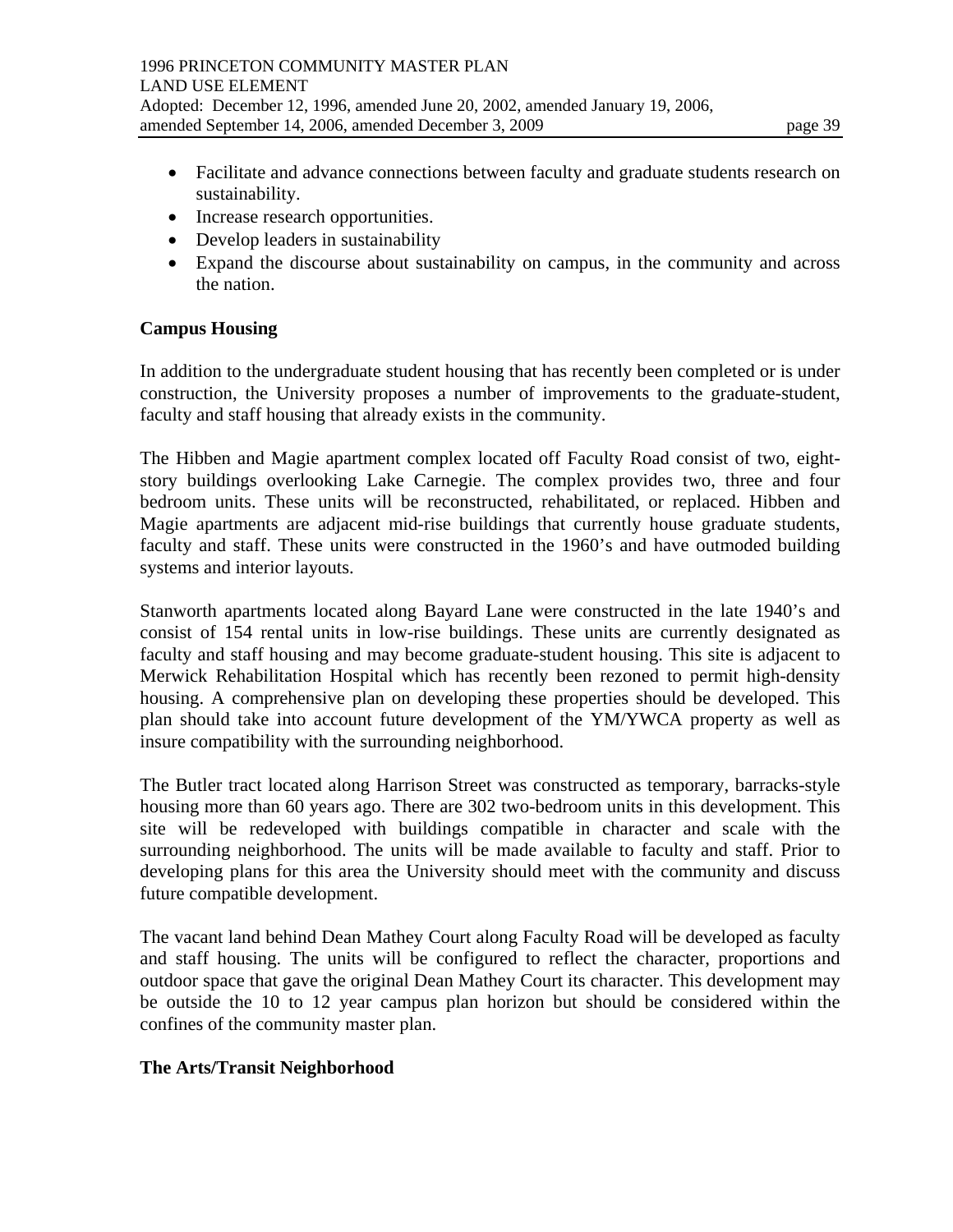The recent Reexamination Report (October 18, 2007) said:

"While most of what Princeton University proposes is permitted under existing zoning, the area proposed to house the University's new 'arts corridor' will require zoning changes along University Place and Alexander Road. The impact from any proposed land-use change in this area must include an evaluation of the impacts to our circulation system. Similarly, the University's request to relocate the Dinky Station approximately 400 feet south of its existing location will need to be evaluated."

In addition to any rezoning issues specific questions remain including:

- Whether it is desirable or necessary to move the Dinky Station from its current location?
- How desired direct access from University Place and Alexander St. into the Lot #7 Garage and its associated parking lots might best be achieved?
- How to provide parking for railroad riders as close as possible to the Station?
- How to manage parking to differentiate and accommodate regular monthly permit commuters, all-day occasional parkers, and partial-day parkers who want to use the train later in the day?
- How station parking now managed by the Borough might be handled if it is relocated into Princeton Township?
- How to provide parking for daytime visitors to the performing and museum spaces expected to be part of the new Arts Center?
- How to provide space for short-term pick-up and drop-off at the station and the nearby WaWa fast-food grocery store?
- How to accommodate taxis, jitneys, buses, and the potential BRT (Bus Rapid Transit) vehicles that would pick up and drop off passengers at the Station.
- How to retain or relocate the attractive older residential-type buildings along Alexander Street that are proposed to be replaced by the Arts Center?
- How to re-develop for mixed use, including housing, the service district along Alexander Road in Princeton Township.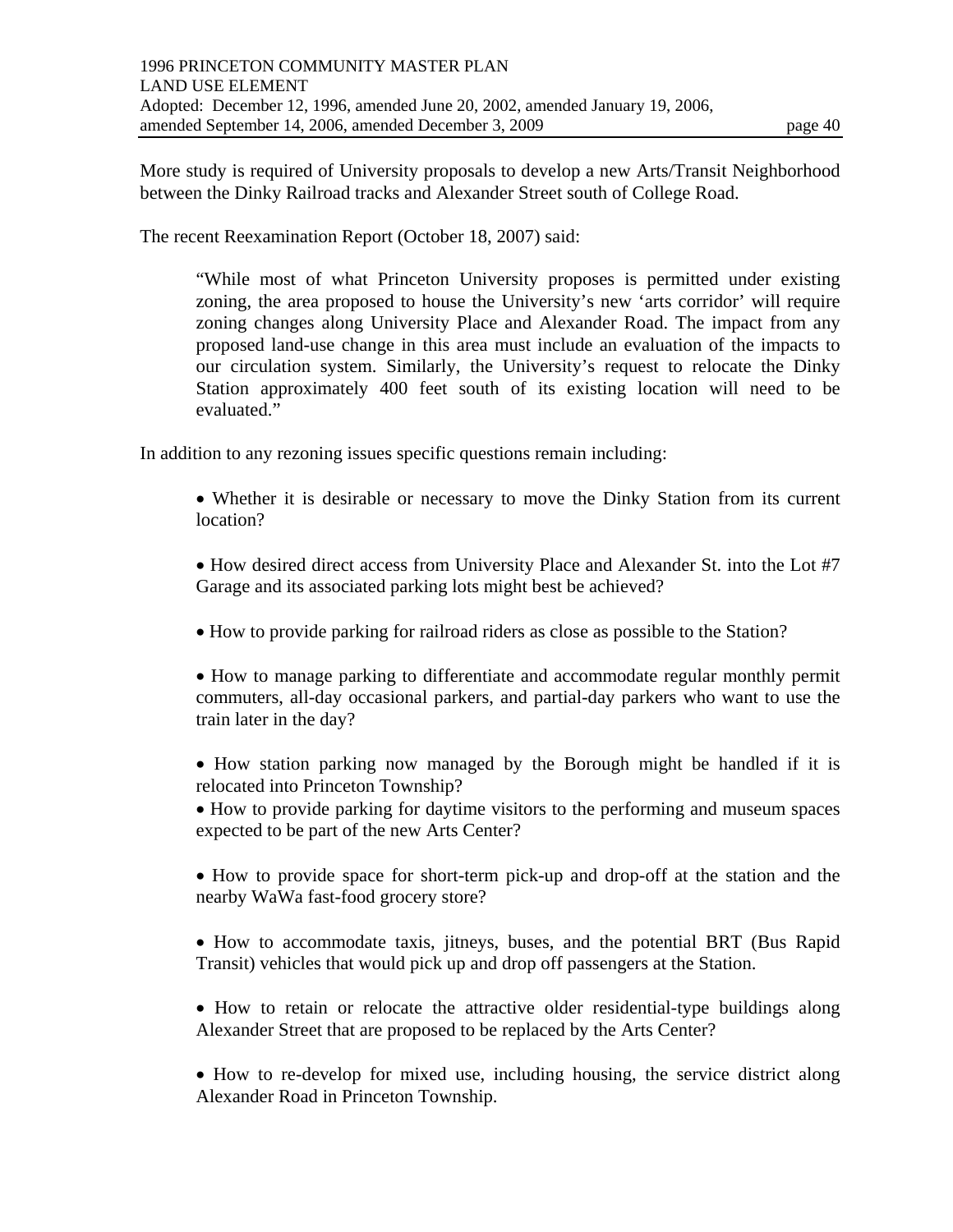#### **Beyond 2016**

Campus planning by the University currently extends only through 2016. But, the impact of campus infill and expansion beyond that requires careful consideration over the next several years.

Aggressive implementation of the Transportation Demand Management Strategy needs to be carefully monitored by both the University and the community. Comparable strategies and reductions of auto use in the community should be considered to avoid traffic gridlock that would inhibit any further development on the campus beyond 2016.

Caution may be necessary before contemplating such future planning for:

- Growth along College Road with additional dormitories, academic buildings, or housing that connects the main campus with the Graduate College on Springdale Road.
- Conversion to other uses of the current parking lots 4,25 and 26 and residential buildings and parking lots along Ivy Lane and Western Way.

It may still be possible to relocate more support uses outside the Princeton campus. However, without significant improvement and removal of the traffic lights at the three Route One intersections for Alexander Street, Washington Road, and Harrison Street, any further development of academic, residential, or service uses on the West Windsor properties immediately South of Lake Carnegie may produce serious traffic impacts within the Princeton community. For further development beyond 2016, it may be necessary to reconsider connecting West Drive to Springdale Road so that traffic can bypass the congested downtown intersections along Nassau Street

#### **Merwick – Stanworth - YM/YWCA Properties**

Princeton Community Master Plans have called for a study of the Merwick, Stanworth and YM/YWCA properties in recognition of the evolving pattern of institutional uses. The master plans also call for protecting the underlying residential nature of the area and encourages these institutional owners to work together. The open space plan calls for preservation through easements or deed restrictions of the wooded portions and historic gardens of Merwick by concentrating future development on this site. These recommendations were based upon the assumption that the Merwick Rehabilitation Facility would remain and would be renovated. The announcement by the University Medical Center of Princeton that it will be relocating both the hospital and the rehabilitation facility to a new site, outside of Princeton, presents the community with a unique opportunity to revisit prior recommendations and develop a new plan for this 32 acre area.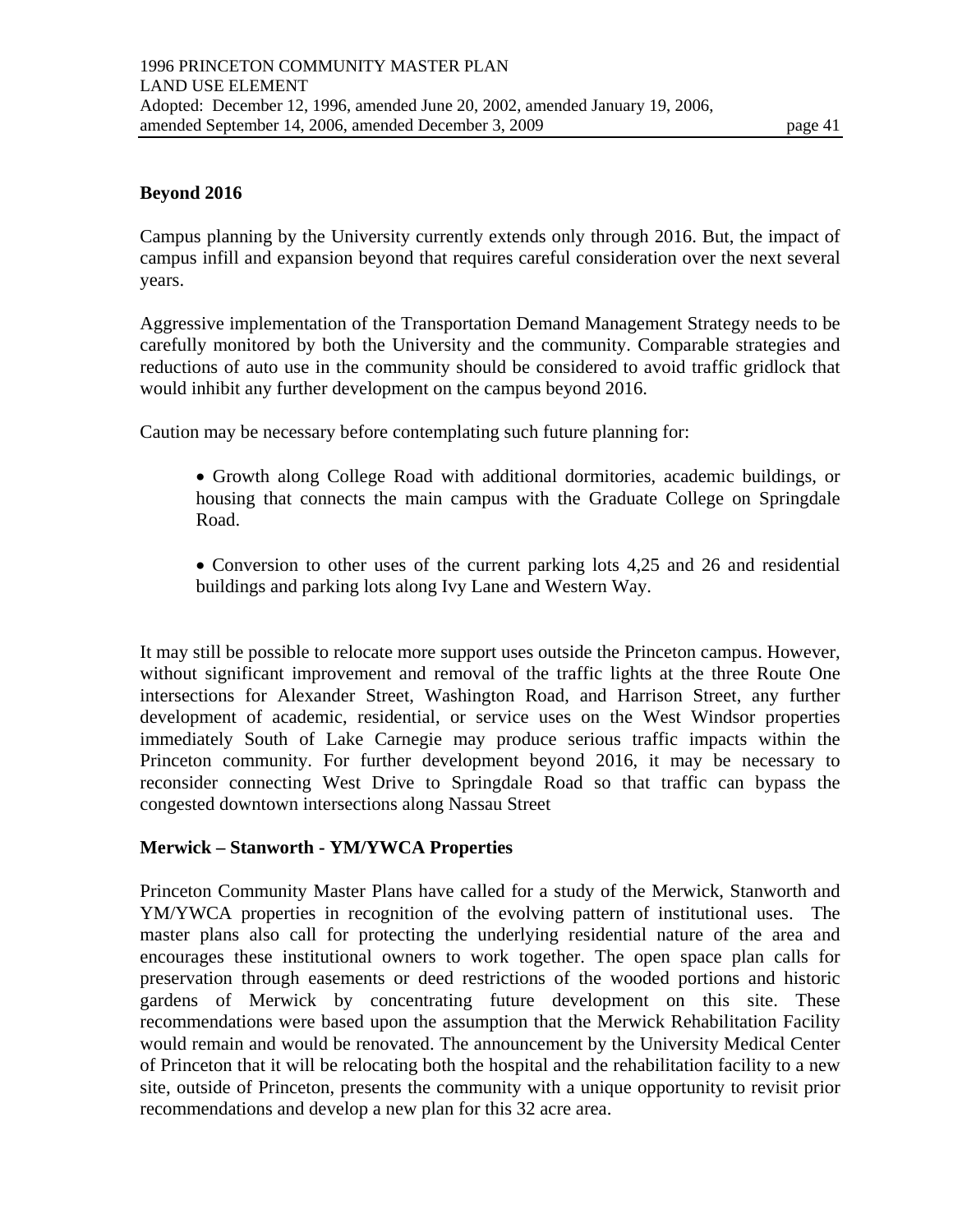Merwick Rehabilitation Facility, owned by the University Medical Center at Princeton, is on approximately 9 acres of land with frontage on Bayard Lane. The existing facility consists of a multi-story building, paved and gravel parking areas, landscape gardens and a wooded area in the northern rear portion of the site.

Stanworth, owned by Princeton University, consists of 154 units of Princeton University graduate student and faculty housing in attached one and two story buildings. The Stanworth site contains approximately 17 acres of land.

The YM/YWCA properties consist of three tax lots totaling just over six acres of land. The YWCA owns Bramwell house and the other properties are jointly owned by the YW/YMCA. The properties contain the playfields fronting on Paul Robeson Place, the athletic facility including the gymnasium, pool, health club and other spaces, the single story brick building housing administrative offices, meeting rooms and other programming space, and Bramwell House fronting on Bayard Lane.

Existing zoning of the Merwick property would permit approximately 16 dwellings on half acre lots to be constructed. The Y properties would permit 10 to 12 homes under existing zoning. Stanworth would permit a total of approximately 238 units which would be an 84 unit increase over the existing development. The zoning of Stanworth and properties to the east of Merwick and the Y permit development at densities ranging from approximately seven to 14 dwelling units an acre. The zoning to the west of these properties, across Bayard Lane, permits dwelling at two dwelling units per acre which is the permitted density for the Merwick and Y properties.

The three sites are centrally located in the Borough and new development will be within walking distance of schools, jobs and shops. The three sites are relatively free of any environmental restrictions such as wetlands, steep slopes or other critical areas. They are within Princeton's Designated Regional Center under the State's Development and Redevelopment Plan. While the existing zoning for Merwick and the Y properties is not incompatible with surrounding uses the Board finds that higher density development would be more in keeping with the adjacent properties and will permit greater flexibility in planning for future use of these two sites.

The Board further finds that Merwick, Stanworth and the YM/YWCA properties should be planned together so that a combination of residential, institutional and community uses can take advantage of their configuration and location. Zoning should be developed that would allow for a reconfiguration of the Y properties with a redeveloped Merwick property.

Listed below are parameters for the future development of these properties.

### **1. LAND USE**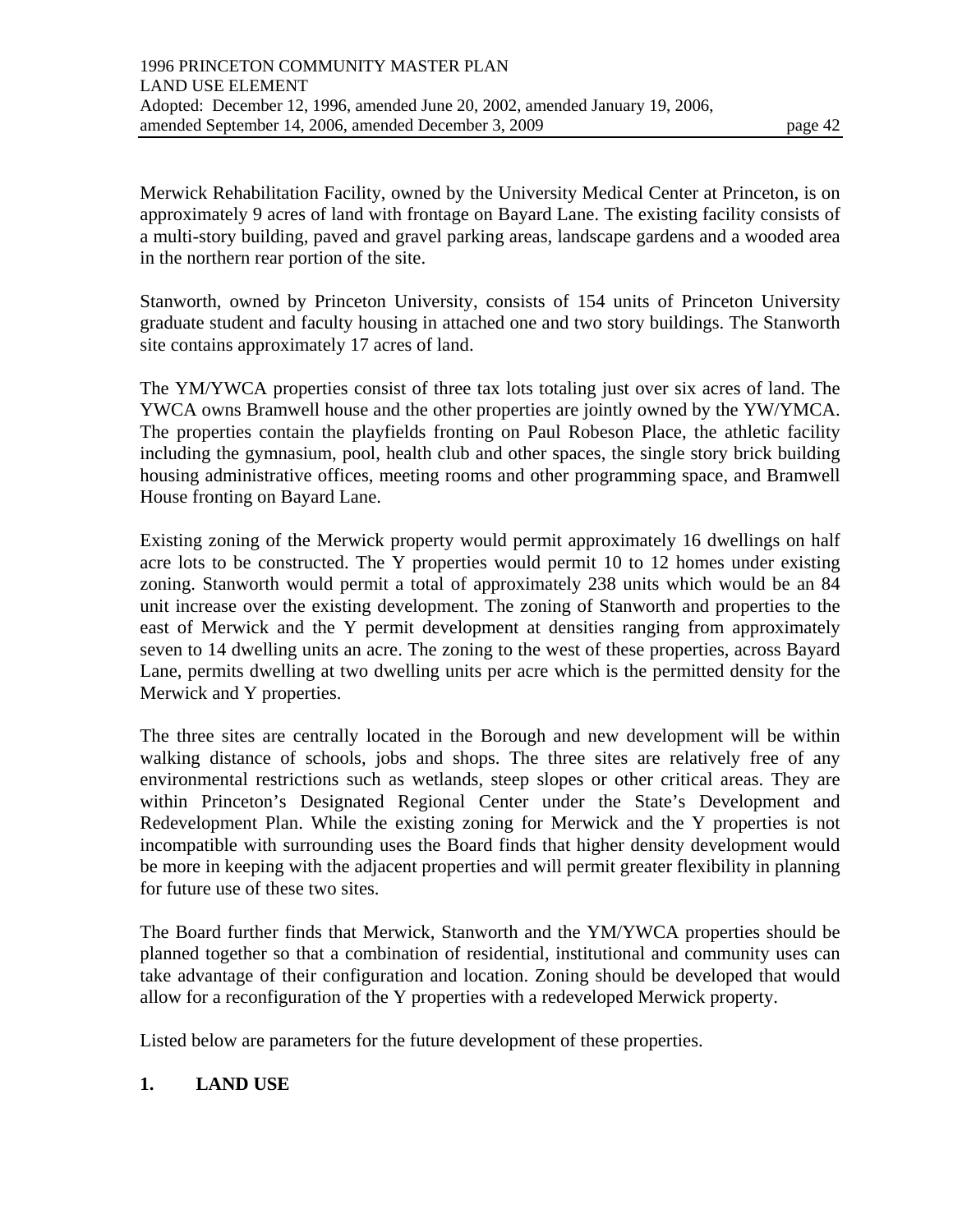to permit residential development similar to the density permitted at Stanworth.

This zone should allow for some residential use of the Y property and some institutional use of the Merwick property. The intent of this master plan proposal is to permit the Y to expand and remain in Princeton, not to encourage the development of the Y properties as a residential development. Overall the permitted densities should be compatible with the adjacent John Witherspoon neighborhood.

Any new zoning should include a provision to permit cluster type development and a transfer of density and uses among the three properties. If a new zone is developed, FAR requirements should be established to allow the Y adequate expansion opportunities. Zoning options such as clustering, density bonuses and density transfers should be considered to preserve and make publicly accessible a good portion of the wooded area located in the northern rear portion of Merwick. .

# **2. HOUSING**

Any rezoning should require a 20% set aside for affordable housing that complies with the Council on Affordable Housing Requirements. All developments should provide for any affordable housing obligation it creates under Borough ordinances and the COAH regulations.

A blend of housing types should be encouraged and could include - single family, twofamily, attached and multi-family housing which reflect the present fabric and texture of the surrounding neighborhoods.

### **3. SITE CIRCULATION**

New neighborhood streets should be encouraged but should be planned so as to not negatively impact upon the surrounding residential neighborhoods. The location of a connection to Paul Robeson Place and Bayard Lane should be left flexible. New streets should be designed so as to discourage their use as a short-cut from the light at Bayard Lane and Paul Robeson Place.

Any redevelopment of these parcels should take into account the potential need for public transit and or private jitney services.

Pedestrian and bicycle circulation should be designed in a manner to reduce actual boundaries between the three internal properties and the adjacent residential neighborhoods with consideration given to maintaining direct pedestrian and bicycle connections to John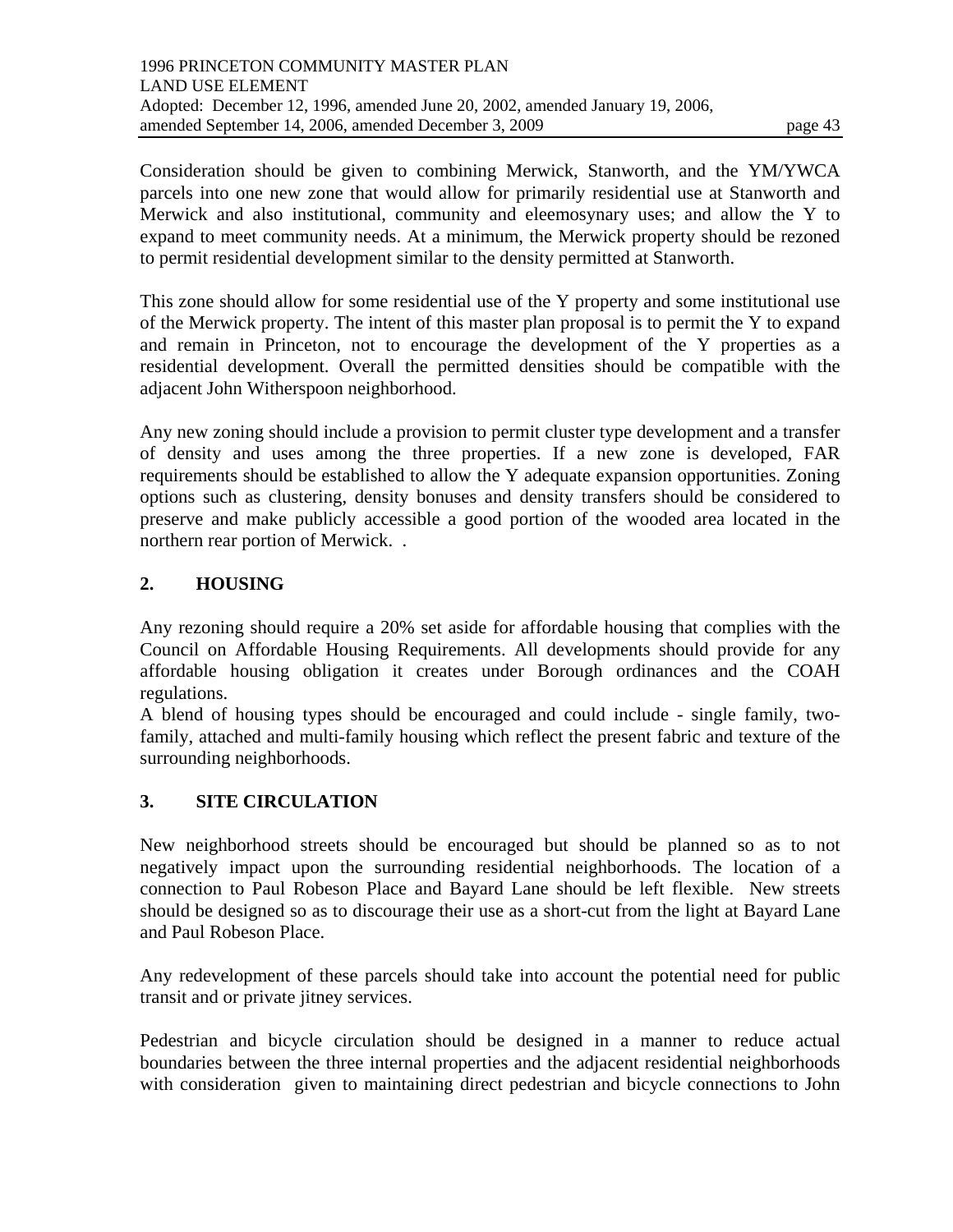Street, Paul Robeson Place and Bayard Lane. Pedestrian and bicycle paths should be designed to encourage a walk-to-work community.

## **4. OPEN SPACE & RECREATION**

There are significant opportunities for open space preservation on all three sites. Special consideration should be given to preserving a portion of the existing woodlands and the Y playfield, which may be relocated. A density bonus, clustering, density transfer or other zoning techniques should be considered as a strategy to encourage the retention of some of the site for publicly accessible open space.

## **5. HISTORIC PRESERVATION**

Additional research into the historical significance of the Merwick mansion and gardens should be undertaken prior to a development application being filed.

## **MUNICIPAL NEEDS**

The shortage of vacant, easily developable and accessible land increases the competition for future land uses. Princeton must address its future community facility needs. This document reflects the Board's recommendations on addressing remaining land uses. It is recommended that land be set aside for a Community Center which meets the needs of all age groups. Recommendations are also made to provide for land for other community facility needs, such as a new Public Works garage, additional recreation fields for soccer, baseball, softball, etc.

### **GATEWAYS**

The primary entrances or "gateways" into the Princeton Community are an important focus of this Master Plan. These gateways make it evident to visitors and residents that they have crossed into a community with a sense of place which is different from surrounding areas. There are three general types of gateways leading into Princeton. Undeveloped or natural gateways characterized by open fields, wooded areas or streams and lakes that are found along Quaker Road, Cherry Hill Road, River Road, Washington Road and Alexander Road at the Canal. Residential/historic gateways characterized by distinctive residential development or historically significant structures and places are found along Province Line Road, The Great Road, Princeton-Kingston Highway, Harrison Street, Rosedale Road, Mercer Street and Route 206 south. Mixed commercial and historic gateways of Mount Lucas Road, Route 206 north and Alexander Street are characterized by a variety of building types as well as a variety of uses.

### **Recommendations for Gateways**

Gateways with exceptional visual and historic significance, such as those found on Quaker Road, Washington Road, Harrison Street, Mercer Road, Cherry Valley Road, Route 206 south,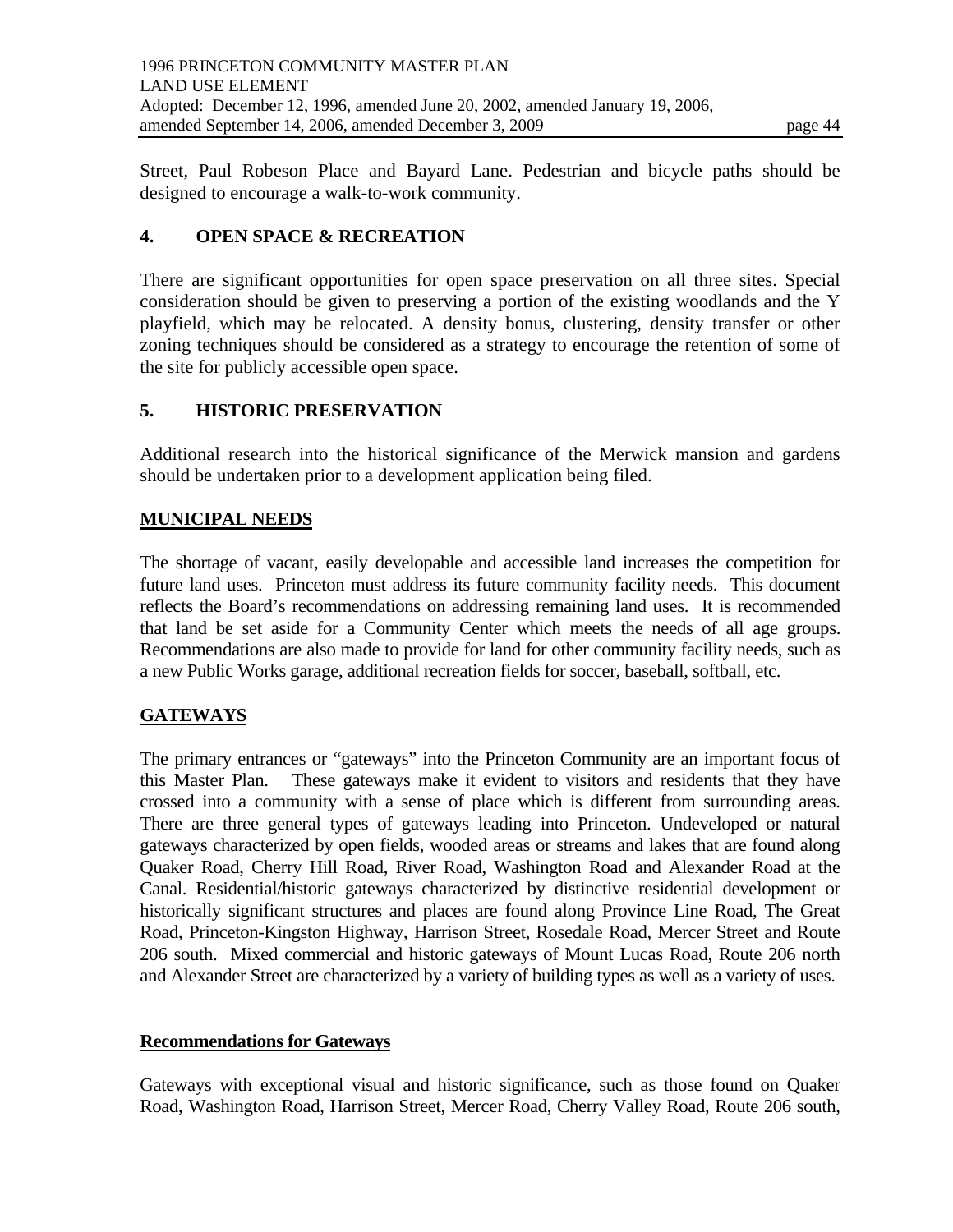The Washington Road gateway may be threatened by the NJDOT proposal to construct the "Millstone By-pass". The most recent plan would close Washington Road between Route 1 and the new by-pass. Steps should be taken to preserve the Washington Road gateway and to ensure that the design of the new entrance treats the gateway as an important entrance into Princeton as well as protecting Harrison Street from being a major regional traffic terminus or pass-through to Route 206 north.

Other gateways, such as the service zones on Alexander Street and Route 206 North are more commercial in nature and should be improved to create an appearance appropriate to their role as entrances to Princeton. The application of the urban design principles listed at the end of this element should be encouraged to upgrade the streetscape of those gateways which are candidates for enhancement.

Principle gateways are located near or distinguished by the views they provide of the University buildings or natural features such as Lake Carnegie or the  $D & R$  Canal. Views of these natural and man-made gateways should not be obstructed or negatively impacted by new roads or bridges.

# **COMMERCIAL**

A primary objective of the Land Use Element is to stimulate the economic well-being of the established commercial centers in Princeton. It is important to balance the intensive land uses embodied in the Commercial and Office-Research zones with efforts to moderate traffic generation. In general, commercial development can be categorized into five districts: Downtown Business, Mixed Use Residence-Office-Business, Service Business, Office-Research and Shopping Center. Many of these districts overlap, most notably in the downtown district with the mixed use and service business areas.

### **Downtown Business District**

The Downtown Business Districts include the Central Business District (CBD) as well as several Neighborhood Business, Residence-Office and Service Business districts. The combinations of different retail, residential and office uses that characterize these districts are fundamental to the economic vitality of Princeton's Downtown. Princeton's downtown was shaped, over time, for the person on foot and everything abut the town's layout reflects this. While the automobile must be sensibly accommodated however the pedestrian takes precedence over the automobile in the downtown.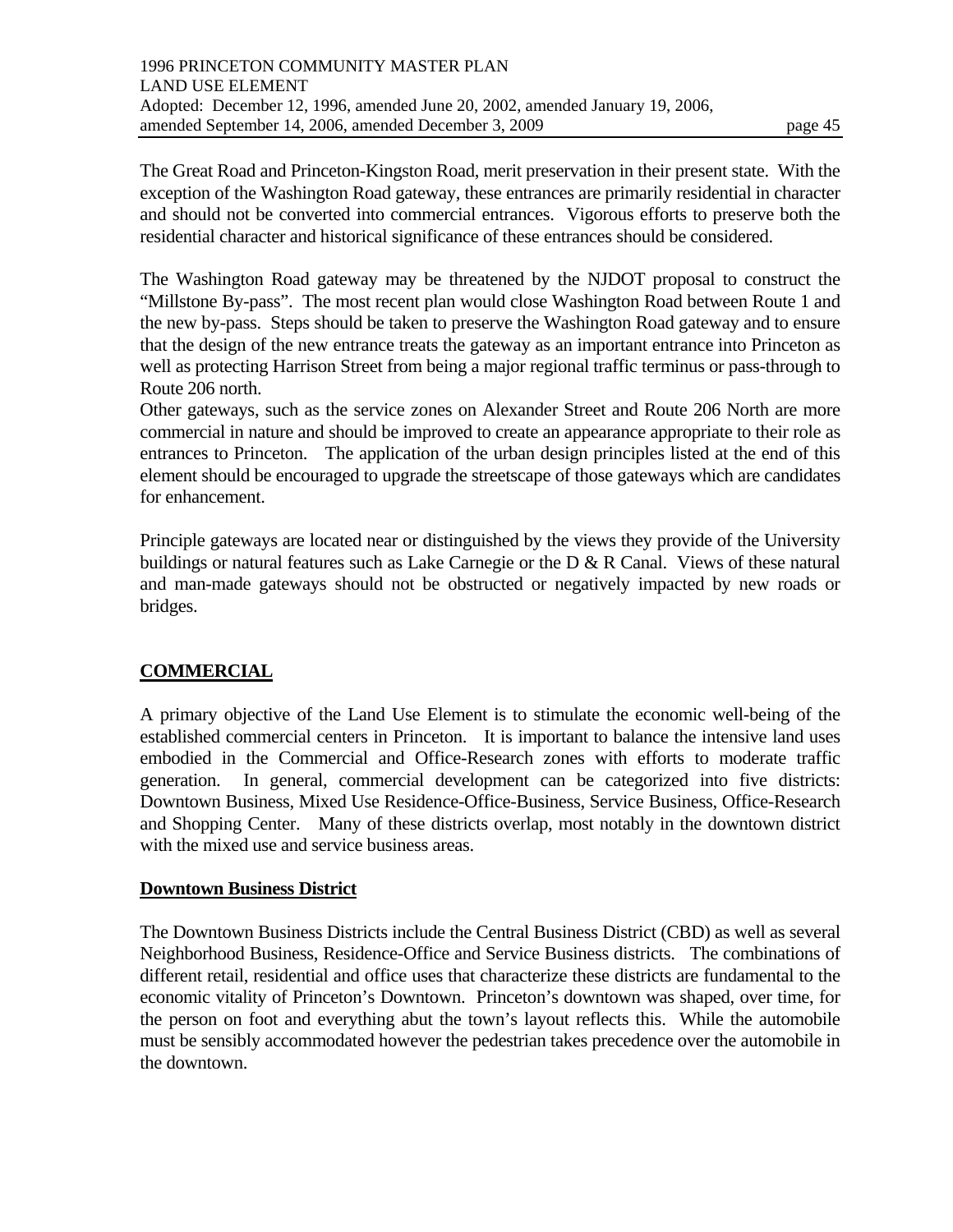These districts, particularly the CBD, have been the focus of significant growth. In the heart of the CBD, Palmer Square is the site of a major redevelopment project incorporating retail, residential and office components. The eastern end of Nassau Street has experienced changes with many existing buildings receiving facelifts and redevelopment occurring where existing buildings have become obsolete or structurally unsound.

The enormous growth of residential developments in communities that surround Princeton has transformed Princeton's downtown into a regional center for shopping, dining and cultural events. The downtown has traditionally been a diverse and multi-faceted area where residents can reside, work, learn and shop. This historic balance must be maintained as a retail shopping area requires a diversity and critical density of stores contiguous to each other in order to remain attractive to shoppers. The existing residential units on the upper floors of mixed office/residential buildings also contributes to the vitality of the downtown and should be preserved when new office development occurs. The residential component of these buildings and neighborhoods is an integral part of the balanced mix of downtown land uses which should be preserved. Without a residential component, the Downtown would lose much of its evening and night time vitality. Residential use also contributes to physical safety once business hours end. The trend of institutions buying up properties and converting them to institutional use is of particular concern in the Downtown. This trend should be carefully monitored and appropriate steps taken when the goals of maintaining the balance of land uses of preserving residential neighborhoods in the downtown are threatened.

### **Recommendations for Downtown Business Districts**

Nonprofit institutions should be discouraged from occupying commercial buildings in the Central Business District and turning them into nontaxable office buildings. These conversions diminishes the "critical mass" of retail and service uses that is essential to the vitality of the Downtown and erodes the community's tax base.

Demolition of smaller buildings, consolidation of lots and creation of large-scale development of inappropriate height and bulk should be discouraged through zoning changes. The application of the urban design principles, listed at the end of this element, should be used to guide the scale, bulk, height, massing, and architectural detailing of new development.

New banking, office, financial institutions and insurance businesses have been eliminated as permitted uses on the first floor in the CBD. The Planning Board recommends continued examination of the Borough Land Use Code and other methods to preserve the existing character and mix of uses in the downtown.

Retail service enterprises such as shoe repair, barbers, tailors, cleaners, etc., should be encouraged to remain and locate in first-floor business spaces. Ordinances should be passed which uphold these policies.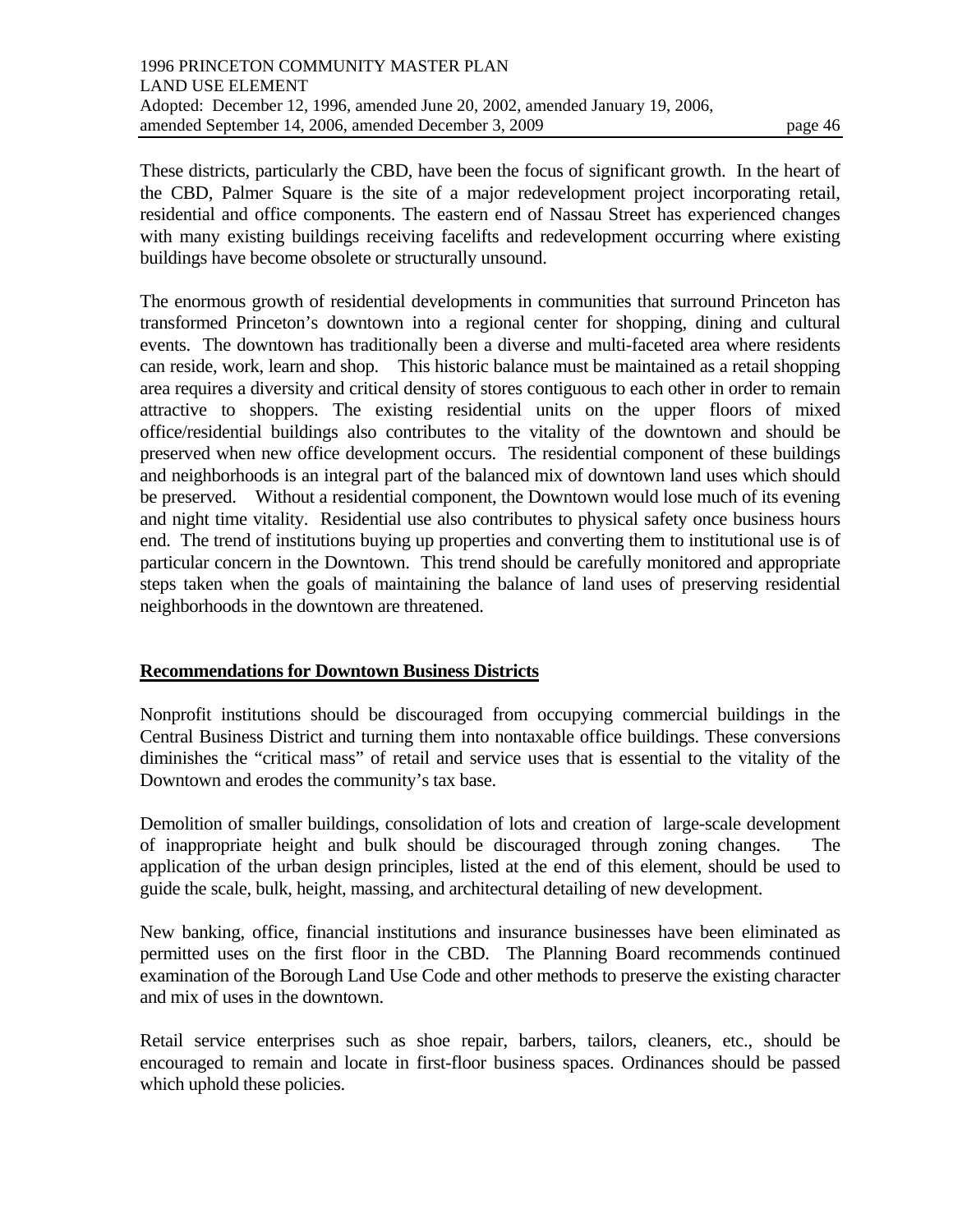Parking strategies that meet the need of shoppers for short term parking and the need of residents and office workers for long term parking should be developed. Parking structures in the downtown should be designed and cited to be internal to the block insofar as possible. Loading areas and loading zones should be examined to determine how these areas could be more efficiently utilized.

Zoning and building standards should be reviewed to ensure adequate provisions are included to preserve housing in the downtown area.

Additional studies are recommended to determine the number of new offices and office employees that can be absorbed within the Downtown Business Districts without negatively affecting traffic, parking, and the historic balance of commercial and residential land uses. A town center master plan is needed to provide a concise picture of the mix of retail business and residential uses for a viable and dynamic center. Included in this study should be a review of existing standards to protect the character of the town center. A pedestrian friendly environment should be created which includes amenities such as benches, public art and pocket parks. A review of building facades and solids and voids along storefronts should also be undertaken to ensure that the character of the downtown is maintained.

Any such Downtown master plan must address the complex question of parking in Downtown. Among the issues that need to be carefully considered are: number of parking spaces needed and best location; what are the preferences of the public, in terms of convenience of location and willingness to pay; and where lots or garages should be located to provide easy access to arterial or collector streets and without substantial detrimental effect on residential neighborhoods. Traffic studies must accompany any proposed major changes in the downtown to ensure adequate traffic flow.

### **Shopping Center District**

The Princeton Shopping Center consists of 215,000+ square feet and is located in the Township on 32 acres of land and offers a variety of stores and shops. Recent approvals granted approximately 6,000 additional square feet to the center for future expansion, generated a major facelift to the eastern building facade, improved circulation, landscaping and lighting throughout the center.

#### **Shopping Center Recommendations**

If the Shopping Center expands, careful planning will be necessary to ensure against adverse effects on parking, traffic and adjacent land uses. No change in floor area ratio is anticipated at this time. The Board encourages the Center to upgrade the property by continuing the facelift of existing buildings, and improving parking and circulation. Parking design and setback requirements should be reviewed.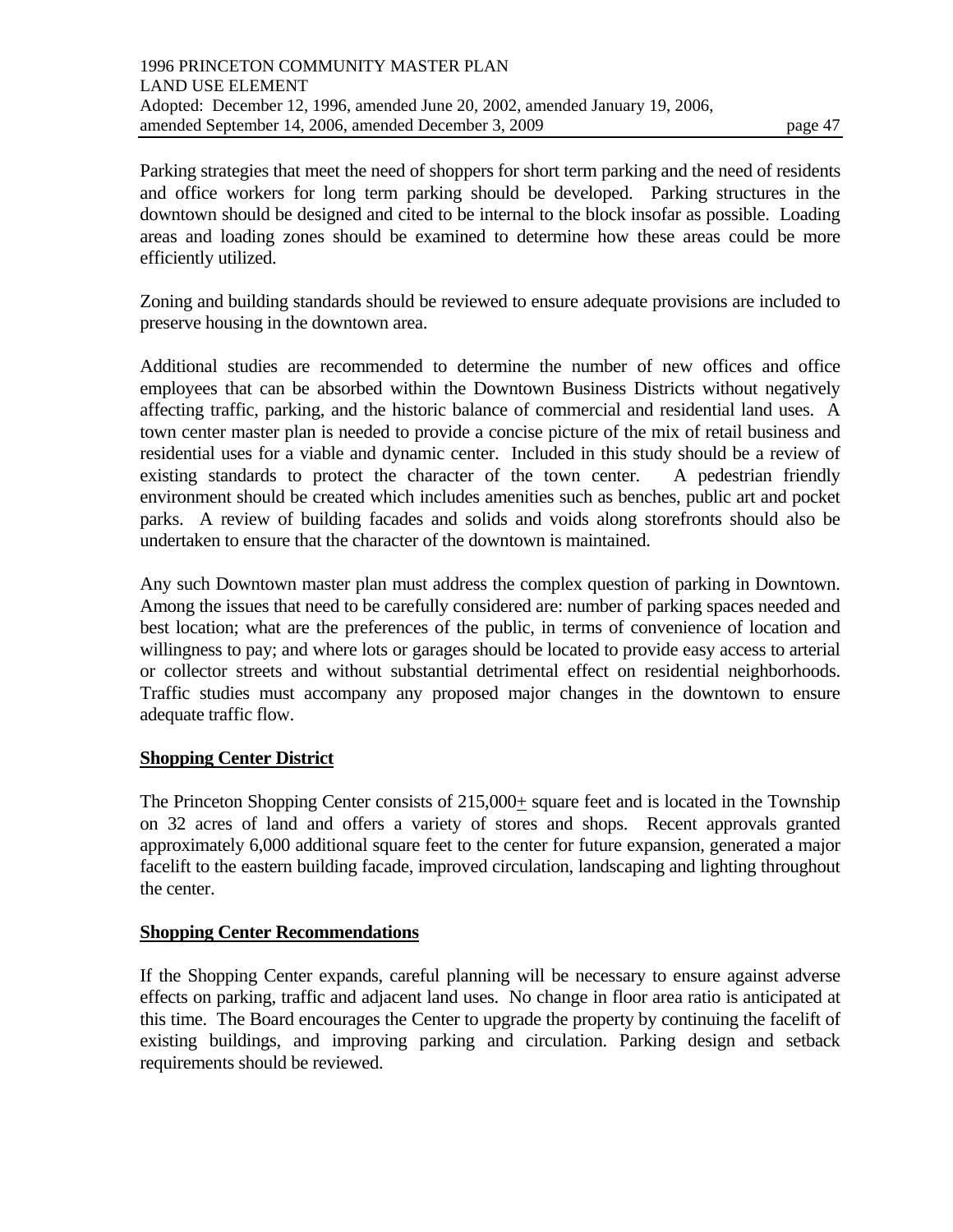Approximately 4.5 acres of residentially zoned property located to the north of the main center are owned by the shopping center but are currently vacant. This site has been identified as an affordable senior housing site under the Township's Affordable Housing Program. It is particularly suitable for this use due to its excellent access to public transportation, schools, shopping, medical offices, and open space.

#### **Mixed Use Residence-Office-Business Districts**

These mixed-use districts are located in developed parts of the Borough and Township, not far from the downtown business districts such as lower Witherspoon Street, East Nassau Street and North Harrison Street near the Shopping Center. They are intended to provide areas for smallscale retail and office needs of the community while preserving their essentially residential character and existing residential units. These districts permit office and retail activity on condition that some residential use is maintained. Many of these areas have traditionally provided moderate cost housing and it is important that the residential component not be displaced by office uses.

#### **Recommendations for Mixed Use Districts**

In general the existing boundaries for Mixed Use Districts should not be increased and every effort made to protect adjacent residential neighborhoods.

Redevelopment proposals in these districts should be required to retain a residential component as an integral part of the project. Careful attention must be paid to the location and design of signs, lighting and parking.

Design standard regulating parking, access, lighting, signage and landscaping should be developed to ensure that the residential character of these areas is preserved.

The zoning on Witherspoon Street from the Borough line to Guyot Street in the Township should be changed from commercial to mixed-use. Specific zoning provisions should be included that continue the existing balance between residential and non-residential uses should be developed. Furthermore, it is recommended that the FAR and building size be set at a level consistent with the scale of the existing residential buildings. The purpose of this change is to protect adjacent residential neighborhoods, preserve the scale and character of the street, and retain modest cost housing along the street.

#### **Service Business Districts**

The service districts are located along Route 206, on lower Alexander Street in the Township, and on Nassau Street in the Borough. Service business districts in both municipalities were intended to provide locations for such uses as gasoline stations, repair shops and food stores needed by the Princeton Community. Increasingly, these service businesses are being replaced by office buildings or other non-service uses. It should be noted that the service districts are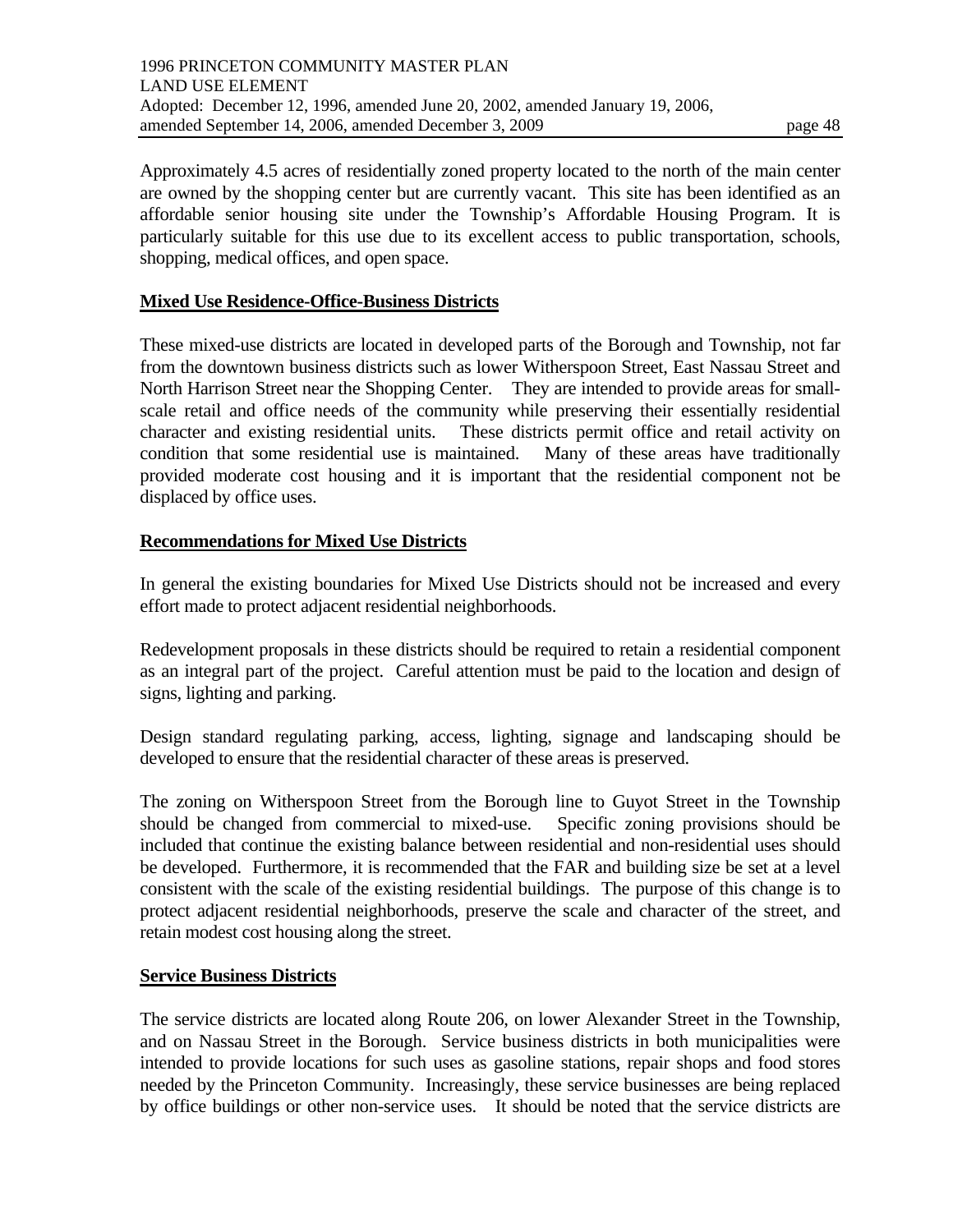characterized by relatively small lots with limited area for parking and present unique challenges.

#### **Recommendations for Service Business Districts**

Uses in Service Business zones should be restricted to service-related businesses in order to preserve the limited available land area for such uses. At the same time, the zones in the Township have special significance because they are important "gateways" to Princeton. Urban design guidelines should be applied wherever possible to existing development to improve the streetscape. Landscaped areas of trees and green should line the roads.

Permitted FAR, setback, landscaping and lighting requirements in the service districts should be reevaluated. The FAR should be set at levels which are most compatible with existing development patterns and with the goal of promoting good design and landscaping. Most importantly, FAR should be reevaluated in terms of balancing permitted land use intensities with road traffic capacities especially at peak periods.

The Planning Board recommends that the Service Business Districts be studied to improve traffic circulation, parking, and pedestrian safety in this congested area. Some of the gas stations that once were present in this area have gradually disappeared over time and have been replaced by more intensively used food service and other convenience stores.

#### **Office-Research Districts**

Two Office-Research zones (OR-1 and OR-2) are located in the northeast section of the Township. These zones are intended to offer a range of uses, from pure research to combinations of office and research depending upon the intensity of development allowed in the zone. Recently, a variance was granted to permit additional residential uses in this area. The Planning Board has also recommended that assisted living facilities and nursing homes be permitted in this area.

The intensity of development in the office-research zones is limited because of environmental constraints, potential effects on adjacent residential neighborhoods, and traffic/circulation considerations. All of the current OR-1 zone and the northern portion of the OR-2 zone are located within the environmentally sensitive Ridge which requires low-density zoning to protect natural resources. The OR-2 zone is mostly located outside of The Ridge. Overall development potential in the office-research zones should be limited to the capacity of the planned road system in the area to handle projected traffic, especially at peak periods.

#### **Recommendations for Office Research Areas**

No change in the existing FAR in either office zone is recommended.

If the extension of Bunn Drive to an interchange with proposed State Route 92 occurs, the area northeast of Herrontown Road and southeast of Mount Lucas Road (Nassau Builders Tract)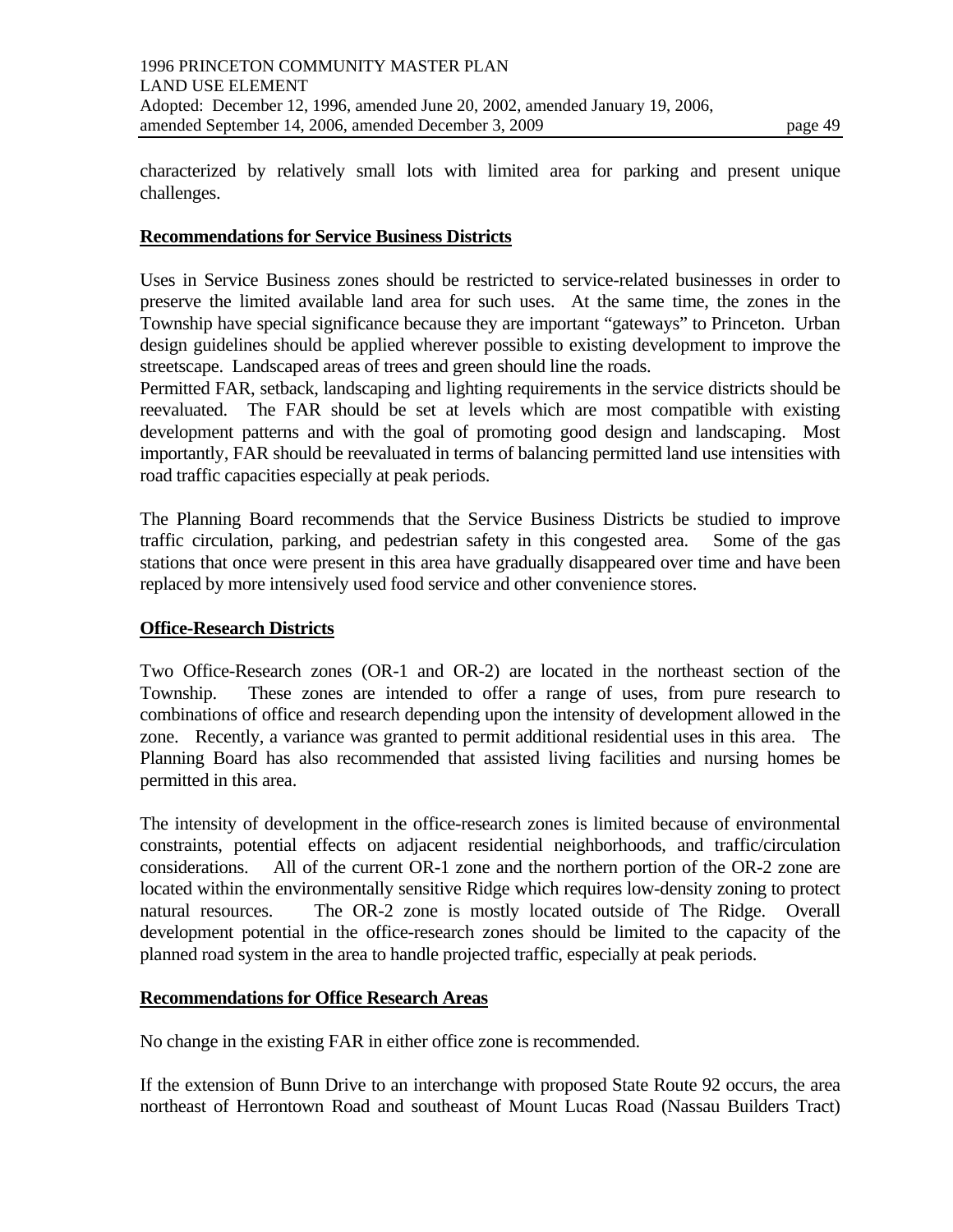could be designated as Office-Research. Any future office development in this area should be serviced from Bunn Drive only and a buffer maintained to protect residences along Mount Lucas Road. Environmentally sensitive portions of the property should be protected from development. Detailed traffic studies regarding the alignment of Bunn Drive and its connection to Route 92 will be needed prior to any change in use.

### **Other Land Use Recommendations**

The appearance and pedestrian environment of Witherspoon Street should be improved. It links Nassau Street with the planned improvements to the Library and Spring Street Parking lot, Arts Council Building and the new Township Municipal Complex. Urban design principles should be utilized to create a unified streetscape incorporating such features as tree planting, sidewalk improvements, street furniture and public art. The development of the new Township municipal complex should take advantage of the opportunity to create a focal point that provides an attractive terminus to Witherspoon Street.

Improving the urban landscape and retaining the rural and scenic character of the community are important elements of the Princeton Community land use process. The preservation and integration of the natural environment into the plans and designs of all improvements and changes in land use are an integral part of what makes Princeton a special community. Existing trees should be retained or replaced with all development or changes in land use. Trees in parking lots, mixed evergreen and deciduous buffers between uses, street trees along roadways and evergreen screens around utility systems and refuse collection areas are examples of landscape techniques routinely incorporated into site plan.

The Borough Public Works garage located near Queenston Commons and the Township Public Works area on John Street should be relocated away from residential areas.

A detailed review of the impact from the acquisition and use of commercial properties by nonprofit institutions should be undertaken.

#### **Urban Design Guidelines for Nonresidential Development**

A study entitled Princeton Urban Design Study, commissioned by Princeton Borough and prepared by Venturi, Rauch and Scott Brown in 1980, enumerated a series of urban design principles recommended to foster retention of Princeton's traditional character in downtown redevelopment projects. The special quality of the Downtown Business Districts, reflected in the image of Princeton as a small town clustered against the distinctive architecture and generous open spaces of a college campus, is embodied in the consistency of scale, texture, materials and detailing of buildings and open spaces which have developed over a period of more than 200 years. The Planning Board continues to recommend that the urban design principles identified in the Venturi study continue to be utilized as a basis for encouraging appropriate designs of public and private projects which enhance rather than detract from the character of the Downtown and all nonresidential development. These principles are described below: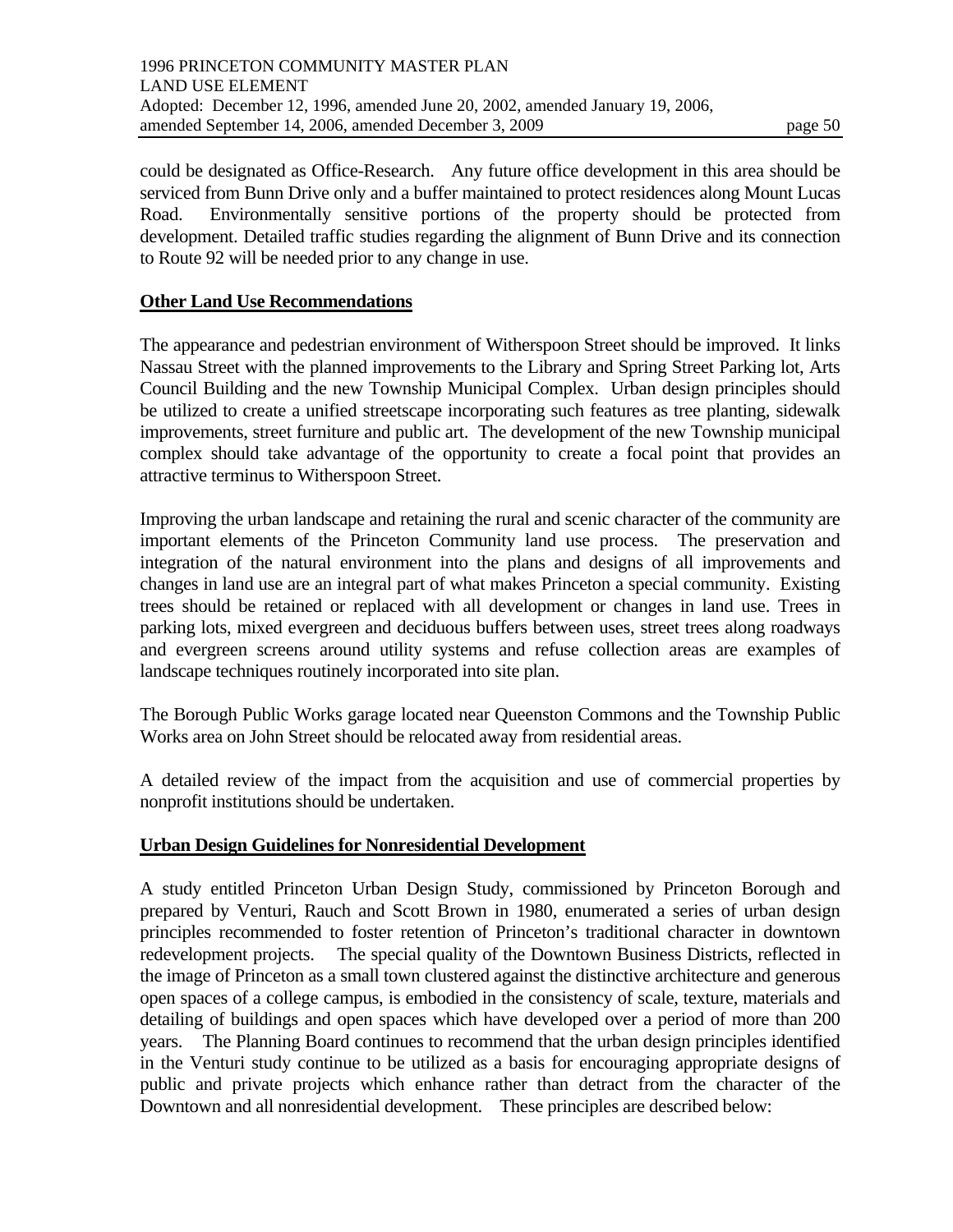#### **A. Promote the preservation of existing buildings through proper maintenance, improvement, and where necessary rehabilitation or adaptive reuse.**

 The physical character of existing buildings, ranging from the English Collegiate Gothic style of the Princeton campus to the Colonial revival style surrounding Palmer Square on Nassau Street, are a key to the historic ambiance of the Downtown. Buildings of distinctive style should be preserved and their traditional uses retained wherever possible. On the other hand, existing buildings with little historic value which currently are or potentially could be in deteriorating condition should be replaced with new structures compatible in style and scale with historic buildings.

#### **B. In the design of new buildings, foster appropriate qualities that respect the bulk, scale, character, materials and colors of existing buildings.**

 Vacant or underutilized spaces or deteriorating buildings in the Downtown provide opportunities for renovation and new construction compatible with the architecture of the Historic District. The Downtown area has traditionally been characterized by a pleasant variety of heights and scales of existing buildings which relate to their uses and locations. The contrast between larger-scaled buildings on Nassau Street and Palmer Square and the more intimate scale of buildings north of Nassau Street and on alleyways should be maintained. New buildings should be integrated in a nondisruptive fashion into the complex balance of bulks, heights and scales that now exist. Design elements such as colors, textures and materials should be harmonious with the architectural detailing of existing buildings.

### **C. Maintain existing views and vistas and take advantage of opportunities to create new ones where appropriate.**

 The juxtaposition of the Central Business District and Princeton University on Nassau Street provides a number of inviting views of the campus, up streets and alleys and across Tiger Park towards the Nassau Inn. These existing views and vistas should be acknowledged and protected in improvement projects in the CBD. Existing views such as those up streets and pedestrian pathways north of Nassau Street should be enhanced and new ones created in certain locations.

### **D. Improve existing open spaces and pedestrian ways and provide new ones to create pleasant pedestrian environments linking parking facilities and diverse commercial and cultural activities.**

 The Downtown area is marked by a variety of streets, sidewalks and public open spaces differing in character, scale and use. Nassau Street, for example, has an entirely different scale and feeling from the pedestrian pathways that extend to the north. An enhanced system of public open systems and pathways should be developed which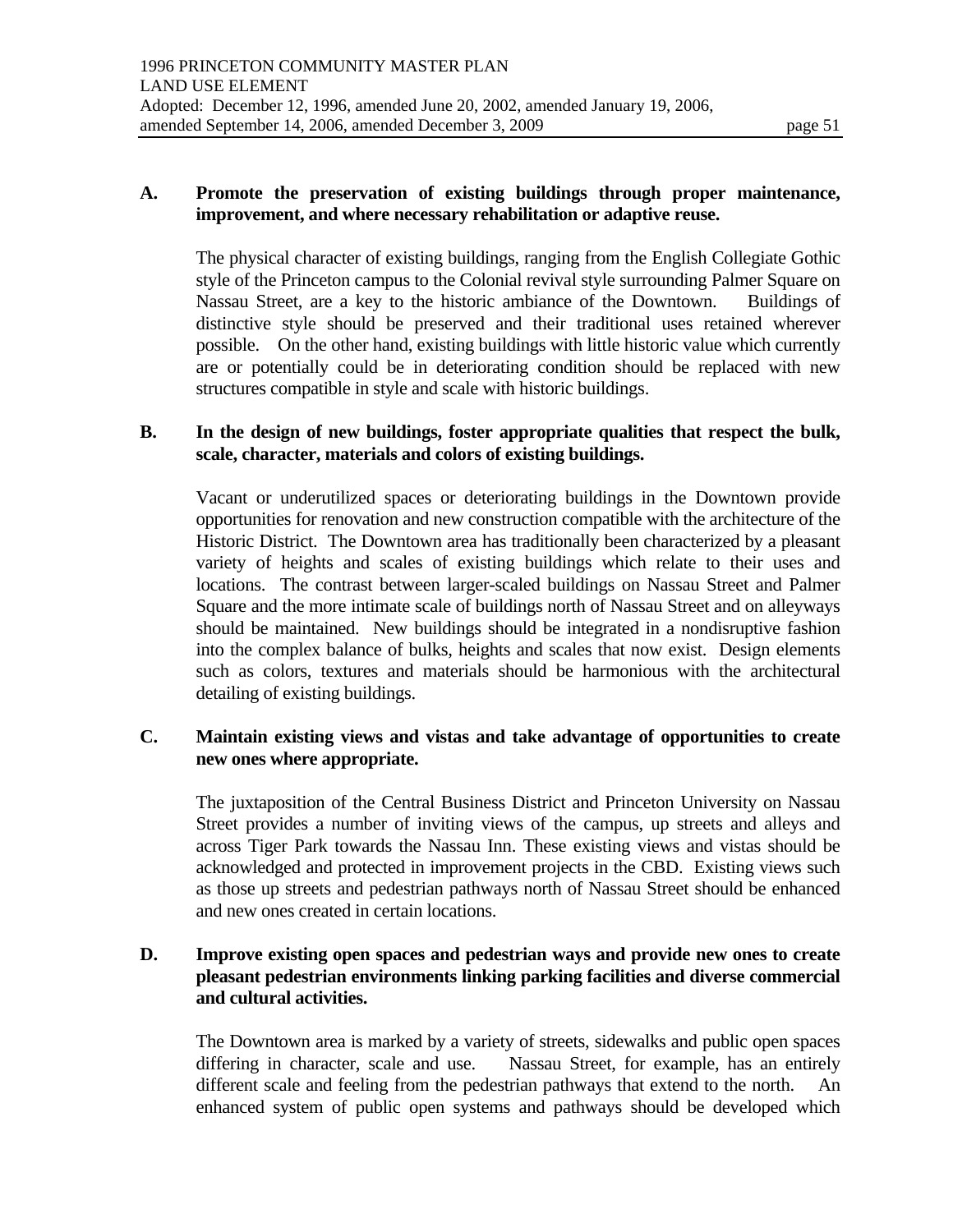supports this variety and provides linkages between different elements of the Downtown. Attention should be paid to the relationship between building activities and entrances and the streetscape as well as to the creation of places for sitting and other outdoor activities.

#### **E. Encourage generous treatment of design elements and detailing in the layout of outdoor environments in the Downtown.**

 An area of particular importance in the Downtown is the corner of Hulfish and Witherspoon Streets. This highly visible location is a focal point of activity. It is strategic in that it links the Witherspoon Street and Palmer Square Shopping areas. The development or redevelopment of this area must be done with care with an appropriate land use that will not cause undue traffic congestion and pedestrian conflicts and with an appropriate design compatible to the scale and character of both Palmer Square and Witherspoon Street. A small vest pocket park should be considered.

 Design elements should be carefully addressed. Tree plantings should be used to frame scenic vistas and define pedestrian ways and open spaces; provide shade and climatic relief; and shield views of parking facilities. Paving types and patterns should relate to the intended character of the street or open space. Lighting is necessary to ensure usage of pedestrian ways and open spaces during the night time. This is particularly important to promote evening shopping if such a use if found necessary to maintain the economic viability of the CBD. Street furniture (benches, trash baskets, lamp standards, etc.) should be provided to enhance the character and facilitate the use of pedestrian areas. Sculpture should be encouraged in new public open spaces. A system of signs of appropriate scale and design should be utilized to demarcate private businesses, identify public parking facilities, and inform visitors of what is available in the CBD.

 A set of detailed urban design guidelines should be formulated and made available to developers as a means of encouraging appropriate design of Downtown development and redevelopment projects. The design of public projects should be used to set an example for physical improvement that enhance the character of the Downtown. In general, public and private urban design decisions should be coordinated so that they work together to preserve Princeton's distinctive appearance.

### **Other Land Use Recommendations**

The appearance and pedestrian environment of Witherspoon Street should be improved. It links Nassau Street with the planned improvements to the Library and Spring Street Parking lot, Arts Council Building and the new Township Municipal Complex. Urban design principles should be utilized to create a unified streetscape incorporating such features as tree planting, sidewalk improvements, street furniture and public art. The development of the new Township municipal complex should take advantage of the opportunity to create a focal point that provides an attractive terminus to Witherspoon Street.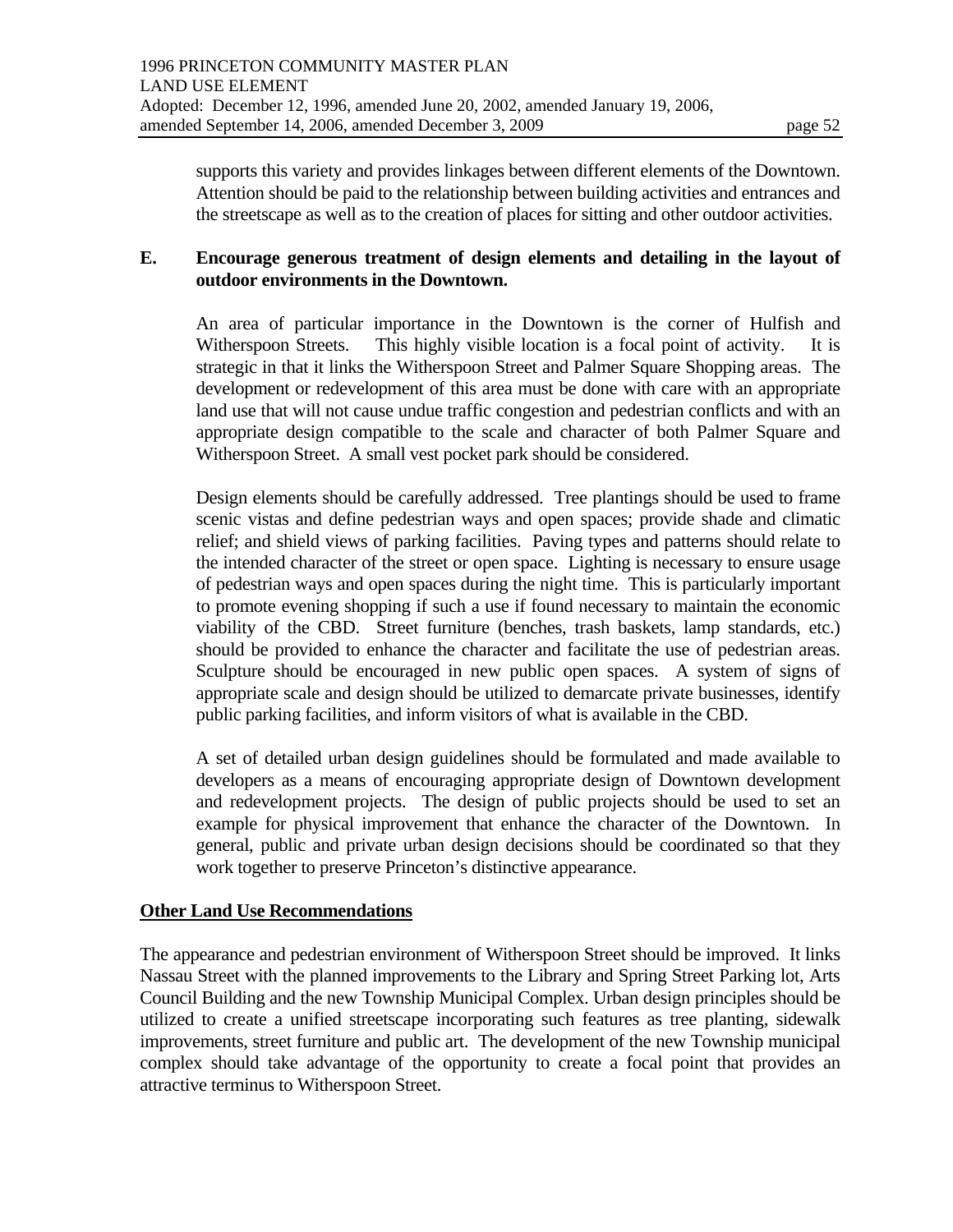Improving the urban landscape and retaining the rural and scenic character of the community are important elements of the Princeton Community land use process. The preservation and integration of the natural environment into the plans and designs of all improvements and changes in land use are an integral part of what makes Princeton a special community. Existing trees should be retained or replaced with all development or changes in land use. Trees in parking lots, mixed evergreen and deciduous buffers between uses, street trees along roadways and evergreen screens around utility systems and refuse collection areas are examples of landscape techniques routinely incorporated into site plan.

The Borough Public Works garage located near Queenston Commons and the Township Public Works area on John Street should be relocated away from residential areas.

A detailed review of the impact from the acquisition and use of commercial properties by nonprofit institutions should be undertaken.

#### **Reuse of the Witherspoon Street Medical Center Campus**

Currently, the Princeton Medical Center's Witherspoon Street campus is zoned HMC in the Borough and H-2 in the Township. These zones only permit medical uses and accessory uses associated with the hospital. The medical buildings in these zones occupy approximately 510,000 square feet. The Franklin Avenue parking lot and two properties on Harris Road are located in the Borough's R-4 zone which permits a variety of residential uses. The remainder of the properties on Harris Road and a substantial portion of the parking garage are in the Township's R-8 zone which in this block permits single-family homes.

The University Medical Center of Princeton's (UMCP) announcement that it is vacating these properties, representing approximately 12 acres of land in both the Borough and Township, presents a unique opportunity to the community to define how alternate development could take place in this area. High density uses have existed on this site for many years and any reuse of the site would be a lower intensity use. Due to the current high density infrastructure serving the site, the property lends itself to a continuation of a greater density than that which is found in the surrounding residential area.

The Planning Board has reached a consensus that:

- the Witherspoon Street Campus should be redeveloped with primarily residential uses;
- an affordable housing component should be included;
- an age restricted component should be included;
- the houses along Harris Road should remain as residences;
- the Franklin Avenue parking lot should be in a zone similar to the Borough's R-4 zone;
- buildings in the H-2 zone could permit medical offices, medical services, general offices and/or residential uses;
- all or part of the parking garage may remain to service the redeveloped area, and;
- the existing zoning permitting a general purpose hospital should remain in place until the Medical Center relocates its facilities.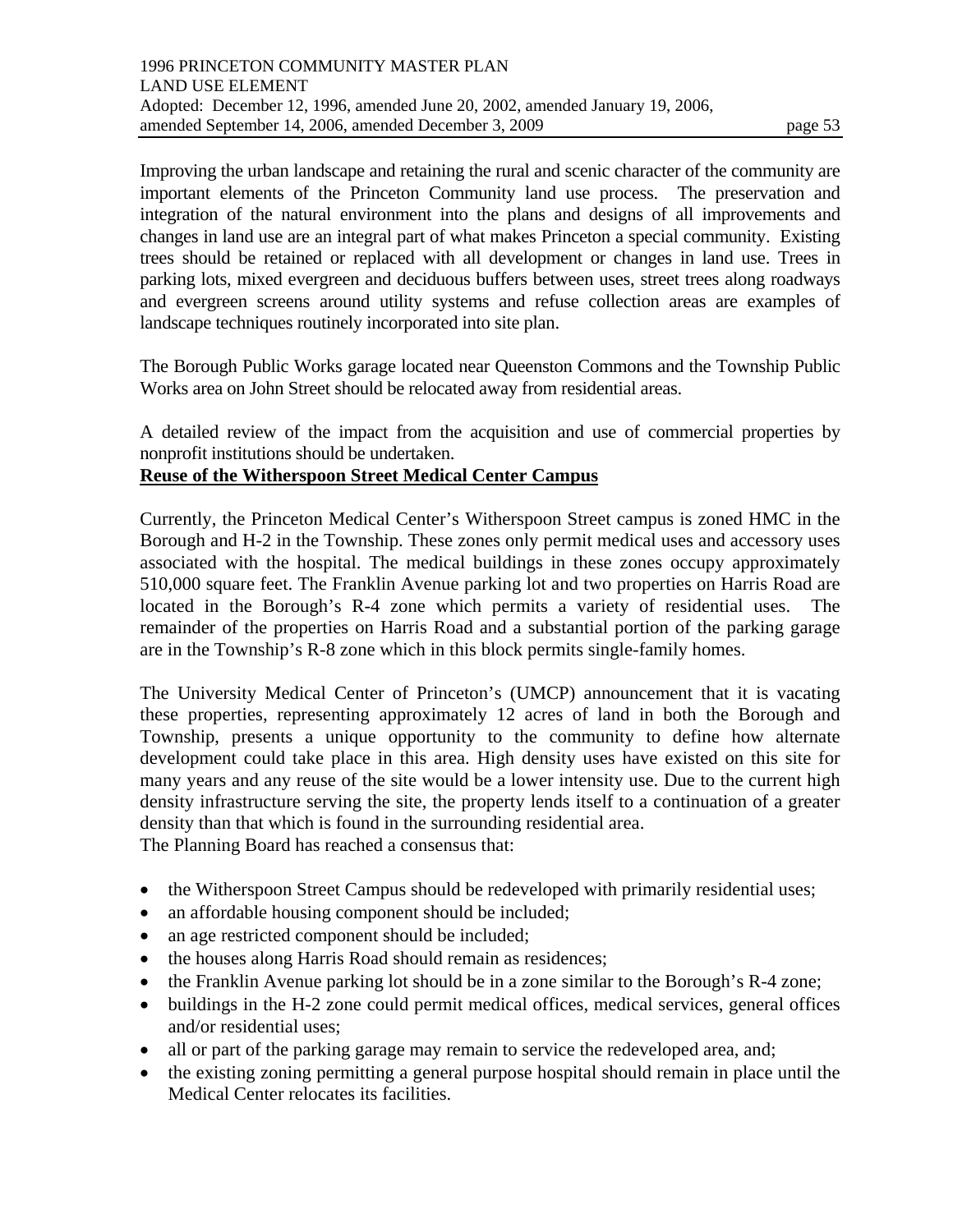The following development parameters are applicable to a rezoning with either a major reuse of the existing buildings or the removal of all or some of the existing buildings on the Witherspoon Street Campus. Structures which are to be retained would be "grandfathered" with regard to new bulk, area and design parameters.

New construction should meet a revised set of criteria that require lower buildings to be constructed along the perimeter of the site and taller buildings to be located in the center of the site. New construction should be limited to five stories in height with a requirement that building height be variable and that portions of any new construction be three and four stories. New construction should be compatible with surrounding buildings and uses.

#### **1. Uses –**

Permitted uses in the HMC zone should be primarily residential. Other permitted uses should include non-residential uses compatible with the residential uses including medical offices, general offices, neighborhood service retail, and a restaurant. Permitted uses in the H-2 zone include medical offices, medical services, general offices and residential uses. Medical services that serve the Princeton Community are encouraged to locate in this zone. The parking garage should serve development in the area. Only residential uses should be permitted for the parking lot along Franklin Avenue and for the houses along Harris Road. Listed below are additional considerations.

- a. Zoning standards for residential uses in the HMC zone should be broad enough to include one or a combination of age-restricted housing, non-age restricted housing, and components of a Continuing Care Retirement Community (CCRC) provided that the nursing care units or assisted living units may be made available at the CCRC or by contract at another location. A combination of all types of residential uses is permissible. A variety of buildings or residential unit types should be provided. Up to 50% of the units may be age-restricted.
- b. Nonresidential development in the HMC zone should be limited to the first floor. Any nonresidential development proposed should not extend for more than 180 feet along Witherspoon Street in the HMC zone and may extend along interior façades. Nonresidential development may not front on Franklin Avenue. Except for a restaurant nonresidential development should be limited to 3,000 square feet per user. The maximum amount of nonresidential space should be in the range of four and six percent of the total development in the HMC zone excluding the parking garage. Nonresidential development should be compatible with surrounding uses and may include a restaurant, medical services, personal services, professional offices and neighborhood service retail.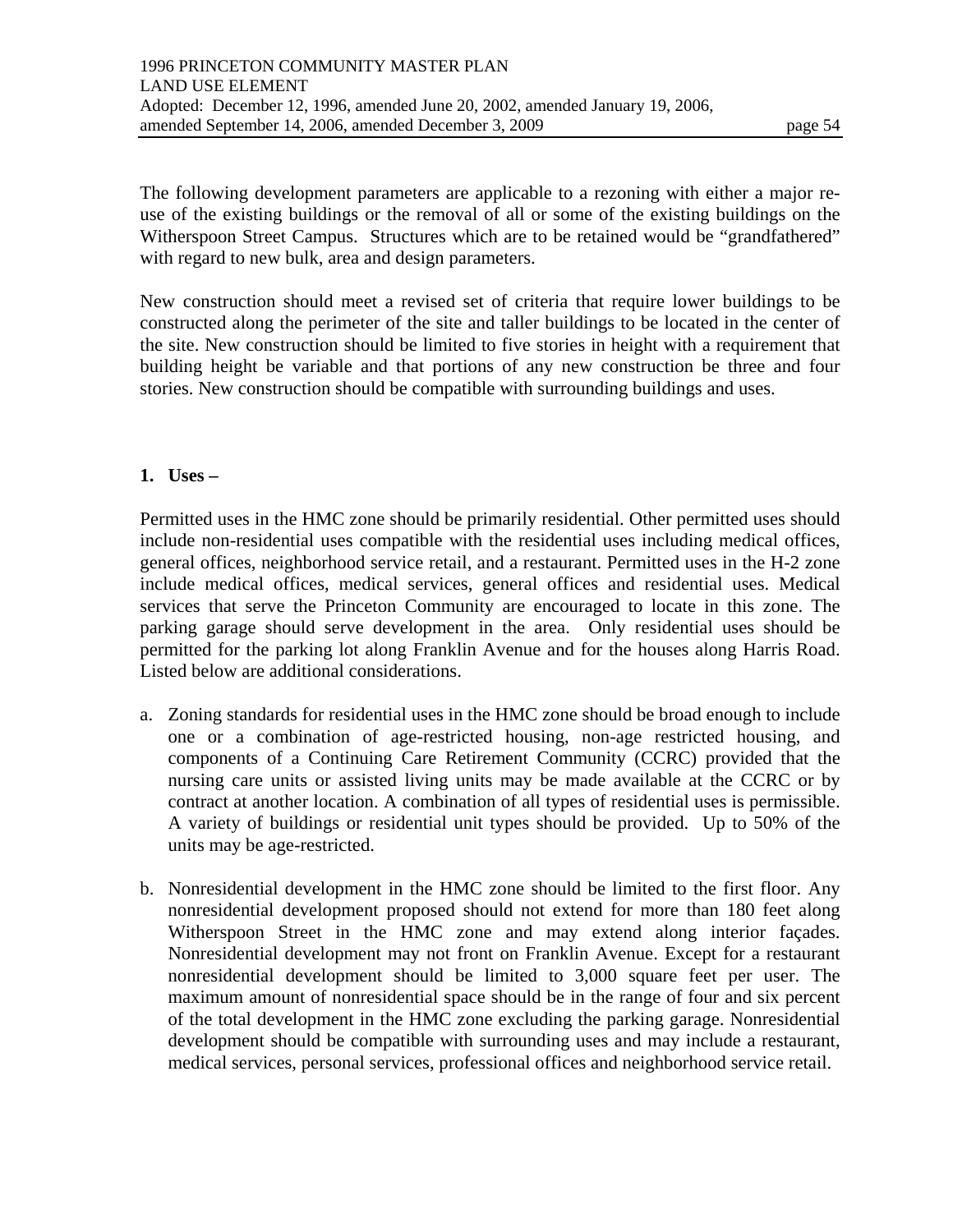- c. Permitted accessory uses that serve the residential component may include meeting rooms, congregate dining areas, doctors or nurses station, exercise area and a pool.
- d. The H-2 zone should be rezoned to include general office, medical office, medical services and residential uses.
- e. The underlying zones permitting hospital use should remain until the hospital relocates.
- f. The existing residences used by the hospital for non-residential use along Harris Road should be converted back to residential use and no zone change should be considered.
- g. The surface parking lot south of Franklin Avenue should be rezoned to a zone similar to the Borough's R-4 zoning district in density and permitted uses and include a 20% set aside for affordable housing that complies with COAH's new requirements.
- h. The land under the parking garage should be rezoned to include the garage as a permitted use and link the garage to the development that may occur in the HMC or H-2 zones.

#### **2. Total Floor Area/Density –**

- a. Currently, the Township H-2 zone has a maximum floor area ratio of 1.35, which permits approximately 67,000 square feet. The surgi-center office building is approximately 44,000 square feet and the building adjacent to it is approximately 23,000 square feet. Any development or reuse of this site should not exceed the existing floor area ratio.
- b. Currently, the Borough HMC zone has a maximum floor area ratio of 1.8, which permits 441,123 square feet. The current and anticipated medical and hospital buildings in this zone amount to 440,864 square feet. Any development or reuse of this site should not exceed the existing floor area ratio.
- c. Up to an additional 10,000 square feet should be permitted temporarily to accommodate necessary hospital, medical or accessory uses that may be required until such time as UMCP completes its relocation. This temporary authorization should expire by July 1, 2011 (if the medical center vacates the property), at which time sufficient demolition should occur to keep all buildings within the 1.8 floor area ratio.
- d. The garage, parking yard, and existing houses along Harris Road are subject to different standards in their Township or Borough zones.
- e. Up to 280 residential units should be permitted in the Borough's HMC zone. A density bonus increase of up to 320 units should be considered if one-bedroom age restricted units are provided. No increase in FAR is anticipated if this bonus is utilized.
- f. Residential uses should provide a range of housing types including family housing. To assure this range, any development or redevelopment of the site should include studio apartments as well as one, two and three or more bedroom units.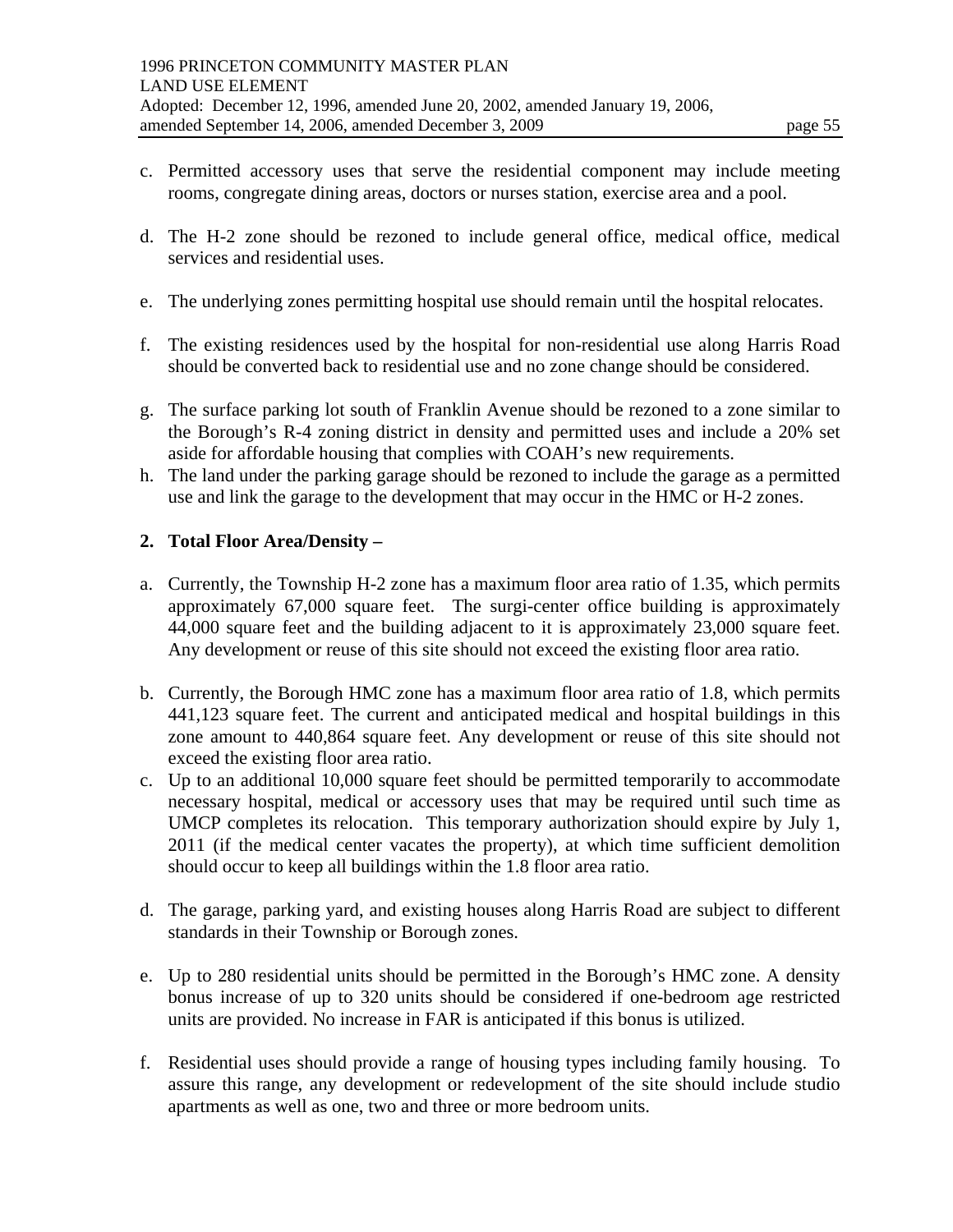- g. To the extent possible, especially if mostly new construction is contemplated, residential uses should provide a range of styles. New buildings should be integrated in a nondisruptive fashion into the complex balance of bulk, height and scale that now exists with the goal being to have new buildings with a lower height and bulk. Design elements such as colors, textures and materials should be carefully reviewed. New buildings should be designed to avoid a monolithic appearance. New construction should be limited to five stories in height with a requirement that building height be variable and that portions of any new construction be three and four stories.
- h. The surface parking lot on Franklin Avenue should be rezoned to permit residential development similar in density and uses to the Borough's R-4 zone and require a 20 percent set aside for affordable housing. Development on this site may be up to 26 dwelling units.

### **3. Reuse and Recycling -**

The new section of the Princeton Master Plan on "Sustainable Buildings" (see Conservation Element) sets this goal for new and remodeled buildings, stating they should be: "models of environmental, economic and social stewardship, contributing to our goals of protecting, conserving and enhancing Princeton's environment." It urges builders to the extent practical to comply with the U.S. Green Building Council's Leadership in Energy and Environmental Design (LEED) rating system.

The LEED system gives special attention to the reuse of existing buildings, awarding additional credit when 100% of a building structure (steel, foundations, slabs, and basement walls) and exterior shell are preserved along with 50% of the walls, floors, and ceilings.

Even if existing buildings are not reused, the LEED system gives some credit if demolition waste is diverted by recycling or reusing. Steel is the material most often recycled. The goal of recycling as much waste as possible should be encouraged. The use of durable materials is encouraged so that the waste stream is decreased over the life of the structures.

### **4. Affordable Housing –**

Any reuse or rezoning of the Medical Center properties should require a twenty percent set aside for affordable housing that complies with all COAH requirements.

Discussions with the Borough's Housing Authority should take place to determine if there are opportunities to improve the Franklin Terrace and Maple Terrace housing and provide additional affordable housing units.

### **5. Development Location –**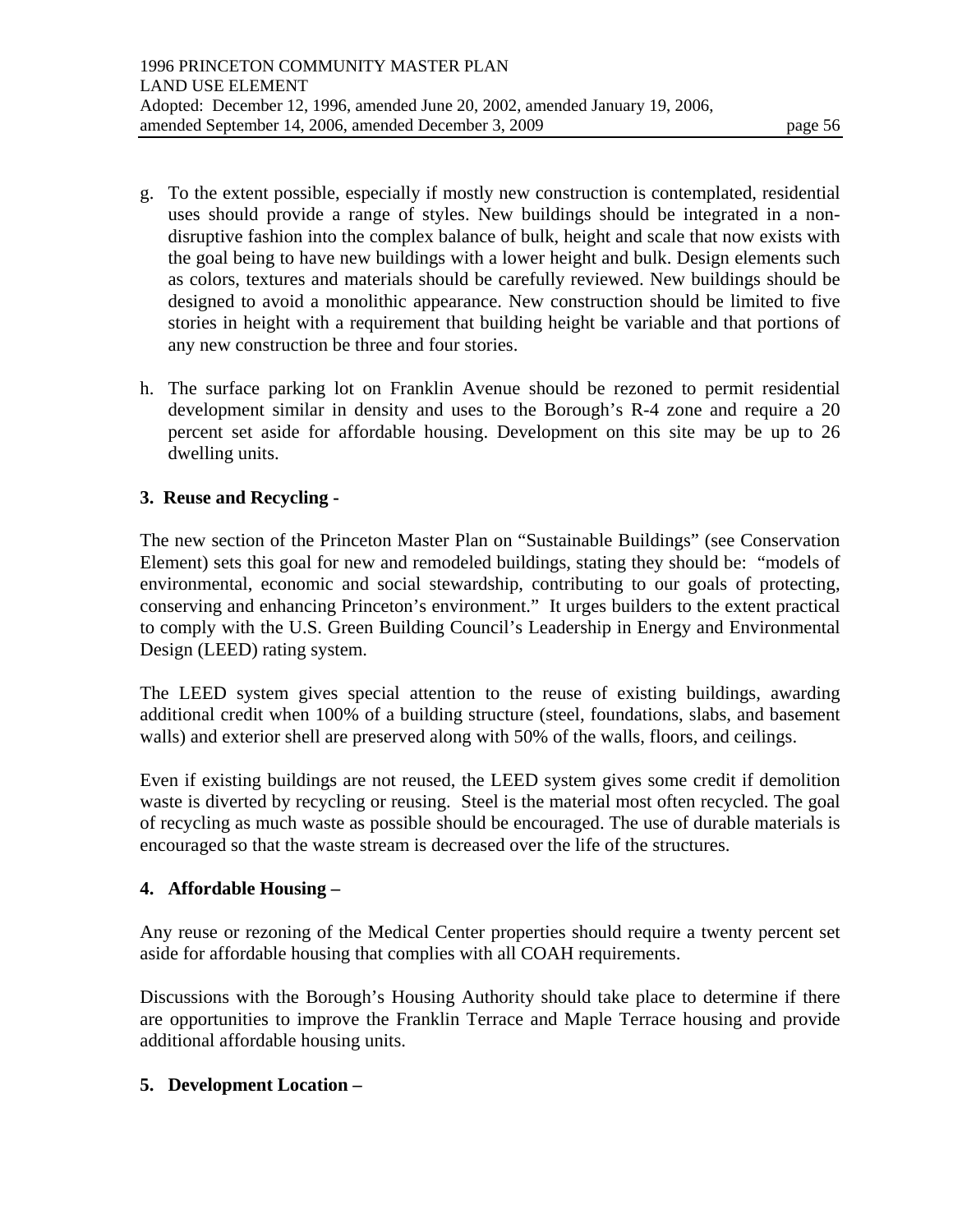New construction should be limited to five stories in height with a requirement that building height be variable and that portions of any new construction be three and four stories. Any new construction in the Witherspoon Street Campus should be concentrated in the central portion of the site. Building setback should increase as building height increases

## **6. Streetscape Configuration –**

New building facades along public streets should relate well in composition and scale to development in the area which is characteristically two and three stories in height. Both existing and new building facades should be designed with variable openings that are pedestrian friendly and break up the building face. Careful consideration should be given to the mass and bulk of any new buildings to insure they are harmonious with their surroundings and improve the present conditions.

Retail uses should front on a street or public plaza area. Nonresidential uses in the HMC zone should not extend for more than 150 feet along any facade. Reuse of existing structures must include a streetscape plan to convert the site into a pedestrian friendly area.

Open spaces and plazas should be inviting to the public and serve as a connection between the surrounding neighborhood and any new development. Trees and plantings should be used to define and frame pedestrian ways and open spaces as well as to provide shade. Paving types and patterns should relate to the intended character of the street or open space area. Street furniture (benches, trash baskets, lamp standards) should be provided to enhance the character and encourage the use of pedestrian and open space areas.

# **7. Open Space –**

Open space (area not occupied by buildings or parking) for both public and private use should be integrated into and throughout any development scheme. The development should provide adequate buffers using sufficient widths and appropriate landscape treatments. The minimum amount of open space for the Witherspoon Street Campus should be 50,000 square feet.

This open space should be adequately connected to the public walkway system surrounding and crossing the site and directly accessible from public streets. A variety of spaces for different activities should be provided. The open spaces should be designed to encourage the interaction of people living within the new development and the neighborhood. Any development or redevelopment of the Witherspoon Street campus should have an enhanced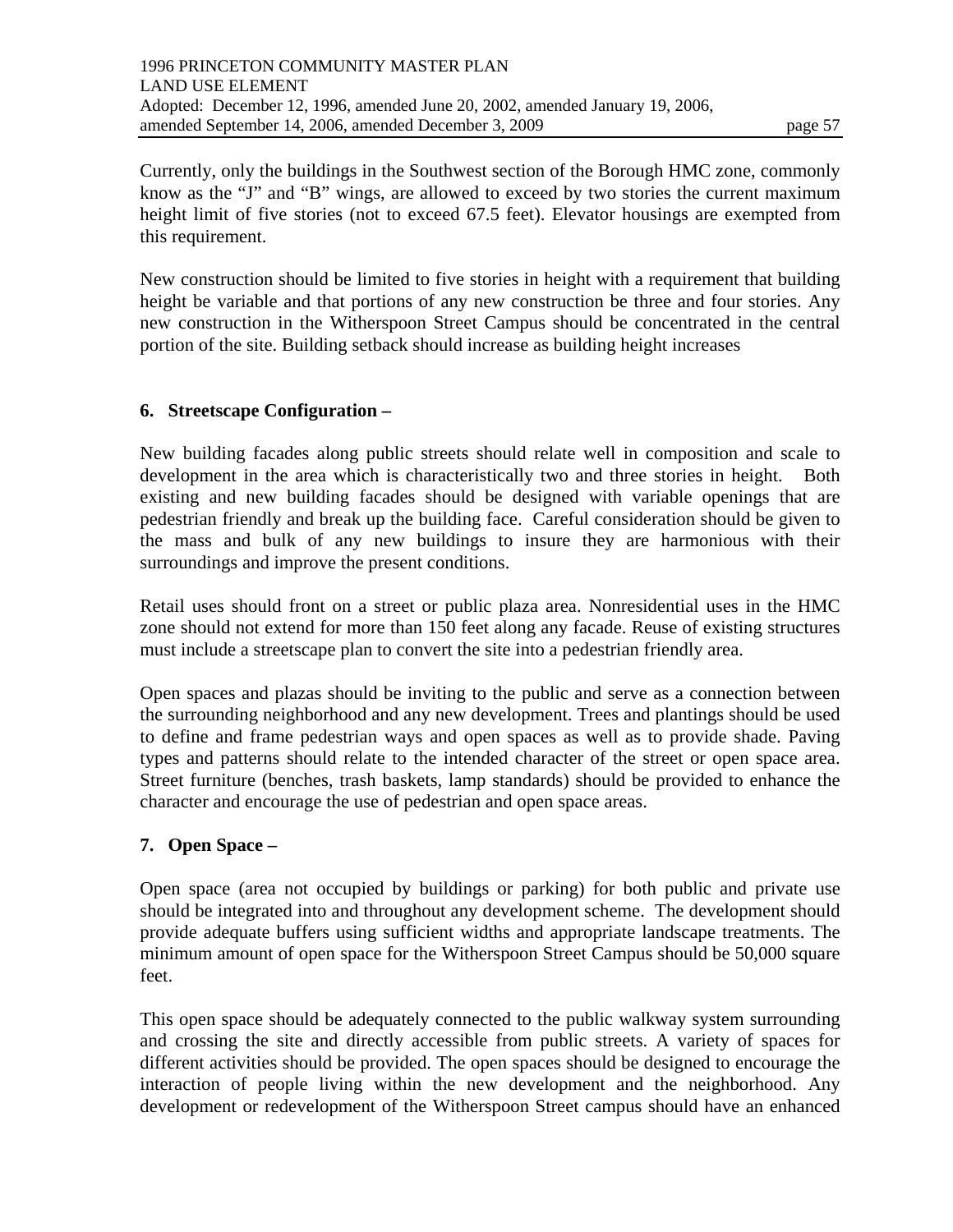system of public open spaces and pathways that provide linkages between and through the development as well as the surrounding neighborhood. Attention should be paid to the relationship between building activities, entrances and the streetscape as well as to the creation of places for sitting. Consideration should be given to incorporating a water feature or other outdoor activities within the open space. Sculpture should be encouraged in new public open spaces.

Buffer areas, plazas and other hardscape areas, not including roof decks or balconies, may be considered part of the site's open space. Additional landscaping should be provided for retained buildings. The location and types of open space will be subject to site plan review approval.

#### **8. Parking –**

Permitted uses should be supported exclusively by the on-site parking garage except for a very limited amount of internal surface parking. On-street parking should not be counted in meeting the designated parking requirement. Excess spaces in the parking garage may be used by others, such as the residents in Franklin and Maple Terrace, subject to Planning Board approval. Parking spaces in the garage may not be used to meet the on-site parking requirements for development outside the Witherspoon Street campus. If additional parking spaces are required, they should be concentrated in the interior of the development site. Retail uses with access from Witherspoon Street should be permitted to utilize on-street parking along Witherspoon Street.

### **9. Circulation -**

Safe and efficient traffic circulation should be provided**.** Traffic safety studies (indicating peak hour, weekend traffic generation rates, and an analysis of the surrounding intersection) should be provided as part of site plan review for any development on the site.

A new neighborhood street is envisioned through the site. Access points should be open and accessible by the public. At least two points of vehicular ingress and egress should be provided. Sidewalks should be provided along any street or drive and the design shall be such that it has the appearance of a public street.

Any development should demonstrate how the public and residents will circulate in and through the site. A private gated community is not allowed for the site.

Consideration should be given in the design of any site plan to providing transit or jitney services.